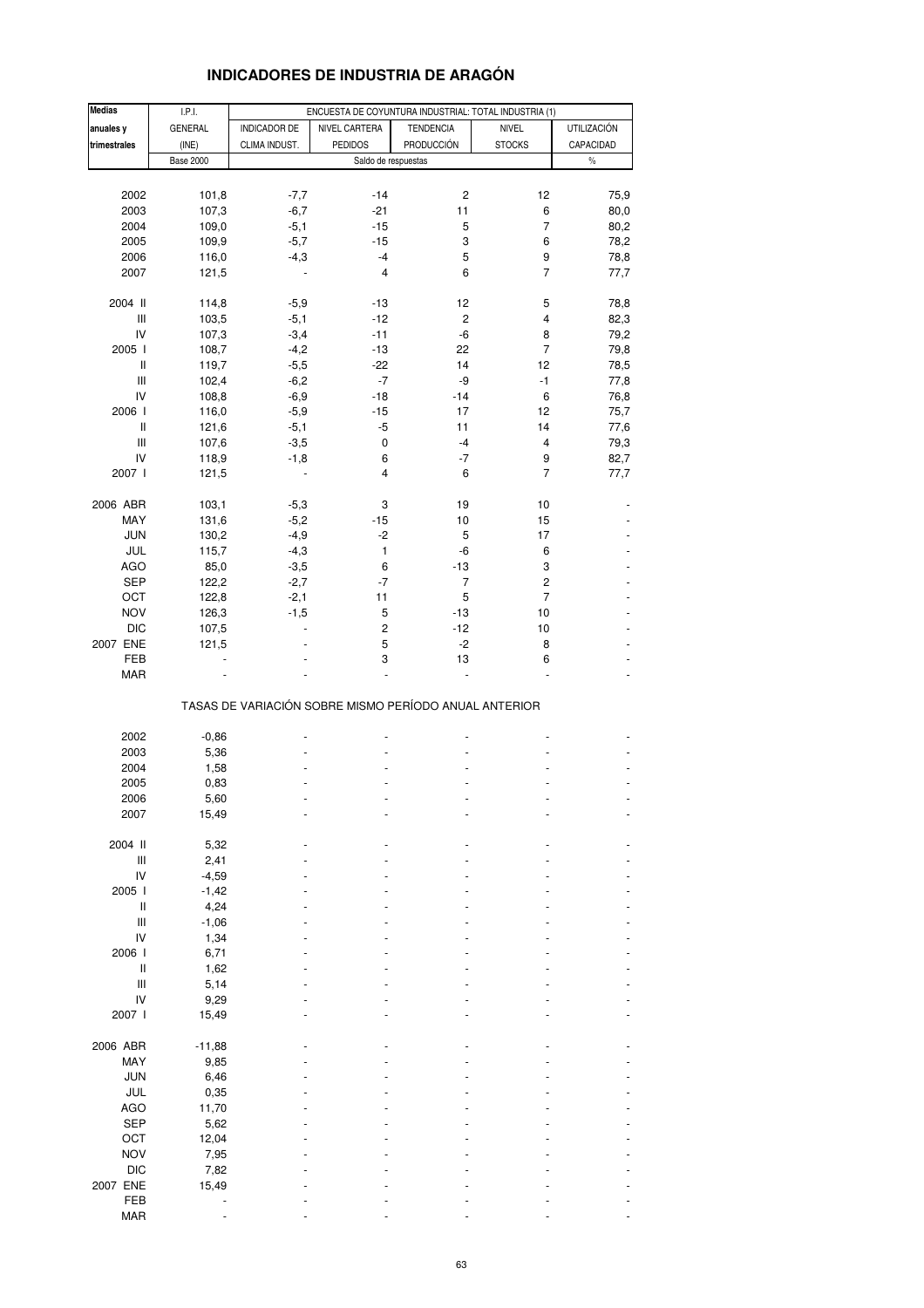| <b>Medias</b>                      |              |                  | VISADOS: SUPERFICIE A CONSTRUIR                       |                 |              |              | LICENCIAS: SUPERFICIE A CONSTRUIR |                          |                |
|------------------------------------|--------------|------------------|-------------------------------------------------------|-----------------|--------------|--------------|-----------------------------------|--------------------------|----------------|
| anuales y                          | <b>TOTAL</b> | <b>EDIFICIOS</b> | <b>SERVICIOS</b>                                      | <b>OTROS</b>    | <b>TOTAL</b> |              | <b>RESIDENCIAL</b>                |                          | NO RESID.      |
| trimestrales                       |              | <b>VIVIENDAS</b> | <b>COMERCIALES</b>                                    | <b>DESTINOS</b> |              | <b>TOTAL</b> | <b>VIVIENDAS</b>                  | <b>COLECTIVOS</b>        |                |
|                                    |              | Metros cuadrados |                                                       |                 |              |              | Miles de metros cuadrados         |                          |                |
|                                    |              |                  |                                                       |                 |              |              |                                   |                          |                |
| 2001                               | 187.403      | 153.286          | 6.763                                                 | 27.355          | 231          | 159          | 156                               | 3                        | 72             |
| 2002                               | 219.014      | 192.461          | 4.040                                                 | 22.514          | 258          | 186          | 184                               | $\overline{c}$           | 72             |
| 2003                               | 240.740      | 205.897          | 4.925                                                 | 29.918          | 249          | 170          | 165                               | 5                        | 79             |
| 2004                               | 245.506      | 198.016          | 3.519                                                 | 43.972          | 266          | 189          | 185                               | 4                        | 78             |
| 2005                               | 293.583      | 227.051          | 29.474                                                | 37.059          | 343          | 228          | 221                               | 8                        | 114            |
| 2006                               | 400.577      | 322.010          | 20.210                                                | 58.357          | 359          | 258          | 250                               | 8                        | 101            |
|                                    |              |                  |                                                       |                 |              |              |                                   |                          |                |
| 2004 l                             | 185.181      | 157.578          | 2.117                                                 | 25.487          | 216          | 142          | 140                               | 2                        | 75             |
| $\, \parallel$                     | 311.380      | 255.558          | 3.855                                                 | 51.967          | 319          | 222          | 217                               | 5                        | 97             |
| Ш                                  | 213.147      | 187.493          | 2.365                                                 | 23.289          | 215          | 151          | 151                               | 0                        | 63             |
| IV                                 | 272.316      | 191.433          | 5.739                                                 | 75.144          | 315          | 239          | 231                               | 8                        | 77             |
| 2005 l                             | 240.841      | 196.009          | 17.170                                                | 27.661          | 369          | 225          | 216                               | 9                        | 144            |
| Ш                                  | 345.423      | 250.190          | 45.902                                                | 49.332          | 262          | 182          | 180                               | $\overline{\mathbf{c}}$  | 80             |
| $\ensuremath{\mathsf{III}}\xspace$ | 263.347      | 196.889          | 44.313                                                | 22.146          | 372          | 254          | 243                               | 11                       | 118            |
| IV                                 | 324.722      | 265.116          | 10.509                                                | 49.097          | 368          | 252          | 244                               | 8                        | 116            |
| 2006                               | 353.964      | 311.805          | 4.757                                                 | 37.402          | 283          | 211          | 211                               | $\pmb{0}$                | 72             |
| Ш                                  | 418.271      | 352.412          | 17.061                                                | 48.798          | 378          | 297          | 286                               | 11                       | 81             |
| $\ensuremath{\mathsf{III}}\xspace$ | 408.269      | 277.367          | 54.684                                                | 76.218          | 417          | 266          | 251                               | 14                       | 151            |
| IV                                 | 421.803      | 346.456          | 4.337                                                 | 71.010          |              |              |                                   |                          |                |
|                                    |              |                  |                                                       |                 |              |              |                                   |                          |                |
| 2006 ENE                           | 341.621      | 304.106          | 3.004                                                 | 34.511          | 207          | 153          | 153                               | 0                        | 54             |
| FEB                                | 253.762      | 236.212          | 602                                                   | 16.948          | 368          | 277          | 277                               | 0                        | 91             |
| <b>MAR</b>                         | 466.508      | 395.096          | 10.666                                                | 60.746          | 274          | 203          | 203                               | 0                        | 71             |
| ABR                                | 244.709      | 222.473          | 4.725                                                 | 17.511          | 305          | 242          | 242                               | 0                        | 63             |
| MAY                                | 527.333      | 450.646          | 43.631                                                | 33.056          | 382          | 268          | 264                               | 4                        | 114            |
| <b>JUN</b>                         | 482.770      | 384.116          | 2.826                                                 | 95.828          | 447          | 381          | 353                               | 28                       | 66             |
| JUL                                | 450.509      | 278.505          | 5.898                                                 | 166.106         | 402          | 358          | 340                               | 18                       | 44             |
| <b>AGO</b>                         | 386.570      | 183.804          | 155.114                                               | 47.652          | 310          | 123          | 123                               | 0                        | 187            |
| <b>SEP</b>                         | 387.728      | 369.792          | 3.041                                                 | 14.895          | 539          | 316          | 291                               | 25                       | 223            |
| OCT                                | 337.065      | 303.476          | 3.979                                                 | 29.610          |              |              |                                   |                          | $\blacksquare$ |
| <b>NOV</b>                         | 458.081      | 357.684          | 4.306                                                 | 96.091          |              |              |                                   |                          |                |
| <b>DIC</b>                         | 470.262      | 378.209          | 4.725                                                 | 87.328          |              |              |                                   |                          |                |
|                                    |              |                  | TASAS DE VARIACIÓN SOBRE MISMO PERÍODO ANUAL ANTERIOR |                 |              |              |                                   |                          |                |
|                                    |              |                  |                                                       |                 |              |              |                                   |                          |                |
| 2001                               | 1,87         | $-0,92$          | $-6,35$                                               | 24,17           | 4,69         | $-3,45$      | $-3,10$                           | $-21,05$                 | 28,49          |
| 2002                               | 16,87        | 25,56            | $-40,27$                                              | $-17,70$        | 11,73        | 17,17        | 17,72                             | $-16,67$                 | $-0,23$        |
| 2003                               | 9,92         | 6,98             | 21,92                                                 | 32,89           | $-3,36$      | $-8,43$      | $-10,20$                          | 148,00                   | 9,72           |
| 2004                               | 1,98         | $-3,83$          | $-28,55$                                              | 46,97           | 6,85         | 10,72        | 11,81                             | $-24,19$                 | $-1,48$        |
| 2005                               | 19,58        | 14,66            | 737,55                                                | $-15,72$        | 28,63        | 21,04        | 19,50                             | 93,62                    | 47,00          |
| 2006                               | 36,44        | 41,82            | $-31,43$                                              | 57,47           | 7,51         | 17,04        | 17,28                             | 10,29                    | $-10,93$       |
|                                    |              |                  |                                                       |                 |              |              |                                   |                          |                |
| 2004 l                             | $-22,49$     | $-25,19$         | $-63,85$                                              | 13,66           | 4,68         | $-7,21$      | $-5,84$                           | $-53,85$                 | 38,27          |
| Ш                                  | 17,46        | 13,07            | $-15,70$                                              | 50,63           | 31,64        | 23,52        | 24,95                             | $-15,79$                 | 55,08          |
| $\ensuremath{\mathsf{III}}\xspace$ | 14,74        | 19,87            | 8,01                                                  | $-14,23$        | $-12,02$     | $-7,72$      | $-2,79$                           | $-96,15$                 | $-20,83$       |
| IV                                 | $-0,32$      | $-16,95$         | $-18,95$                                              | 111,12          | 3,73         | 29,48        | 26,05                             | 500,00                   | $-35,93$       |
| 2005 l                             | 30,06        | 24,39            | 711,20                                                | 8,53            | 70,57        | 58,82        | 54,42                             | 366,67                   | 92,86          |
| $\, \parallel$                     | 10,93        | $-2,10$          |                                                       | $-5,07$         | $-17,97$     | $-18,29$     | $-17,20$                          | $-62,50$                 | $-17,24$       |
| $\ensuremath{\mathsf{III}}\xspace$ | 23,55        | 5,01             | $\overline{\phantom{a}}$                              | $-4,91$         | 73,29        | 68,06        | 60,93                             | $\sim$                   | 85,79          |
| IV                                 | 19,24        | 38,49            | 83,10                                                 | $-34,66$        | 16,60        | 5,45         | 5,78                              | $-4,17$                  | 51,30          |
| 2006                               | 46,97        | 59,08            | $-72,29$                                              | 35,21           | $-23,31$     | $-6,22$      | $-2,16$                           | $\sim$                   | $-50,00$       |
| Ш                                  | 21,09        | 40,86            | $-62,83$                                              | $-1,08$         | 44,46        | 63,49        | 59,37                             | 433,33                   | 1,25           |
| Ш                                  | 55,03        | 40,88            | 23,40                                                 | 244,17          | 12,10        | 4,46         | 3,43                              | 26,47                    | 28,61          |
| IV                                 | 29,90        | 30,68            | $-58,73$                                              | 44,63           |              |              |                                   |                          |                |
| 2006 ENE                           | 124,18       | 146,22           | 36,48                                                 | 29,39           | $-23,62$     | 3,38         | 3,38                              |                          | $-56, 10$      |
| FEB                                | $-22,00$     | $-16,65$         | $-96, 11$                                             | $-36,00$        | $-46,59$     | $-33,57$     | $-28,97$                          |                          | $-66,54$       |
| <b>MAR</b>                         | 90,57        | 118,14           | $-68,49$                                              | 103,65          | 86,39        | 84,55        | 86,24                             |                          | 91,89          |
| ABR                                | $-28,29$     | 13,63            | $-95,29$                                              | $-61,24$        | 8,93         | 2,54         | 5,22                              | $\frac{1}{2}$            | 43,18          |
| MAY                                | 103,96       | 135,89           | 36,34                                                 | $-6,91$         | 63,25        | 66,46        | 63,98                             | $\blacksquare$           | 56,16          |
| <b>JUN</b>                         | 10,61        | 5,60             | $-47,72$                                              | 42,36           | 64,94        | 157,43       | 138,51                            | $\overline{\phantom{a}}$ | $-46,34$       |
| JUL                                | 106,20       | 78,44            | $-83,29$                                              | 512,73          | $-41,65$     | $-14,15$     | $-12,82$                          | $-33,33$                 | $-83,82$       |
| <b>AGO</b>                         | 55,67        | 12,40            | 120,49                                                | 230,07          | 110,88       | 11,82        | 12,84                             | $\overline{\phantom{a}}$ | 405,41         |
| SEP                                | 19,95        | 36,43            | $-88,86$                                              | $-40,16$        | 92,50        | 33,90        | 26,52                             | 316,67                   | 406,82         |
| OCT                                | 63,31        | 115,89           | $-85,19$                                              | $-23,98$        |              |              |                                   |                          |                |
| <b>NOV</b>                         | 11,41        | 8,15             | 46,07                                                 | 23,98           |              |              |                                   |                          |                |

# **INDICADORES DE CONSTRUCCIÓN DE ARAGÓN. I**

DIC 31,87 16,71 176,96 183,21 - - - - -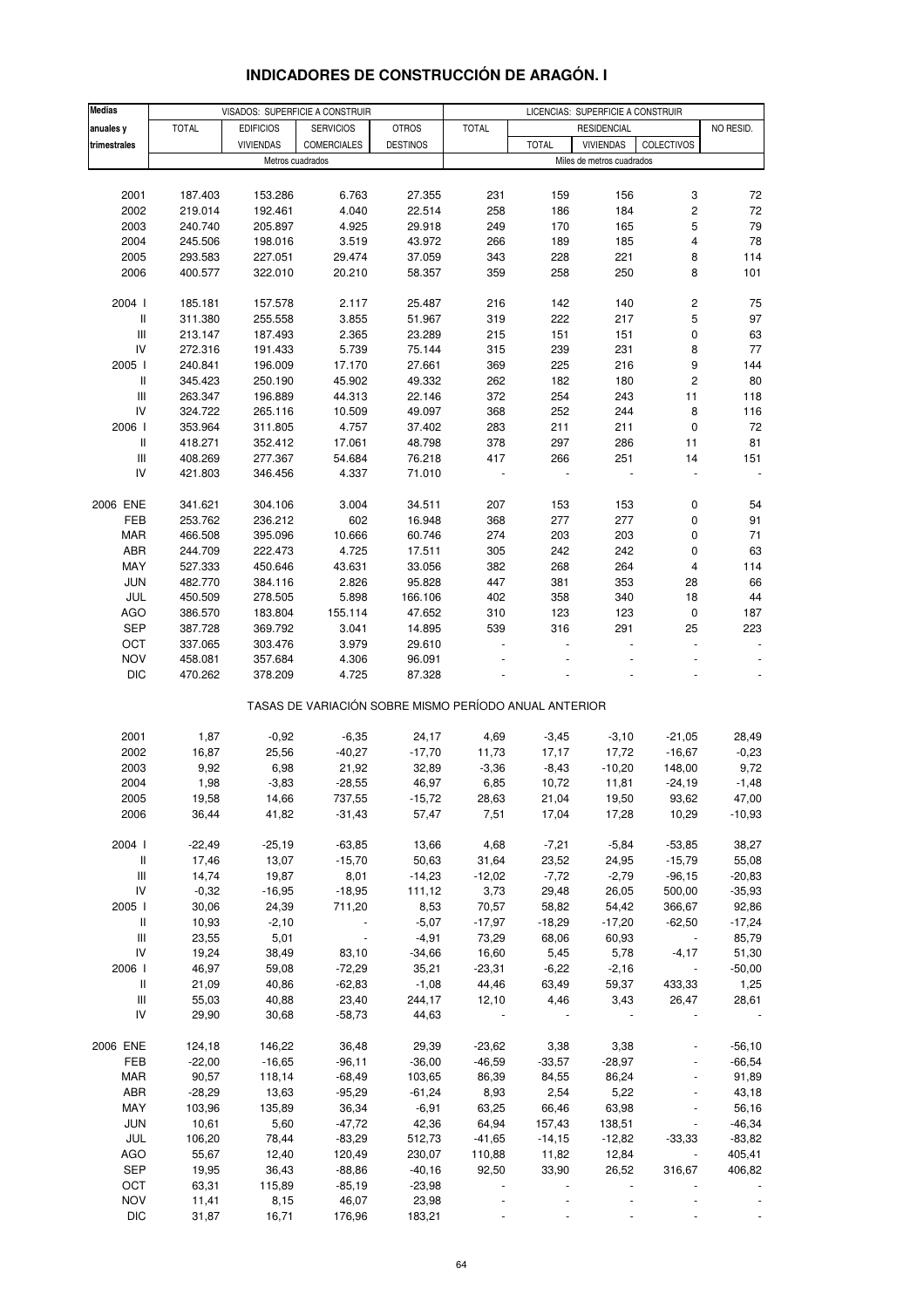| <b>Medias</b>                      |              |              |            | VIVIENDAS VISADAS COLEGIO ARQUITECTOS TÉCNICOS        |                |                 | LICENCIAS MUNIC.: Nº DE VIVIENDAS |          |                              |  |
|------------------------------------|--------------|--------------|------------|-------------------------------------------------------|----------------|-----------------|-----------------------------------|----------|------------------------------|--|
| anuales y                          | <b>TOTAL</b> |              | OBRA NUEVA |                                                       | Α              | А               | OBRA                              | REHABI-  | DEMO-                        |  |
| trimestrales                       |              | <b>TOTAL</b> | EDIF.VIV.  | OTROS EDIF.                                           | AMPLIAR        | <b>REFORMAR</b> | <b>NUEVA</b>                      | LITACIÓN | <b>LICIÓN</b>                |  |
|                                    |              |              |            |                                                       | Unidades       |                 |                                   |          |                              |  |
|                                    |              |              |            |                                                       |                |                 |                                   |          |                              |  |
| 2001                               | 1.050        | 921          | 919        | $\mathbf 2$                                           | 9              | 120             | 949                               | 32       | 54                           |  |
| 2002                               | 1.257        | 1.154        | 1.152      | $\boldsymbol{2}$                                      | $10$           | 93              | 1.069                             | 29       | 52                           |  |
| 2003                               | 1.335        | 1.241        | 1.235      | 6                                                     | 9              | 85              | 1.047                             | 36       | 58                           |  |
| 2004                               | 1.333        | 1.229        | 1.240      | $\mathbf{1}$                                          | 11             | 93              | 1.099                             | 33       | 65                           |  |
| 2005                               | 1.471        | 1.372        | 1.370      | 2                                                     | 12             | 87              | 1.204                             | 50       | 73                           |  |
| 2006                               | 2.071        | 1.982        | 1.982      | 0                                                     | 11             | 78              | 1.530                             | 51       | 75                           |  |
|                                    |              |              |            |                                                       |                |                 |                                   |          |                              |  |
| 2004 l                             | 1.097        | 1.016        | 1.013      | 3                                                     | $\bf8$         | 74              | 834                               | 32       | 81                           |  |
| $\mathbf{II}$                      | 1.720        | 1.566        | 1.566      | 0                                                     | 12             | 142             | 1.255                             | 40       | 65                           |  |
| $\ensuremath{\mathsf{III}}\xspace$ | 1.204        | 1.126        | 1.125      | 0                                                     | 14             | 65              | 895                               | 26       | 54                           |  |
| IV                                 | 1.310        | 1.209        | 1.254      | 0                                                     | $10$           | 90              | 1.410                             | 31       | 61                           |  |
| 2005 l                             | 1.310        | 1.216        | 1.216      | 0                                                     | 12             | 82              | 944                               | 40       | 70                           |  |
| $\, \parallel$                     | 1.677        | 1.565        | 1.564      | $\mathbf{1}$                                          | 13             | 99              | 921                               | 56       | 78                           |  |
| $\ensuremath{\mathsf{III}}\xspace$ | 1.300        | 1.209        | 1.202      | 6                                                     | 13             | 79              | 1.455                             | 38       | 63                           |  |
| IV                                 | 1.597        | 1.498        | 1.497      | 0                                                     | 9              | 90              | 1.495                             | 65       | 78                           |  |
| 2006                               | 2.083        | 1.982        | 1.982      | $\mathbf 0$                                           | 9              | 93              | 1.274                             | 41       | 79                           |  |
| $\, \parallel$                     | 2.259        | 2.161        | 2.161      | 0                                                     | $\overline{7}$ | 90              | 1.741                             | 53       | 83                           |  |
| $\ensuremath{\mathsf{III}}\xspace$ | 1.715        | 1.639        | 1.639      | 0                                                     | 9              | 67              | 1.575                             | 60       | 64                           |  |
| IV                                 | 2.228        | 2.145        | 2.145      | $\mathbf 0$                                           | 21             | 63              |                                   |          |                              |  |
| 2006 ENE                           | 1.999        | 1.906        | 1.906      | 0                                                     | 8              | 85              | 936                               | 22       | 50                           |  |
| FEB                                | 1.621        | 1.498        | 1.498      | $\pmb{0}$                                             | 11             | 112             | 1.596                             | 57       | 110                          |  |
| <b>MAR</b>                         | 2.630        | 2.542        | 2.542      | 0                                                     | $\overline{7}$ | 81              | 1.289                             | 43       | 78                           |  |
| ABR                                | 1.447        | 1.372        | 1.372      | $\pmb{0}$                                             | 4              | 71              | 1.529                             | 62       | 79                           |  |
| MAY                                | 2.889        | 2.772        | 2.771      | $\mathbf{1}$                                          | 8              | 109             | 1.609                             | 60       | 119                          |  |
| <b>JUN</b>                         | 2.441        | 2.340        | 2.340      | 0                                                     | $10$           | 91              | 2.084                             | 37       | 51                           |  |
| JUL                                | 1.793        | 1.700        | 1.700      | 0                                                     | 9              | 84              | 2.187                             | 53       | $75\,$                       |  |
| <b>AGO</b>                         | 1.240        | 1.180        | 1.180      | $\mathbf 0$                                           | 6              | 54              | 776                               | 34       | 35                           |  |
| <b>SEP</b>                         | 2.112        | 2.037        | 2.037      | 0                                                     | 11             | 64              | 1.761                             | 93       | 82                           |  |
| OCT                                | 2.021        | 1.904        | 1.904      | $\mathbf 0$                                           | 38             | 79              |                                   |          | $\qquad \qquad \blacksquare$ |  |
| <b>NOV</b>                         | 2.247        | 2.184        | 2.184      | $\pmb{0}$                                             | 16             | 47              |                                   |          |                              |  |
| <b>DIC</b>                         | 2.416        | 2.346        | 2.346      | $\pmb{0}$                                             | 8              | 62              |                                   |          |                              |  |
|                                    |              |              |            | TASAS DE VARIACIÓN SOBRE MISMO PERÍODO ANUAL ANTERIOR |                |                 |                                   |          |                              |  |
| 2001                               | 4,42         | 2,37         | 2,37       | 5,26                                                  | $-10,08$       | 25,11           | 6,06                              | $-20,04$ | $-7,89$                      |  |
| 2002                               | 19,68        | 25,28        | 25,31      | 10,00                                                 | 14,02          | $-22,85$        | 12,61                             | $-7,65$  | $-3,43$                      |  |
| 2003                               | 6,27         | 7,59         | 7,23       | 231,82                                                | $-11,48$       | $-8,28$         | $-2,07$                           | 22,29    | 12,58                        |  |
| 2004                               | $-0,18$      | $-0,97$      | 0,34       | $-84,93$                                              | 21,30          | 9,13            | 4,94                              | $-8,88$  | 11,89                        |  |
| 2005                               | 10,35        | 11,60        | 10,51      | 118,18                                                | 6,11           | $-5,67$         | 9,56                              | 53,33    | 11,40                        |  |
| 2006                               | 40,82        | 44,45        | 44,66      | $-95,83$                                              | $-2,16$        | $-10,49$        | 38,24                             | 14,11    | 6,76                         |  |
|                                    |              |              |            |                                                       |                |                 |                                   |          |                              |  |
| 2004 l                             | $-21,36$     | $-22,64$     | $-21,96$   | $-78,72$                                              | 53,33          | $-4,33$         | 17,80                             | 8,99     | 146,94                       |  |
| $\, \parallel$                     | 21,64        | 19,66        | 19,75      |                                                       | $-14,63$       | 55,47           | 22,99                             | 1,69     | $-6,73$                      |  |
| $\ensuremath{\mathsf{III}}\xspace$ | 12,34        | 14,44        | 14,48      | $-50,00$                                              | 40,00          | $-17,45$        | $-1,32$                           | $-43,57$ | 32,52                        |  |
| IV                                 | $-10,27$     | $-11,06$     | $-7,29$    |                                                       | 40,91          | $-2,87$         | $-9,15$                           | 16,05    | $-32,34$                     |  |
| 2005                               | 19,35        | 19,72        | 20,11      |                                                       | 52,17          | 10,86           | 13,19                             | 23,71    | $-12,81$                     |  |
| $\, \parallel$                     | $-2,50$      | $-0,09$      | $-0,17$    | $\frac{1}{2}$                                         | 11,43          | $-30,28$        | $-26,63$                          | 40,83    | 21,13                        |  |
| $\ensuremath{\mathsf{III}}\xspace$ | 7,94         | 7,37         | 6,84       |                                                       | $-9,52$        | 21,65           | 62,53                             | 45,57    | 16,56                        |  |
| IV                                 | 21,91        | 23,84        | 19,40      |                                                       | $-12,90$       | 0,00            | 6,00                              | 106,38   | 28,57                        |  |
| 2006                               | 59,07        | 62,95        | 62,95      | $\blacksquare$                                        | $-25,71$       | 13,47           | 34,92                             | 1,67     | 12,80                        |  |
| Ш                                  | 34,70        | 38,10        | 38,20      | $-75,00$                                              | $-43,59$       | $-8,75$         | 89,00                             | $-5,92$  | 5,96                         |  |
| $\ensuremath{\mathsf{III}}\xspace$ | 31,92        | 35,60        | 36,32      |                                                       | $-31,58$       | $-14,41$        | 8,25                              | 56,52    | 1,05                         |  |
| IV                                 | 39,51        | 43,20        | 43,23      | $\blacksquare$                                        | 129,63         | $-30,63$        | $\blacksquare$                    |          |                              |  |
| 2006 ENE                           | 118,47       | 126,10       | 126,10     |                                                       | $-20,00$       | 37,10           | 69,57                             | -52,17   | $-5,66$                      |  |
| FEB                                | $-10,59$     | $-12,14$     | $-12,14$   |                                                       | 0,00           | 15,46           | 17,53                             | 29,55    | 92,98                        |  |
| <b>MAR</b>                         | 118,98       | 130,88       | 130,88     |                                                       | $-50,00$       | $-5,81$         | 39,80                             | 43,33    | $-22,77$                     |  |
| ABR                                | 8,23         | 10,65        | 10,65      | ÷                                                     | $-66,67$       | $-16,47$        | 60,78                             | 31,91    | 36,21                        |  |
| MAY                                | 123,95       | 140,00       | 140,12     | 0,00                                                  | $-46,67$       | $-9,17$         | 69,90                             | $-20,00$ | 12,26                        |  |
| <b>JUN</b>                         | 1,54         | 1,74         | 1,87       |                                                       | $-16,67$       | $-1,09$         | 140,92                            | $-21,28$ | $-28,17$                     |  |
| JUL                                | 76,65        | 83,78        | 87,64      |                                                       | 12,50          | 2,44            | $-6,94$                           | 29,27    | $-10,71$                     |  |
| AGO                                | 12,62        | 13,90        | 13,90      |                                                       | $-57,14$       | 5,88            | 21,44                             | $-5,56$  | 105,88                       |  |
| <b>SEP</b>                         | 18,39        | 22,34        | 22,34      |                                                       | $-31,25$       | $-37,86$        | 28,07                             | 144,74   | $-7,87$                      |  |
| OCT                                | 97,94        | 118,35       | 118,60     |                                                       | 245,45         | $-42,75$        |                                   |          |                              |  |
| <b>NOV</b>                         | 21,13        | 23,81        | 23,81      |                                                       | 60,00          | $-41,98$        |                                   |          |                              |  |
| <b>DIC</b>                         | 26,16        | 26,33        | 26,33      |                                                       | 33,33          | 19,23           |                                   |          |                              |  |

# **INDICADORES DE CONSTRUCCIÓN DE ARAGÓN. II**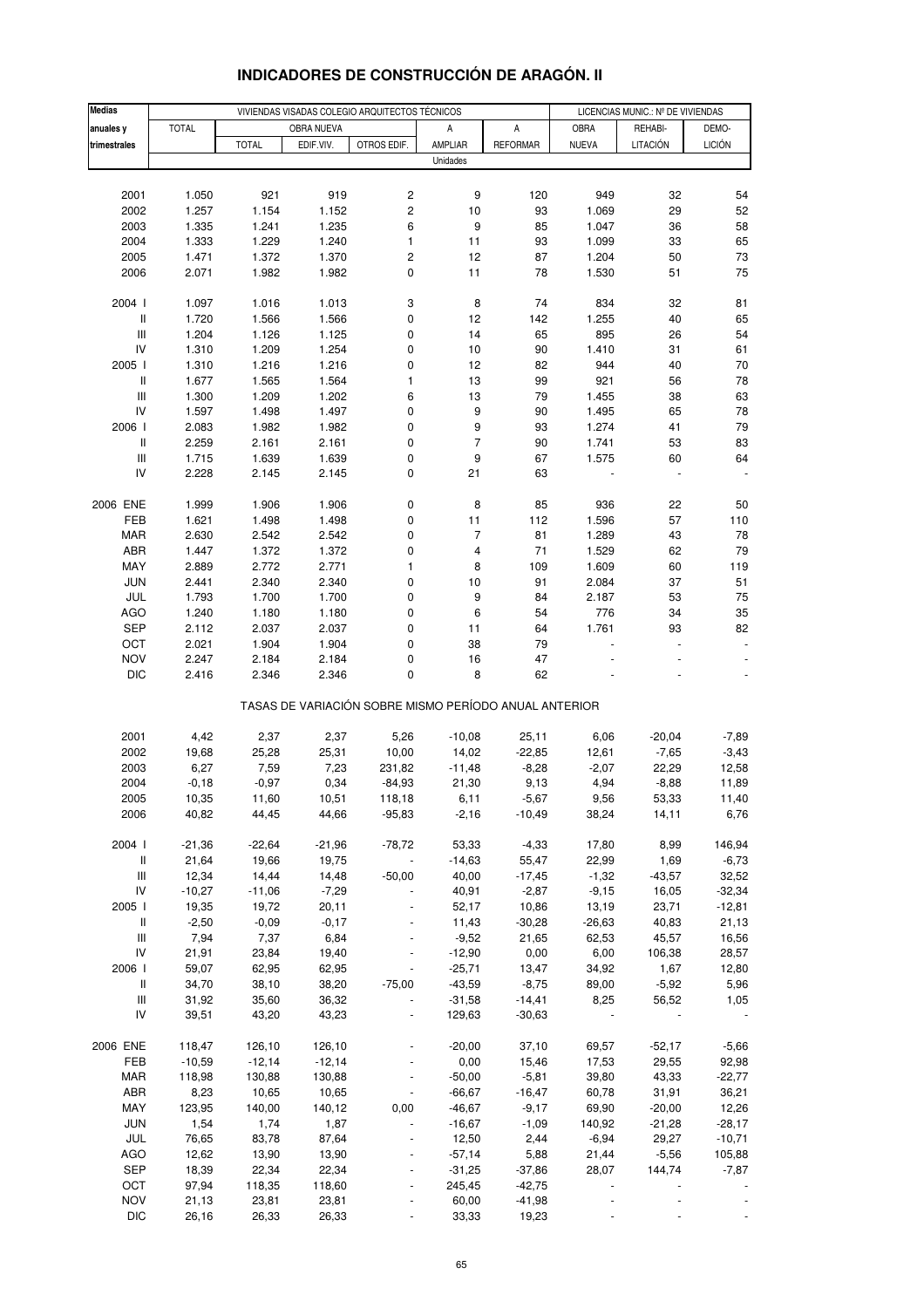| <b>Medias</b>                      |              |                   |               |              |                                                       |               |              |                               |               | CERTIFICAC.  | LIQUIDACIÓN      |
|------------------------------------|--------------|-------------------|---------------|--------------|-------------------------------------------------------|---------------|--------------|-------------------------------|---------------|--------------|------------------|
|                                    |              |                   | VIVIENDAS (2) |              |                                                       |               |              | PROYECTOS VISADOS             |               |              |                  |
| anuales y                          |              | <b>INICIADAS</b>  |               |              | <b>TERMINADAS</b>                                     |               |              | POR EL COLEGIO DE ARQUITECTOS |               | FIN DE OBRA  | <b>EJECUCIÓN</b> |
| trimestrales                       | <b>TOTAL</b> | <b>PROTEGIDAS</b> | <b>LIBRES</b> | <b>TOTAL</b> | <b>PROTEGIDAS</b>                                     | <b>LIBRES</b> | <b>TOTAL</b> | <b>PROTEGIDOS</b>             | <b>LIBRES</b> | Nº VIVIENDAS | MAT. OBRA        |
|                                    |              |                   |               |              | Unidades                                              |               |              |                               |               | Unidades     | Miles €          |
|                                    |              |                   |               |              |                                                       |               |              |                               |               |              |                  |
| 2001                               | 1.253        | 6                 | 1.247         | 1.172        | 48                                                    | 1.123         | 1.565        | 140                           | 1.425         | 571          | 27.705           |
| 2002                               | 1.515        | 191               | 1.324         | 1.263        | 33                                                    | 1.230         | 1.658        | 161                           | 1.498         | 622          | 31.246           |
| 2003                               | 1.690        | 233               | 1.457         | 1.293        | 10                                                    | 1.283         | 1.862        | 181                           | 1.682         | 551          | 31.018           |
| 2004                               | 1.252        | 120               | 1.132         | 1.023        | 105                                                   | 919           | 1.457        | 142                           | 1.315         | 632          | 34.551           |
| 2005                               | 1.410        | 181               | 1.229         | 1.498        | 157                                                   | 1.341         | 1.862        | 323                           | 1.539         | 1.007        | 54.513           |
| 2006                               | 2.091        | 708               | 1.383         | 1.074        | $\pmb{0}$                                             | 1.074         | 2.217        | 350                           | 1.868         | 1.218        | 69.743           |
|                                    |              |                   |               |              |                                                       |               |              |                               |               |              |                  |
| 2004 l                             | 1.035        | 48                | 988           | 826          | 17                                                    | 809           | 1.300        | 52                            | 1.248         | 562          | 26.070           |
| $\,$ $\,$ $\,$                     | 1.154        | 31                | 1.123         | 1.281        | 136                                                   | 1.146         | 1.553        | 74                            | 1.480         | 728          | 41.612           |
| $\ensuremath{\mathsf{III}}\xspace$ | 1.490        | 158               | 1.332         | 966          | 88                                                    | 878           | 1.317        | 111                           | 1.207         | 578          | 32.431           |
| IV                                 | 1.327        | 241               | 1.086         | 1.020        | 178                                                   | 842           | 1.656        | 331                           | 1.324         | 658          | 38.093           |
| 2005 l                             | 1.310        | 118               | 1.192         | 1.387        | 205                                                   | 1.181         | 1.441        | 164                           | 1.277         | 955          | 53.132           |
| $\,$ $\,$ $\,$                     | 1.148        | 97                | 1.051         | 1.830        | 262                                                   | 1.568         | 2.195        | 474                           | 1.721         | 1.095        | 56.046           |
|                                    |              |                   |               |              |                                                       |               |              |                               |               |              |                  |
| $\mathbf{III}$                     | 1.900        | 486               | 1.414         | 1.372        | 139                                                   | 1.233         | 1.993        | 466                           | 1.528         | 1.088        | 59.017           |
| IV                                 | 1.280        | 23                | 1.257         | 1.405        | 24                                                    | 1.381         | 1.821        | 190                           | 1.631         | 892          | 49.857           |
| 2006                               | 2.365        | 998               | 1.366         | 1.024        | 0                                                     | 1.024         | 1.888        | 272                           | 1.616         | 1.022        | 57.081           |
| Ш                                  | 1.906        | 563               | 1.343         | 1.219        | 0                                                     | 1.219         | 1.976        | 235                           | 1.741         | 1.337        | 75.283           |
| $\ensuremath{\mathsf{III}}\xspace$ | 2.002        | 563               | 1.439         | 980          | 0                                                     | 980           | 3.583        | 654                           | 2.928         | 1.133        | 65.166           |
| IV                                 |              |                   |               |              | $\blacksquare$                                        | $\Box$        | 1.423        | 238                           | 1.185         | 1.382        | 81.443           |
|                                    |              |                   |               |              |                                                       |               |              |                               |               |              |                  |
| 2006 ENE                           | 2.759        | 1.568             | 1.191         | 978          | 0                                                     | 978           | 1.434        | $\pmb{0}$                     | 1.434         | 1.081        | 58.698           |
| FEB                                | 2.776        | 1.341             | 1.435         | 1.138        | 0                                                     | 1.138         | 1.940        | 556                           | 1.384         | 920          | 49.657           |
| MAR                                | 1.559        | 86                | 1.473         | 956          | 0                                                     | 956           | 2.290        | 260                           | 2.030         | 1.064        | 62.888           |
| ABR                                | 1.782        | 579               | 1.203         | 1.073        | 0                                                     | 1.073         | 1.871        | 185                           | 1.686         | 1.111        | 65.912           |
| MAY                                | 1.773        | 643               | 1.130         | 1.061        | 0                                                     | 1.061         | 2.216        | 505                           | 1.711         | 1.581        | 81.226           |
| JUN                                | 2.163        | 466               | 1.697         | 1.522        | 0                                                     | 1.522         | 1.841        | 14                            | 1.827         | 1.318        | 78.711           |
|                                    |              |                   |               |              |                                                       |               |              |                               |               |              |                  |
| JUL                                | 2.016        | 1.302             | 714           | 1.425        | 0                                                     | 1.425         | 3.272        | 405                           | 2.867         | 1.479        | 82.568           |
| <b>AGO</b>                         | 2.203        | 287               | 1.916         | 923          | 0                                                     | 923           | 3.301        | 678                           | 2.623         | 1.003        | 54.898           |
| SEP                                | 1.787        | 100               | 1.687         | 592          | 0                                                     | 592           | 4.175        | 880                           | 3.295         | 916          | 58.032           |
| OCT                                |              |                   |               |              |                                                       | ÷,            | 1.107        | 196                           | 911           | 1.339        | 87.684           |
| <b>NOV</b>                         |              |                   |               |              |                                                       | ÷,            | 1.628        | 256                           | 1.372         | 1.684        | 93.277           |
| <b>DIC</b>                         |              |                   |               |              |                                                       |               | 1.534        | 262                           | 1.272         | 1.123        | 63.367           |
|                                    |              |                   |               |              | TASAS DE VARIACIÓN SOBRE MISMO PERÍODO ANUAL ANTERIOR |               |              |                               |               |              |                  |
|                                    |              |                   |               |              |                                                       |               |              |                               |               |              |                  |
| 2001                               | $-3,09$      | $-74,57$          | $-1,72$       | $-7,98$      | 18,16                                                 | $-8,85$       | 6,14         | 28,78                         | 4,34          | $-0,54$      | 4,37             |
| 2002                               | 20,88        | $\blacksquare$    | 6,16          | 7,81         | $-30,74$                                              | 9,46          | 5,94         | 14,84                         | 5,07          | 9,06         | 12,78            |
| 2003                               | 11,56        | 21,96             | 10,06         | 2,39         | $-69,33$                                              | 4,34          | 12,32        | 12,66                         | 12,28         | $-11,48$     | $-0,73$          |
| 2004                               | $-25,93$     | $-48,68$          | $-22,30$      | $-20,87$     | 920,33                                                | $-28,39$      | $-21,79$     | $-21,51$                      | $-21,82$      | 14,66        | 11,39            |
| 2005                               | 12,62        | 51,39             | 8,53          | 46,43        | 50,52                                                 | 45,96         | 27,85        | 127,76                        | 17,06         | 59,51        | 57,77            |
| 2006                               | 43,91        | 203,00            | 13,42         | $-29,77$     |                                                       | $-19,08$      | 19,07        | 8,14                          | 21,36         | 20,94        | 27,94            |
|                                    |              |                   |               |              |                                                       |               |              |                               |               |              |                  |
| 2004 l                             | $-37,76$     | $-81,55$          | $-29,70$      | $-16,57$     | $\blacksquare$                                        | $-18,25$      | $-32,95$     | $-78,34$                      | $-26,49$      | 8,08         | $-8,38$          |
| Ш                                  | $-32,86$     |                   | $-26,47$      |              |                                                       |               | $-24,73$     | $-68,29$                      |               | 22,77        |                  |
| Ш                                  |              | $-83,68$          |               | $-11,00$     | $\overline{\phantom{a}}$                              | $-20,42$      |              |                               | $-19,20$      |              | 33,37            |
|                                    | $-20,98$     | $-33,19$          | $-19,23$      | $-30,67$     | $\blacksquare$                                        | $-37,01$      | $-9,94$      | 43,10                         | $-12,90$      | 18,77        | 12,31            |
| IV                                 | $-11,00$     | $-1,37$           | $-12,89$      | $-24,45$     | 333,33                                                | $-35,66$      | $-16,55$     | 92,26                         | $-26,90$      | 9,06         | 7,18             |
| 2005                               | 26,56        | 147,55            | 20,72         | 67,88        | $\overline{\phantom{a}}$                              | 45,96         | 10,79        | 213,38                        | 2,30          | 69,87        | 103,81           |
| Ш                                  | $-0,52$      | 210,64            | $-6,41$       | 42,85        | 93,12                                                 | 36,89         | 41,29        | 543,44                        | 16,29         | 50,37        | 34,69            |
| Ш                                  | 27,52        | 206,74            | 6,21          | 41,99        | 56,98                                                 | 40,49         | 51,32        | 320,78                        | 26,60         | 88,29        | 81,98            |
| IV                                 | $-3,54$      | $-90,58$          | 15,75         | 37,76        | $-86,68$                                              | 64,01         | 9,97         | $-42,66$                      | 23,13         | 35,51        | 30,88            |
| 2006                               | 80,46        | 746,05            | 14,59         | $-26,15$     | $\ddot{\phantom{1}}$                                  | $-13,32$      | 31,05        | 65,85                         | 26,58         | 7,02         | 7,43             |
| Ш                                  | 65,98        | 478,08            | 27,81         | $-33,42$     | $\blacksquare$                                        | $-22,30$      | $-9,96$      | $-50,49$                      | 1,20          | 22,11        | 34,32            |
| $\ensuremath{\mathsf{III}}\xspace$ | 5,37         | 15,92             | 1,74          | $-28,55$     | ÷                                                     | $-20,52$      | 79,73        | 40,52                         | 91,69         | 4,07         | 10,42            |
| IV                                 |              |                   |               |              | $\blacksquare$                                        | $\sim$        | $-21,84$     | 25,26                         | $-27,33$      | 54,99        | 63,35            |
|                                    |              |                   |               |              |                                                       |               |              |                               |               |              |                  |
| 2006 ENE                           | 142,02       | 796,00            | 23,42         | $-26,58$     | $\qquad \qquad \blacksquare$                          | $-24,88$      | 22,15        | $\overline{\phantom{a}}$      | 30,60         | $-20,63$     | $-11,09$         |
| FEB                                | 166,92       | $\blacksquare$    | 44,37         | 1,07         | $\blacksquare$                                        | 25,47         | 44,56        | $\overline{\phantom{a}}$      | 3,67          | 5,38         | $-12,83$         |
| <b>MAR</b>                         | $-10,97$     | $-35,34$          | $-8,96$       | $-43,83$     | $\blacksquare$                                        | $-28,39$      | 26,80        | $-36,43$                      | 45,31         | 69,16        | 72,73            |
| ABR                                | 71,35        | 355,91            | 31,76         | $-32,69$     | $\qquad \qquad \blacksquare$                          | $-12,76$      | $-9,22$      | $-58,43$                      | 4,33          | 30,71        | 45,37            |
| MAY                                | 50,13        | 780,82            | 1,99          | $-47,89$     | $\qquad \qquad \blacksquare$                          | $-43,11$      | $-0,14$      | 50,75                         | $-9,18$       | 16,59        | 18,64            |
| JUN                                | 76,72        | 406,52            | 49,91         | $-18,22$     | $\overline{\phantom{a}}$                              | $-5,47$       | $-20,10$     | $-97,82$                      | 9,93          | 22,26        | 44,88            |
| JUL                                | 11,75        | 169,01            | $-45,91$      | $-20,17$     |                                                       | $-13,16$      | 12,25        | $-67,21$                      | 70,65         | 24,39        | 39,35            |
| AGO                                | 6,63         | $-43,17$          | 22,74         | $-23,84$     | $\blacksquare$                                        | $-13,09$      | 88,74        | 349,01                        | 64,14         | 28,92        | 24,14            |
| SEP                                | $-2,35$      | $-78,63$          | 23,86         | $-47,05$     | $\blacksquare$                                        | $-40,56$      | 217,25       | $\sim$ $-$                    | 152,49        | $-29,43$     | $-21,12$         |
| OCT                                |              |                   |               |              |                                                       | ÷,            |              |                               |               |              |                  |
|                                    |              |                   |               |              |                                                       |               | $-30,29$     | 11,36                         | $-35,48$      | 148,88       | 181,34           |
| <b>NOV</b>                         |              |                   |               |              |                                                       |               | $-20,47$     | $-16,88$                      | $-21,10$      | 36,25        | 39,64            |
| DIC                                |              |                   |               |              |                                                       |               | $-16,04$     | 204,65                        | $-26,94$      | 24,64        | 22,79            |

# **INDICADORES DE CONSTRUCCIÓN DE ARAGÓN. III**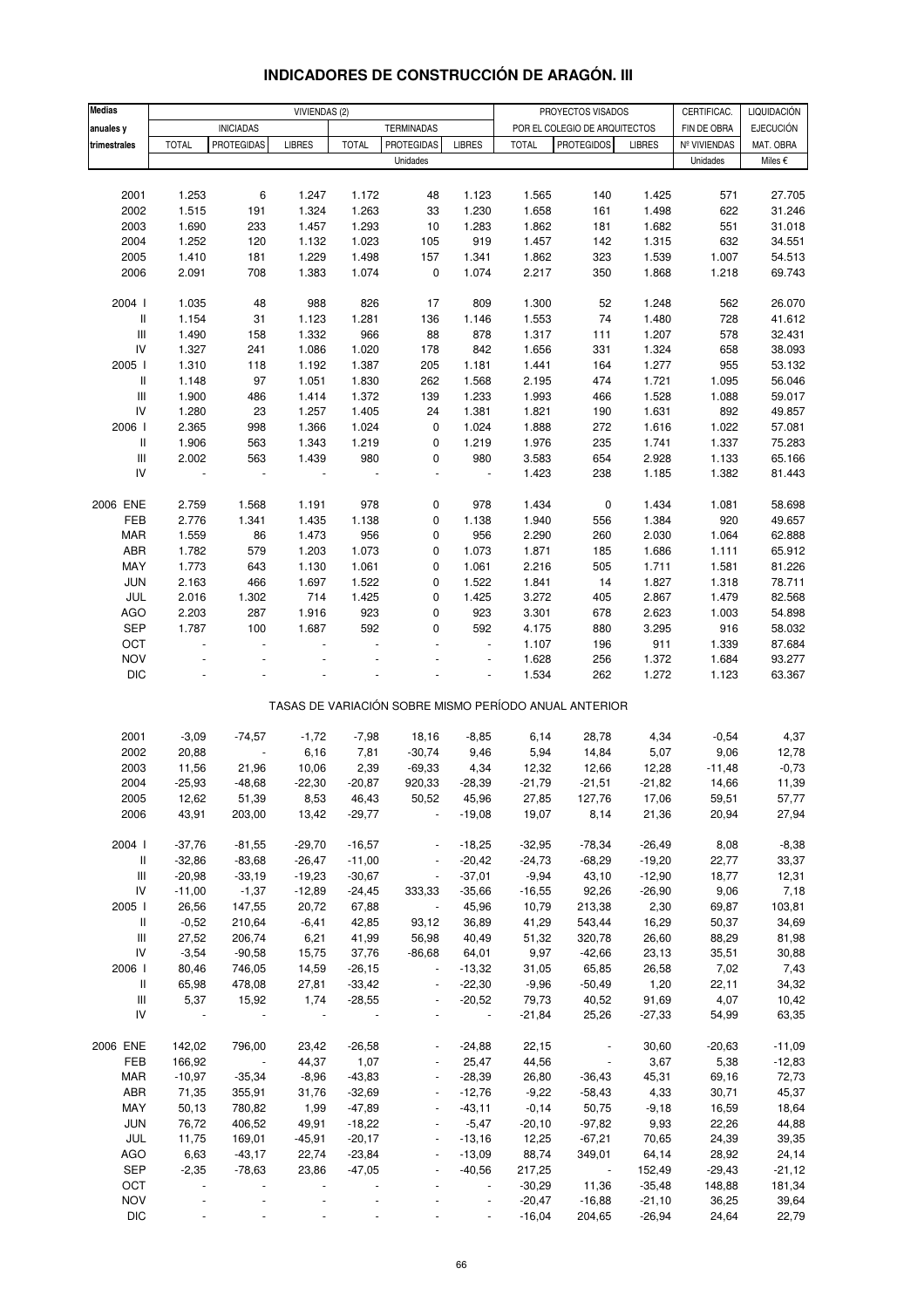| <b>Medias</b>                      | CONSUMO         |                                                       | LICITACIÓN OFICIAL (SEOPAN) |                   |                 | LICITACIÓN OFICIAL (FOMENTO) |                  |
|------------------------------------|-----------------|-------------------------------------------------------|-----------------------------|-------------------|-----------------|------------------------------|------------------|
| anuales y                          | DE              | <b>TOTAL</b>                                          | <b>EDIFICACIÓN</b>          | OBRA CIVIL        | <b>TOTAL</b>    | <b>EDIFICACIÓN</b>           | INGENIERÍA       |
| trimestrales                       | CEMENTO (4)     |                                                       |                             |                   |                 |                              | <b>CIVIL</b>     |
|                                    | Toneladas       |                                                       |                             |                   | Miles €         |                              |                  |
|                                    |                 |                                                       |                             |                   |                 |                              |                  |
| 2002                               | 99.500          | 93.392,4                                              | 22.194,3                    | 71.198,2          | 74.799          | 18.187                       | 56.612           |
| 2003                               | 103.518         | 98.269,4                                              | 15.839,6                    | 82.429,9          | 72.537          | 13.063                       | 59.473           |
| 2004                               | 103.175         | 72.544,9                                              | 17.926,2                    | 54.618,6          | 73.193          | 16.124                       | 57.070           |
| 2005                               | 129.524         | 126.840,7                                             | 46.130,8                    | 80.709,9          | 111.304         | 35.081                       | 76.223           |
| 2006                               | 132.021         | 202.751,8                                             | 74.067,8                    | 128.683,9         | 203.666         | 73.915                       | 129.751          |
| 2007                               |                 | 134.896,0                                             | 49.233,0                    | 85.663,0          |                 |                              |                  |
|                                    |                 |                                                       |                             |                   |                 |                              |                  |
| 2004 II                            | 105.625         | 61.702,7                                              | 28.138,7                    | 33.563,9          | 68.771          | 26.132                       | 42.639           |
| Ш                                  | 105.504         | 69.930,8                                              | 16.662,4                    | 53.268,4          | 69.656          | 13.430                       | 56.226           |
| IV                                 | 106.730         | 89.619,3                                              | 22.816,5                    | 66.802,8          | 83.820          | 17.837                       | 65.983           |
| 2005 l                             | 116.738         | 63.785,0                                              | 26.580,3                    | 37.204,7          | 48.554          | 12.929                       | 35.624           |
| $\,$ $\,$ $\,$ $\,$                | 147.578         | 101.481,3                                             | 52.258,3                    | 49.223,0          | 106.879         | 52.379                       | 54.500           |
| Ш                                  | 133.399         | 186.593,7                                             | 42.095,7                    | 144.498,0         | 169.158         | 37.322                       | 131.836          |
| IV                                 | 120.381         | 155.502,7                                             | 63.588,7                    | 91.914,0          | 120.624         | 37.694                       | 82.930           |
| 2006                               | 138.414         | 173.775,0                                             | 90.206,3                    | 83.568,7          | 189.530         | 102.136                      | 87.394           |
| Ш                                  | 156.953         | 185.310,0                                             | 101.528,3                   | 83.781,7          | 194.171         | 104.621                      | 89.549           |
| $\ensuremath{\mathsf{III}}\xspace$ | 85.032          | 218.441,3                                             | 47.550,3                    | 170.891,0         | 215.996         | 45.065                       | 170.931          |
| IV                                 | ÷.              | 233.480,7                                             | 56.986,3                    | 176.494,3         | 214.968         | 43.836                       | 171.131          |
| 2007                               |                 | 134.896,0                                             | 49.233,0                    | 85.663,0          |                 |                              |                  |
|                                    |                 |                                                       |                             |                   |                 |                              |                  |
| 2006 FEB                           | 134.342         | 92.860,0                                              | 35.269,0                    | 57.591,0          | 81.374          | 11.925                       | 69.449           |
| MAR                                | 167.367         | 214.222,0                                             | 54.590,0                    | 159.632,0         | 242.058         | 82.083                       | 159.975          |
| ABR                                | 122.662         | 215.614,0                                             | 90.583,0                    | 125.031,0         | 239.670         | 115.584                      | 124.086          |
| MAY                                | 170.261         | 183.380,0                                             | 106.493,0                   | 76.887,0          | 160.075         | 70.005                       | 90.070           |
| <b>JUN</b>                         | 177.937         | 156.936,0                                             | 107.509,0                   | 49.427,0          | 182.767         | 128.275                      | 54.491           |
| JUL                                | 170.064         | 237.912,0                                             | 95.971,0                    | 141.941,0         | 252.119         | 99.180                       | 152.939          |
| <b>AGO</b>                         | ä,              | 186.236,0                                             | 27.602,0                    | 158.634,0         | 165.548         | 26.142                       | 139.406          |
| <b>SEP</b>                         |                 | 231.176,0                                             | 19.078,0                    | 212.098,0         | 230.321         | 9.873                        | 220.448          |
| OCT                                |                 | 131.448,0                                             | 45.009,0                    | 86.439,0          | 137.234         | 32.897                       | 104.336          |
| <b>NOV</b>                         | $\blacksquare$  | 94.612,0                                              | 69.742,0                    | 24.870,0          | 97.204          | 44.401                       | 52.803           |
| <b>DIC</b>                         |                 | 474.382,0                                             | 56.208,0                    | 418.174,0         | 410.465         | 54.211                       | 356.254          |
| 2007 ENE                           |                 | 134.896,0                                             | 49.233,0                    | 85.663,0          |                 |                              |                  |
|                                    |                 | TASAS DE VARIACIÓN SOBRE MISMO PERÍODO ANUAL ANTERIOR |                             |                   |                 |                              |                  |
|                                    |                 |                                                       |                             |                   |                 |                              |                  |
| 2002                               | 3,25            | 7,47                                                  | 50,37                       | $-1,31$           | $-25,41$        | $-18,87$                     | $-27,29$<br>5,05 |
| 2003<br>2004                       | 4,04<br>$-0,33$ | 5,22                                                  | $-28,63$<br>13,17           | 15,78<br>$-33,74$ | $-3,02$<br>0,91 | $-28,17$<br>23,43            | $-4,04$          |
| 2005                               | 25,54           | $-26,18$<br>74,84                                     | 157,34                      | 47,77             | 52,07           | 117,58                       | 33,56            |
|                                    |                 |                                                       |                             | 59,44             |                 |                              |                  |
| 2006<br>2007                       | -0,26           | 59,85<br>$-37,04$                                     | 60,56<br>$-72,76$           | 155,84            | 82,98           | 110,70                       | 70,23            |
|                                    |                 |                                                       |                             |                   |                 |                              |                  |
| 2004 II                            | $-0,83$         | $-24,36$                                              | 41,10                       | $-45,54$          | $-10,64$        | 130,84                       | $-35,04$         |
| Ш                                  | $-4,80$         | 7,07                                                  | 71,95                       | $-4,24$           | 40,15           | 59,21                        | 36,25            |
| IV                                 | 8,03            | $-43,87$                                              | 11,64                       | $-52,02$          | $-15,01$        | $-3,27$                      | $-17,71$         |
| 2005                               | 23,09           | $-7,46$                                               | 550,31                      | $-42,62$          | $-31,15$        | 82,23                        | $-43,84$         |
| Ш                                  | 39,72           | 64,47                                                 | 85,72                       | 46,65             | 55,41           | 100,44                       | 27,82            |
| $\ensuremath{\mathsf{III}}\xspace$ | 26,44           | 166,83                                                | 152,64                      | 171,26            | 142,85          | 177,90                       | 134,48           |
| IV                                 | 12,79           | 73,51                                                 | 178,70                      | 37,59             | 43,91           | 111,33                       | 25,68            |
| 2006                               | 18,57           | 172,44                                                | 239,37                      | 124,62            | 290,35          | 689,98                       | 145,32           |
| Ш                                  | 6,35            | 82,61                                                 | 94,28                       | 70,21             | 81,67           | 99,74                        | 64,31            |
| Ш                                  | $-36,06$        | 17,07                                                 | 12,96                       | 18,27             | 27,69           | 20,75                        | 29,65            |
| IV                                 |                 | 50,15                                                 | $-10,38$                    | 92,02             | 78,21           | 16,29                        | 106,36           |
| 2007 l                             |                 | $-37,04$                                              | $-72,76$                    | 155,84            |                 |                              |                  |
| 2006 FEB                           | 13,99           | 57,43                                                 | $-32,43$                    | 748,92            | 300,62          | $-27,08$                     |                  |
| MAR                                | 26,93           | 133,16                                                | 131,49                      | 133,74            | 185,63          | 357,72                       | 139,44           |
| ABR                                | $-12,52$        | 101,99                                                | 74,82                       | 127,61            | 123,14          | 112,03                       | 134,58           |
| MAY                                | 15,21           | 122,18                                                | 264,50                      | 44,20             | 95,67           | 238,71                       | 47,32            |
| <b>JUN</b>                         | 14,99           | 36,28                                                 | 41,94                       | 25,40             | 39,07           | 56,52                        | 10,17            |
| JUL                                | 19,32           | 24,49                                                 | 50,55                       | 11,44             | 116,00          | 88,94                        | 138,10           |
| <b>AGO</b>                         |                 | 98,84                                                 | $-47,87$                    | 289,65            | 61,42           | $-47,17$                     | 162,65           |
| <b>SEP</b>                         |                 | $-15,94$                                              | 98,92                       | $-20,09$          | $-20,08$        | $-1,22$                      | $-20,76$         |
| OCT                                |                 | 13,93                                                 | 175,76                      | $-12,73$          | 19,99           | 74,01                        | 9,29             |
| <b>NOV</b>                         |                 | $-3,94$                                               | 53,08                       | $-53,02$          | 6,88            | $-2,16$                      | 15,87            |
| <b>DIC</b>                         |                 | 87,77                                                 | $-56,39$                    | 237,91            | 162,19          | 11,09                        | 230,61           |

## **INDICADORES DE CONSTRUCCIÓN DE ARAGÓN. IV**

2007 ENE - -37,04 -72,76 155,84 - - -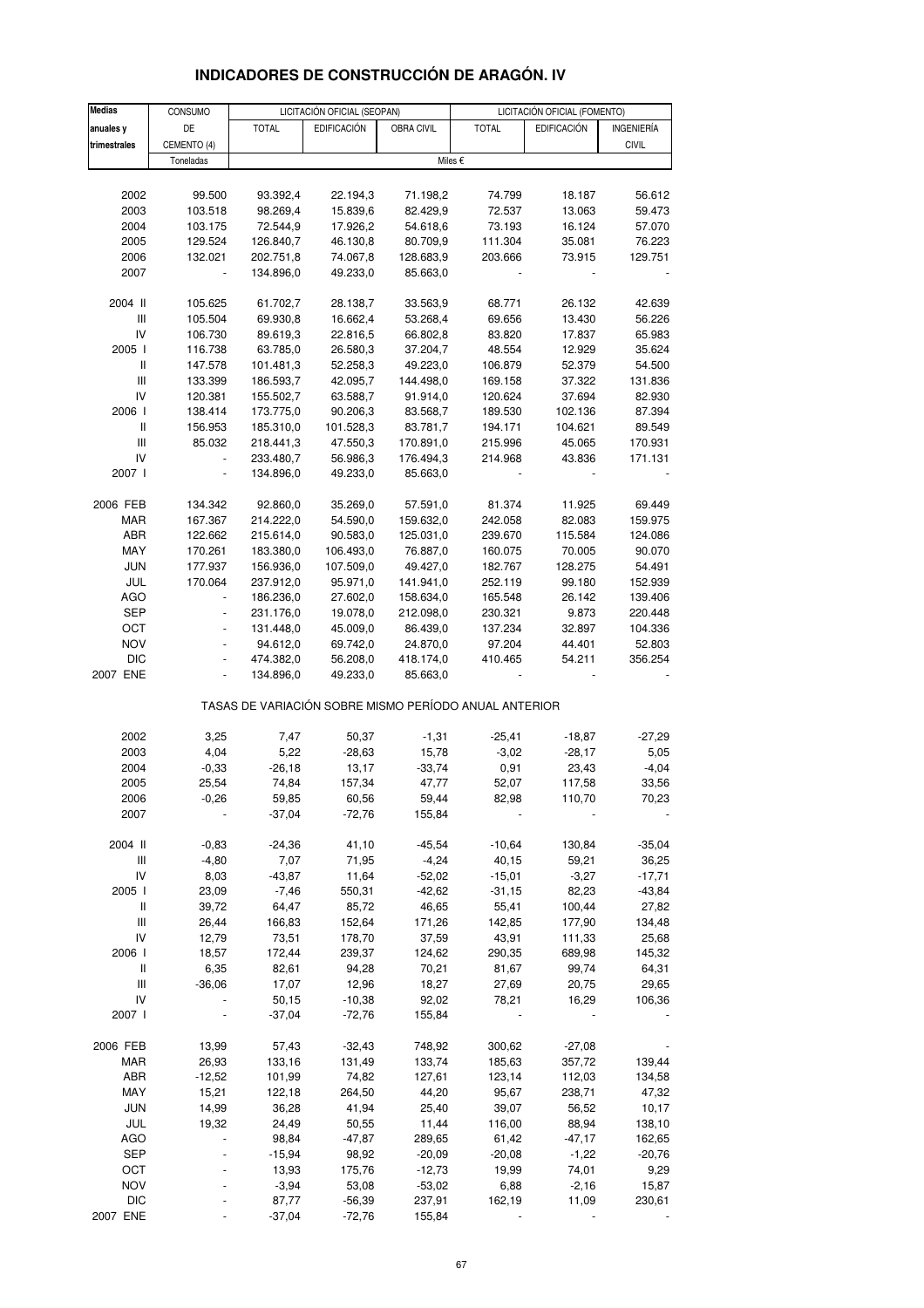| <b>Medias</b>                      |              |                    |                                                       | ESTABLECIMIENTOS HOTELEROS |                          |                    |                  |
|------------------------------------|--------------|--------------------|-------------------------------------------------------|----------------------------|--------------------------|--------------------|------------------|
| anuales y                          |              | NÚMERO DE VIAJEROS |                                                       |                            | NÚMERO DE PERNOCTACIONES |                    | <b>GRADO DE</b>  |
| trimestrales                       | <b>TOTAL</b> | <b>ESPAÑOLES</b>   | <b>EXTRANJEROS</b>                                    | <b>TOTAL</b>               | <b>ESPAÑOLES</b>         | <b>EXTRANJEROS</b> | <b>OCUPACIÓN</b> |
|                                    |              |                    | Unidades                                              |                            |                          |                    | $\%$             |
|                                    |              |                    |                                                       |                            |                          |                    |                  |
| 2002                               | 159.248      | 135.653            | 23.584                                                | 333.366                    | 290.289                  | 43.061             | 39,35            |
| 2003                               | 162.502      | 138.869            | 23.629                                                | 334.419                    | 291.663                  | 42.740             | 38,40            |
| 2004                               | 168.334      | 144.783            | 23.538                                                | 343.092                    | 300.054                  | 43.017             | 38,71            |
| 2005                               | 168.591      | 144.309            | 24.283                                                | 353.605                    | 307.062                  | 46.544             | 39,06            |
| 2006                               | 177.651      | 151.106            | 26.544                                                | 365.653                    | 313.189                  | 52.464             | 39,57            |
| 2007                               | 123.664      | 109.557            | 14.107                                                | 274.131                    | 241.473                  | 32.658             | 30,11            |
| 2004 II                            | 164.158      | 137.574            | 26.590                                                | 319.668                    | 272.996                  | 46.669             | 37,00            |
| $\ensuremath{\mathsf{III}}\xspace$ | 206.059      | 170.664            | 35.394                                                | 435.743                    | 371.964                  | 63.761             | 45,15            |
| IV                                 | 152.242      | 134.638            | 17.589                                                | 297.590                    | 264.971                  | 32.618             | 35,44            |
| 2005 l                             | 157.276      | 141.050            | 16.226                                                | 343.756                    | 311.767                  | 31.989             | 38,89            |
| $\,$ $\,$ $\,$ $\,$                | 158.851      | 131.888            | 26.963                                                | 312.088                    | 263.226                  | 48.862             | 35,91            |
| Ш                                  | 207.937      | 171.848            | 36.090                                                | 456.672                    | 388.055                  | 68.616             | 46,13            |
| IV                                 | 150.300      | 132.448            | 17.851                                                | 301.905                    | 265.198                  | 36.707             | 35,32            |
| 2006                               | 162.196      | 145.117            | 17.079                                                | 350.159                    | 310.365                  | 39.794             | 38,77            |
| Ш                                  | 178.455      | 147.356            | 31.098                                                | 347.132                    | 288.022                  | 59.110             | 37,98            |
| $\mathsf{III}$                     | 210.207      | 173.510            | 36.696                                                | 453.810                    | 383.563                  | 70.248             | 45,65            |
| IV                                 | 159.745      | 138.441            | 21.303                                                | 311.512                    | 270.807                  | 40.705             | 35,86            |
| 2007 l                             | 123.664      | 109.557            | 14.107                                                | 274.131                    | 241.473                  | 32.658             | 30,11            |
| 2006 FEB                           | 168.901      | 150.283            | 18.618                                                | 359.440                    | 312.728                  | 46.712             | 42,00            |
| <b>MAR</b>                         | 176.129      | 157.178            | 18.951                                                | 367.860                    | 325.337                  | 42.523             | 38,54            |
| ABR                                | 192.060      | 164.954            | 27.106                                                | 395.302                    | 344.288                  | 51.014             | 41,80            |
| MAY                                | 168.430      | 134.851            | 33.579                                                | 312.148                    | 247.413                  | 64.735             | 35,13            |
| <b>JUN</b>                         | 174.874      | 142.264            | 32.610                                                | 333.945                    | 272.365                  | 61.580             | 37,00            |
| JUL                                | 201.795      | 165.528            | 36.267                                                | 427.844                    | 348.319                  | 79.525             | 42,09            |
| <b>AGO</b>                         | 237.906      | 196.686            | 41.220                                                | 566.425                    | 493.929                  | 72.496             | 54,34            |
| <b>SEP</b>                         | 190.919      | 158.317            | 32.602                                                | 367.162                    | 308.440                  | 58.722             | 40,53            |
| OCT                                | 186.266      | 157.040            | 29.226                                                | 363.542                    | 311.703                  | 51.839             | 40,90            |
| <b>NOV</b>                         | 150.090      | 129.862            | 20.228                                                | 275.742                    | 235.195                  | 40.547             | 34,62            |
| <b>DIC</b>                         | 142.878      | 128.422            | 14.456                                                | 295.252                    | 265.522                  | 29.730             | 32,07            |
| 2007 ENE                           | 123.664      | 109.557            | 14.107                                                | 274.131                    | 241.473                  | 32.658             | 30, 11           |
|                                    |              |                    | TASAS DE VARIACIÓN SOBRE MISMO PERÍODO ANUAL ANTERIOR |                            |                          |                    |                  |
| 2002                               | 1,06         | $-0,06$            | 7,95                                                  | 3,84                       | 2,74                     | 11,86              | 2,46             |
| 2003                               | 2,04         | 2,37               | 0, 19                                                 | 0,32                       | 0,47                     | $-0,74$            | $-2,39$          |
| 2004                               | 3,59         | 4,26               | $-0,38$                                               | 2,59                       | 2,88                     | 0,65               | 0,80             |
| 2005                               | 0,15         | $-0,33$            | 3,16                                                  | 3,06                       | 2,34                     | 8,20               | 0,91             |
| 2006                               | 5,37         | 4,71               | 9,31                                                  | 3,41                       | 2,00                     | 12,72              | 1,29             |
| 2007                               | $-12,64$     | $-14,33$           | 3,20                                                  | $-15,18$                   | $-17,59$                 | 8,33               | $-15,85$         |
| 2004 II                            | 1,23         | 1,40               | 0,39                                                  | $-1,52$                    | $-2,36$                  | 3,72               | $-0,66$          |
| $\ensuremath{\mathsf{III}}\xspace$ | 0,83         | 2,03               | $-4,60$                                               | 0,09                       | 0,66                     | $-3,13$            | $-1,79$          |
| IV                                 | 8,24         | 8,79               | 4,05                                                  | 10,55                      | 9,99                     | 15,31              | 6,64             |
| 2005 l                             | 4,24         | 3,52               | 11,28                                                 | 7,64                       | 7,40                     | 10,22              | 4,41             |
| Ш                                  | $-3,23$      | $-4, 13$           | 1,40                                                  | $-2,37$                    | $-3,58$                  | 4,70               | $-2,94$          |
| $\ensuremath{\mathsf{III}}\xspace$ | 0,91         | 0,69               | 1,97                                                  | 4,80                       | 4,33                     | 7,61               | 2,18             |
| IV                                 | $-1,28$      | $-1,63$            | 1,49                                                  | 1,45                       | 0,09                     | 12,54              | $-0,36$          |
| 2006 l                             | 3,13         | 2,88               | 5,26                                                  | 1,86                       | $-0,45$                  | 24,40              | $-0,30$          |
| Ш                                  | 12,34        | 11,73              | 15,34                                                 | 11,23                      | 9,42                     | 20,97              | 5,75             |
| Ш                                  | 1,09         | 0,97               | 1,68                                                  | $-0,63$                    | $-1,16$                  | 2,38               | $-1,03$          |
| IV                                 | 6,28         | 4,52               | 19,34                                                 | 3,18                       | 2,12                     | 10,89              | 1,55             |
| 2007 l                             | $-12,64$     | $-14,33$           | 3,20                                                  | $-15,18$                   | $-17,59$                 | 8,33               | $-15,85$         |
| 2006 FEB                           | 9,38         | 8,78               | 14,49                                                 | 9,23                       | 6,34                     | 33,61              | 5,37             |
| <b>MAR</b>                         | $-7,63$      | $-6,65$            | $-15,03$                                              | $-11,00$                   | $-12,70$                 | 4,62               | $-9,70$          |
| ABR                                | 27,81        | 29,76              | 17,06                                                 | 35,65                      | 39,28                    | 15,40              | 22,04            |
| MAY                                | 3,09         | 0,20               | 16,60                                                 | $-1,50$                    | $-7,64$                  | 32,05              | $-3,22$          |
| <b>JUN</b>                         | 7,35         | 6,19               | 12,70                                                 | 1,83                       | $-0,81$                  | 15,41              | $-0,51$          |
| JUL                                | 4,51         | 3,53               | 9,21                                                  | $-0,21$                    | $-3,79$                  | 19,19              | $-0,64$          |
| <b>AGO</b>                         | 3,42         | 3,25               | 4,24                                                  | 2,89                       | 3,42                     | $-0,54$            | 1,84             |
| <b>SEP</b>                         | $-4,86$      | $-4, 15$           | $-8,21$                                               | $-6,04$                    | $-4,95$                  | $-11,34$           | $-5,02$          |
| OCT                                | 2,60         | 1,26               | 10,49                                                 | 2,74                       | 2,77                     | 2,57               | 2,28             |
| <b>NOV</b>                         | 15,59        | 12,57              | 39,70                                                 | 11,29                      | 9,00                     | 26,73              | 6,23             |
| <b>DIC</b>                         | 2,41         | 1,20               | 14,52                                                 | $-2,91$                    | $-3,98$                  | 7,76               | $-3,90$          |
| 2007 ENE                           | $-12,64$     | $-14,33$           | 3,20                                                  | $-15,18$                   | $-17,59$                 | 8,33               | $-15,85$         |

#### **INDICADORES DE SERVICIOS DE ARAGÓN. I**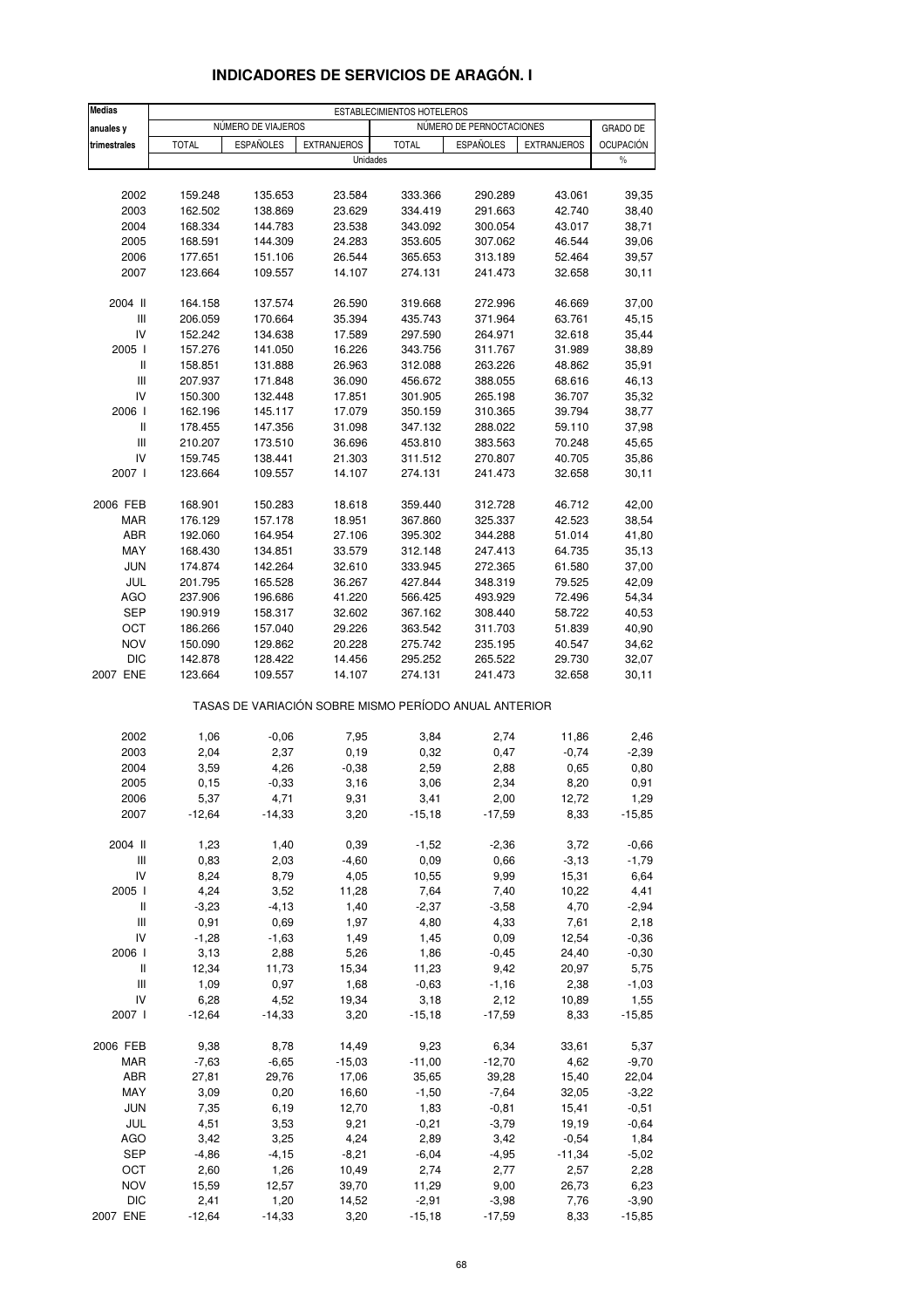| <b>Medias</b>                      |              |                    |                                                       | <b>ACAMPAMENTOS TURÍSTICOS (5)</b> |                          |                    |                  |
|------------------------------------|--------------|--------------------|-------------------------------------------------------|------------------------------------|--------------------------|--------------------|------------------|
| anuales y                          |              | NÚMERO DE VIAJEROS |                                                       |                                    | NÚMERO DE PERNOCTACIONES |                    | <b>GRADO DE</b>  |
| trimestrales                       | <b>TOTAL</b> | <b>ESPAÑOLES</b>   | <b>EXTRANJEROS</b>                                    | <b>TOTAL</b>                       | <b>ESPAÑOLES</b>         | <b>EXTRANJEROS</b> | <b>OCUPACIÓN</b> |
|                                    |              |                    | Unidades                                              |                                    |                          |                    | $\%$             |
|                                    |              |                    |                                                       |                                    |                          |                    |                  |
| 2002                               | 21.452       | 13.792             | 7.660                                                 | 71.705                             | 46.143                   | 25.562             | 14,65            |
| 2003                               | 26.454       | 18.125             | 8.329                                                 | 85.478                             | 57.374                   | 28.103             | 20,33            |
| 2004                               | 23.071       | 15.858             | 7.213                                                 | 72.260                             | 48.419                   | 23.841             | 22,66            |
| 2005                               | 22.473       | 15.777             | 6.697                                                 | 76.300                             | 53.909                   | 22.391             | 25,96            |
| 2006                               | 24.304       | 16.952             | 7.352                                                 | 77.939                             | 53.171                   | 24.768             | 28,73            |
| 2007                               | 4.228        | 4.092              | 136                                                   | 10.007                             | 9.710                    | 297                | 29,08            |
| 2004 II                            | 19.516       | 13.057             | 6.459                                                 | 49.015                             | 30.599                   | 18.416             | 17,09            |
| Ш                                  | 60.669       | 39.119             | 21.550                                                | 211.995                            | 137.757                  | 74.239             | 33,85            |
| IV                                 | 6.584        | 6.117              | 467                                                   | 16.211                             | 14.585                   | 1.626              | 20,31            |
| 2005 l                             | 6.760        | 6.405              | 355                                                   | 19.075                             | 17.953                   | 1.122              | 25,62            |
| Ш                                  | 16.235       | 11.128             | 5.106                                                 | 41.271                             | 26.661                   | 14.610             | 19,33            |
| $\mathsf{III}$                     | 60.662       | 39.980             | 20.682                                                | 227.185                            | 155.578                  | 71.606             | 33,64            |
| IV                                 | 6.237        | 5.593              | 644                                                   | 17.669                             | 15.444                   | 2.225              | 25,25            |
| 2006                               | 5.388        | 5.111              | 277                                                   | 11.098                             | 10.282                   | 816                | 28,07            |
| Ш                                  | 24.674       | 16.797             | 7.877                                                 | 61.820                             | 41.179                   | 20.642             | 23,86            |
| Ш                                  | 60.114       | 39.752             | 20.362                                                | 217.985                            | 143.105                  | 74.880             | 36,71            |
| IV                                 | 7.038        | 6.147              | 891                                                   | 20.851                             | 18.116                   | 2.735              | 26,29            |
| 2007 l                             | 4.228        | 4.092              | 136                                                   | 10.007                             | 9.710                    | 297                | 29,08            |
| 2006 FEB                           | 4.993        | 4.864              | 129                                                   | 10.158                             | 9.719                    | 439                | 28,46            |
| <b>MAR</b>                         | 5.495        | 5.028              | 467                                                   | 11.203                             | 9.822                    | 1.381              | 26,62            |
| ABR                                | 29.142       | 23.585             | 5.557                                                 | 73.555                             | 63.156                   | 10.399             | 25,54            |
| MAY                                | 18.952       | 9.426              | 9.526                                                 | 53.315                             | 26.358                   | 26.957             | 22,05            |
| <b>JUN</b>                         | 25.929       | 17.381             | 8.548                                                 | 58.591                             | 34.022                   | 24.569             | 24,00            |
| JUL                                | 74.525       | 47.666             | 26.859                                                | 247.303                            | 139.513                  | 107.790            | 38,79            |
| <b>AGO</b>                         | 83.700       | 58.028             | 25.672                                                | 345.310                            | 253.035                  | 92.275             | 50,33            |
| <b>SEP</b>                         | 22.118       | 13.563             | 8.555                                                 | 61.342                             | 36.768                   | 24.574             | 21,00            |
| ОСТ                                | 10.791       | 8.892              | 1.899                                                 | 34.627                             | 28.167                   | 6.460              | 26,01            |
| <b>NOV</b>                         | 3.392        | 2.832              | 560                                                   | 7.150                              | 6.064                    | 1.086              | 25,33            |
| <b>DIC</b>                         | 6.932        | 6.717              | 215                                                   | 20.777                             | 20.118                   | 659                | 27,54            |
| 2007 ENE                           | 4.228        | 4.092              | 136                                                   | 10.007                             | 9.710                    | 297                | 29,08            |
|                                    |              |                    | TASAS DE VARIACIÓN SOBRE MISMO PERÍODO ANUAL ANTERIOR |                                    |                          |                    |                  |
| 2002                               | $-1,10$      | $-3,16$            | 2,82                                                  | 2,83                               | 3,28                     | 2,03               | 47,67            |
| 2003                               | 23,32        | 31,41              | 8,74                                                  | 19,21                              | 24,34                    | 9,94               | 38,75            |
| 2004                               | $-12,79$     | $-12,51$           | $-13,40$                                              | $-15,46$                           | -15,61                   | $-15,17$           | 11,47            |
| 2005                               | $-2,59$      | $-0,51$            | $-7,16$                                               | 5,59                               | 11,34                    | $-6,08$            | 14,56            |
| 2006                               | 8,14         | 7,45               | 9,78                                                  | 2,15                               | $-1,37$                  | 10,62              | 10,68            |
| 2007                               | $-25,50$     | $-24,79$           | $-41,88$                                              | $-16, 13$                          | $-14,10$                 | $-52,71$           | $-0,17$          |
| 2004 II                            | $-14,85$     | $-14,81$           | $-14,93$                                              | $-17,14$                           | $-19,66$                 | $-12,59$           | $-12,81$         |
| $\ensuremath{\mathsf{III}}\xspace$ | $-15,96$     | $-17,86$           | $-12,26$                                              | $-18,09$                           | $-19,45$                 | $-15,45$           | 8,93             |
| IV                                 | 7,72         | 14,35              | $-38,77$                                              | 14,49                              | 24,24                    | $-32,81$           | 14,98            |
| 2005 l                             | 22,60        | 24,64              | $-5,42$                                               | 61,38                              | 67,22                    | 3,54               | 32,13            |
| Ш                                  | $-16,81$     | $-14,77$           | $-20,94$                                              | $-15,80$                           | $-12,87$                 | $-20,67$           | 13,11            |
| Ш                                  | $-0,01$      | 2,20               | $-4,03$                                               | 7,16                               | 12,94                    | $-3,55$            | $-0,63$          |
| IV                                 | $-5,28$      | $-8,57$            | 37,83                                                 | 9,00                               | 5,89                     | 36,84              | 24,32            |
| 2006                               | $-20,30$     | $-20,21$           | $-22,07$                                              | $-41,82$                           | $-42,73$                 | $-27,25$           | 9,56             |
| Ш                                  | 51,99        | 50,94              | 54,26                                                 | 49,79                              | 54,45                    | 41,28              | 23,47            |
| Ш                                  | $-0,90$      | $-0,57$            | $-1,55$                                               | $-4,05$                            | $-8,02$                  | 4,57               | 9,12             |
| IV                                 | 12,85        | 9,91               | 38,48                                                 | 18,01                              | 17,30                    | 22,92              | 4,12             |
| 2007 l                             | $-25,50$     | $-24,79$           | $-41,88$                                              | $-16, 13$                          | $-14,10$                 | $-52,71$           | $-0,17$          |
| 2006 FEB                           | 18,21        | 22,77              | $-50,76$                                              | 2,78                               | 6,58                     | $-42,54$           | 0,92             |
| MAR                                | $-55,85$     | $-57,19$           | $-33,19$                                              | $-70,09$                           | $-72,03$                 | $-41,01$           | 12,99            |
| ABR                                | 153,83       | 173,07             | 95,39                                                 | 165,69                             | 225,85                   | 25,26              | 35,20            |
| MAY                                | 27,69        | $-1,45$            | 80,52                                                 | 38,27                              | 6,80                     | 94,23              | 16,85            |
| <b>JUN</b>                         | 15,85        | 14,48              | 18,76                                                 | 1,77                               | $-5,29$                  | 13,49              | 18,69            |
| JUL                                | $-1,79$      | 2,50               | $-8,58$                                               | $-1,96$                            | $-5,27$                  | 2,68               | 11,98            |
| AGO                                | $-4,35$      | $-5,76$            | $-1,00$                                               | $-7,48$                            | $-10,50$                 | 1,93               | 6,47             |
| <b>SEP</b>                         | 18,92        | 14,32              | 27,02                                                 | 9,41                               | 0,03                     | 27,27              | 10,47            |
| OCT                                | 25,80        | 27,87              | 16,93                                                 | 27,91                              | 33,56                    | 8,01               | 15,09            |
| NOV                                | 13,63        | 1,72               | 178,61                                                | 5,05                               | $-6,48$                  | 237,27             | 0,36             |
| <b>DIC</b>                         | $-3,01$      | $-4,60$            | 102,83                                                | 8,61                               | 7,25                     | 77,15              | $-1,36$          |
| 2007 ENE                           | $-25,50$     | $-24,79$           | $-41,88$                                              | $-16, 13$                          | $-14,10$                 | $-52,71$           | $-0,17$          |

# **INDICADORES DE SERVICIOS DE ARAGÓN. II**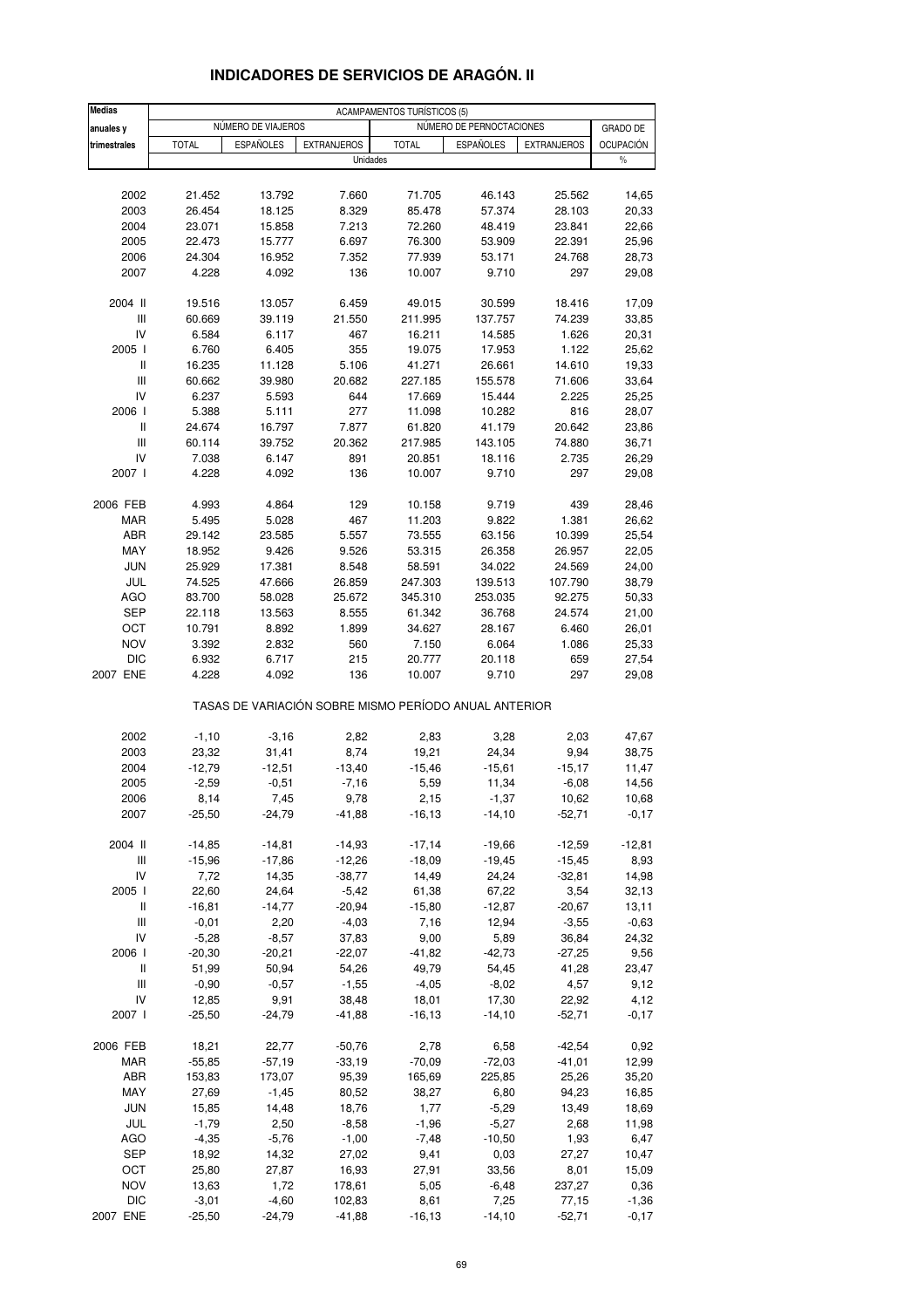| <b>Medias</b>                      |              |                                                |                                                       | APARTAMENTOS TURÍSTICOS (5) |                  |                    |                              |  |  |
|------------------------------------|--------------|------------------------------------------------|-------------------------------------------------------|-----------------------------|------------------|--------------------|------------------------------|--|--|
| anuales y                          |              | NÚMERO DE PERNOCTACIONES<br>NÚMERO DE VIAJEROS |                                                       |                             |                  |                    |                              |  |  |
| trimestrales                       | <b>TOTAL</b> | <b>ESPAÑOLES</b>                               | <b>EXTRANJEROS</b>                                    | <b>TOTAL</b>                | <b>ESPAÑOLES</b> | <b>EXTRANJEROS</b> | GRADO DE<br><b>OCUPACIÓN</b> |  |  |
|                                    |              |                                                | Unidades                                              |                             |                  |                    | $\%$                         |  |  |
|                                    |              |                                                |                                                       |                             |                  |                    |                              |  |  |
| 2002                               | 2.706        | 2.541                                          | 164                                                   | 12.434                      | 11.010           | 1.423              | 24,58                        |  |  |
| 2003                               | 3.026        | 2.829                                          | 197                                                   | 12.775                      | 11.205           | 1.570              | 22,32                        |  |  |
| 2004                               | 3.399        | 3.254                                          | 145                                                   | 13.916                      | 13.003           | 913                | 24,10                        |  |  |
| 2005                               | 3.237        | 2.994                                          | 243                                                   | 13.432                      | 11.763           | 1.669              | 22,58                        |  |  |
| 2006                               | 3.882        | 3.594                                          | 288                                                   | 16.600                      | 14.242           | 2.357              | 22,92                        |  |  |
| 2007                               | 3.621        | 3.352                                          | 269                                                   | 18.442                      | 14.000           | 4.442              | 23,57                        |  |  |
| 2004 II                            | 2.752        | 2.608                                          | 144                                                   | 9.873                       | 9.057            | 816                | 18,64                        |  |  |
| Ш                                  | 3.723        | 3.567                                          | 156                                                   | 19.280                      | 18.243           | 1.036              | 32,63                        |  |  |
| IV                                 | 2.368        | 2.238                                          | 130                                                   | 8.898                       | 8.165            | 732                | 16,48                        |  |  |
| 2005 l                             | 4.641        | 4.335                                          | 306                                                   | 16.257                      | 14.834           | 1.422              | 28,90                        |  |  |
| Ш                                  | 2.239        | 2.038                                          | 201                                                   | 6.353                       | 5.193            | 1.160              | 11,78                        |  |  |
| Ш                                  | 3.579        | 3.264                                          | 315                                                   | 20.249                      | 18.381           | 1.869              | 31,49                        |  |  |
| IV                                 | 2.487        | 2.337                                          | 150                                                   | 10.867                      | 8.644            | 2.223              | 18,15                        |  |  |
| 2006                               | 4.953        | 4.771                                          | 182                                                   | 18.754                      | 16.222           | 2.532              | 28,16                        |  |  |
| Ш                                  | 3.045        | 2.749                                          | 296                                                   | 10.311                      | 8.506            | 1.805              | 15,71                        |  |  |
| Ш                                  | 4.591        | 4.131                                          | 460                                                   | 25.848                      | 22.523           | 3.325              | 32,04                        |  |  |
| IV                                 | 2.938        | 2.725                                          | 213                                                   | 11.485                      | 9.718            | 1.767              | 15,75                        |  |  |
| 2007 l                             | 3.621        | 3.352                                          | 269                                                   | 18.442                      | 14.000           | 4.442              | 23,57                        |  |  |
|                                    |              |                                                |                                                       |                             |                  |                    |                              |  |  |
| 2006 FEB                           | 5.531        | 5.284                                          | 247                                                   | 19.555                      | 16.591           | 2.964              | 30,83                        |  |  |
| <b>MAR</b>                         | 4.910        | 4.769                                          | 141                                                   | 17.798                      | 15.479           | 2.319              | 25,11                        |  |  |
| ABR                                | 4.593        | 4.255                                          | 338                                                   | 16.297                      | 14.475           | 1.822              | 24,50                        |  |  |
| MAY                                | 1.240        | 1.034                                          | 206                                                   | 3.498                       | 2.824            | 674                | 5,63                         |  |  |
| <b>JUN</b>                         | 3.302        | 2.957                                          | 345                                                   | 11.139                      | 8.220            | 2.919              | 17,01                        |  |  |
| JUL                                | 4.011        | 3.514                                          | 497                                                   | 21.705                      | 17.972           | 3.733              | 27,26                        |  |  |
| <b>AGO</b>                         | 6.768        | 6.243                                          | 525                                                   | 43.693                      | 39.882           | 3.811              | 52,33                        |  |  |
| <b>SEP</b>                         | 2.994        | 2.637                                          | 357                                                   | 12.146                      | 9.716            | 2.430              | 16,52                        |  |  |
| ОСТ                                | 2.877        | 2.581                                          | 296                                                   | 10.717                      | 8.356            | 2.361              | 15,36                        |  |  |
| <b>NOV</b>                         | 1.504        | 1.340                                          | 164                                                   | 5.159                       | 3.721            | 1.438              | 8,21                         |  |  |
| <b>DIC</b>                         | 4.433        | 4.255                                          | 178                                                   | 18.578                      | 17.076           | 1.502              | 23,67                        |  |  |
| 2007 ENE                           | 3.621        | 3.352                                          | 269                                                   | 18.442                      | 14.000           | 4.442              | 23,57                        |  |  |
|                                    |              |                                                | TASAS DE VARIACIÓN SOBRE MISMO PERÍODO ANUAL ANTERIOR |                             |                  |                    |                              |  |  |
| 2002                               | 0,89         | $-0,28$                                        | 23,47                                                 | $-3,74$                     | $-8,41$          | 58,84              | $-14,96$                     |  |  |
| 2003                               | 11,84        | 11,31                                          | 20,07                                                 | 2,75                        | 1,77             | 10,30              | $-9,20$                      |  |  |
| 2004                               | 12,33        | 15,04                                          | $-26,38$                                              | 8,93                        | 16,04            | -41,83             | 7,99                         |  |  |
| 2005                               | $-4,79$      | $-8,00$                                        | 67,14                                                 | $-3,48$                     | $-9,53$          | 82,72              | $-6,32$                      |  |  |
| 2006                               | 19,94        | 20,06                                          | 18,42                                                 | 23,58                       | 21,08            | 41,26              | 1,48                         |  |  |
| 2007                               | $-18,06$     | $-21,33$                                       | 70,25                                                 | $-2,47$                     | $-15,65$         | 92,13              | $-17,44$                     |  |  |
| 2004 II                            | 41,25        | 46,00                                          | $-11,11$                                              | 27,35                       | 43,12            | $-42,72$           | 23,19                        |  |  |
| $\ensuremath{\mathsf{III}}\xspace$ | 16,49        | 21,92                                          | $-42,24$                                              | 1,33                        | 3,93             | $-29,64$           | 7,01                         |  |  |
| IV                                 | 7,57         | 7,29                                           | 12,72                                                 | 6,99                        | 16,97            | $-45,16$           | 5,53                         |  |  |
| 2005 l                             | $-2,37$      | $-5,82$                                        | 102,87                                                | $-7,70$                     | $-10,34$         | 33,14              | 0,83                         |  |  |
| Ш                                  | $-18,64$     | $-21,86$                                       | 39,58                                                 | $-35,65$                    | $-42,67$         | 42,20              | $-36,81$                     |  |  |
| Ш                                  | $-3,87$      | $-8,48$                                        | 101,28                                                | 5,03                        | 0,75             | 80,32              | $-3,47$                      |  |  |
| IV                                 | 5,00         | 4,41                                           | 15,13                                                 | 22,14                       | 5,86             | 203,60             | 10,13                        |  |  |
| 2006                               | 6,72         | 10,07                                          | $-40,59$                                              | 15,36                       | 9,36             | 77,99              | $-2,54$                      |  |  |
| Ш                                  | 36,00        | 34,87                                          | 47,43                                                 | 62,30                       | 63,80            | 55,56              | 33,39                        |  |  |
| Ш                                  | 28,28        | 26,56                                          | 46,08                                                 | 27,65                       | 22,54            | 77,92              | 1,73                         |  |  |
| IV                                 | 18,15        | 16,62                                          | 42,09                                                 | 5,68                        | 12,42            | $-20,52$           | $-13,26$                     |  |  |
| 2007 l                             | $-18,06$     | -21,33                                         | 70,25                                                 | $-2,47$                     | $-15,65$         | 92,13              | $-17,44$                     |  |  |
|                                    |              |                                                |                                                       |                             |                  |                    |                              |  |  |
| 2006 FEB                           | 16,93        | 20,86                                          | $-31,01$                                              | 29,49                       | 25,67            | 56,00              | 7,72                         |  |  |
| MAR                                | $-4,59$      | 0, 13                                          | $-63,19$                                              | $-1, 13$                    | $-6,44$          | 59,16              | $-20,18$                     |  |  |
| ABR                                | 94,95        | 97,17                                          | 70,71                                                 | 180,40                      | 195,05           | 101,10             | 132,67                       |  |  |
| MAY                                | $-32,65$     | $-37,03$                                       | 3,52                                                  | $-31,92$                    | $-28,23$         | $-43,97$           | -41,23                       |  |  |
| <b>JUN</b>                         | 31,03        | 27,79                                          | 67,48                                                 | 37,35                       | 21,99            | 112,76             | 11,69                        |  |  |
| JUL                                | 17,18        | 15,55                                          | 30, 10                                                | 22,88                       | 18,29            | 51,07              | 3,89                         |  |  |
| <b>AGO</b>                         | 28,43        | 26,27                                          | 61,04                                                 | 28,65                       | 23,88            | 115,19             | 2,13                         |  |  |
| <b>SEP</b>                         | 46,48        | 45,85                                          | 51,27                                                 | 33,18                       | 25,27            | 78,15              | $-2,82$                      |  |  |
| OCT                                | 41,93        | 40,12                                          | 60,00                                                 | 15,70                       | 22,94            | $-4,26$            | $-12,58$                     |  |  |
| <b>NOV</b>                         | 48,32        | 47,58                                          | 54,72                                                 | 16,46                       | 46,61            | $-24,00$           | $-1,56$                      |  |  |
| DIC                                | 0,32         | $-0,14$                                        | 12,66                                                 | $-1,75$                     | 2,89             | $-35,03$           | $-17,09$                     |  |  |
| 2007 ENE                           | $-18,06$     | $-21,33$                                       | 70,25                                                 | $-2,47$                     | $-15,65$         | 92,13              | $-17,44$                     |  |  |

#### **INDICADORES DE SERVICIOS DE ARAGÓN. III**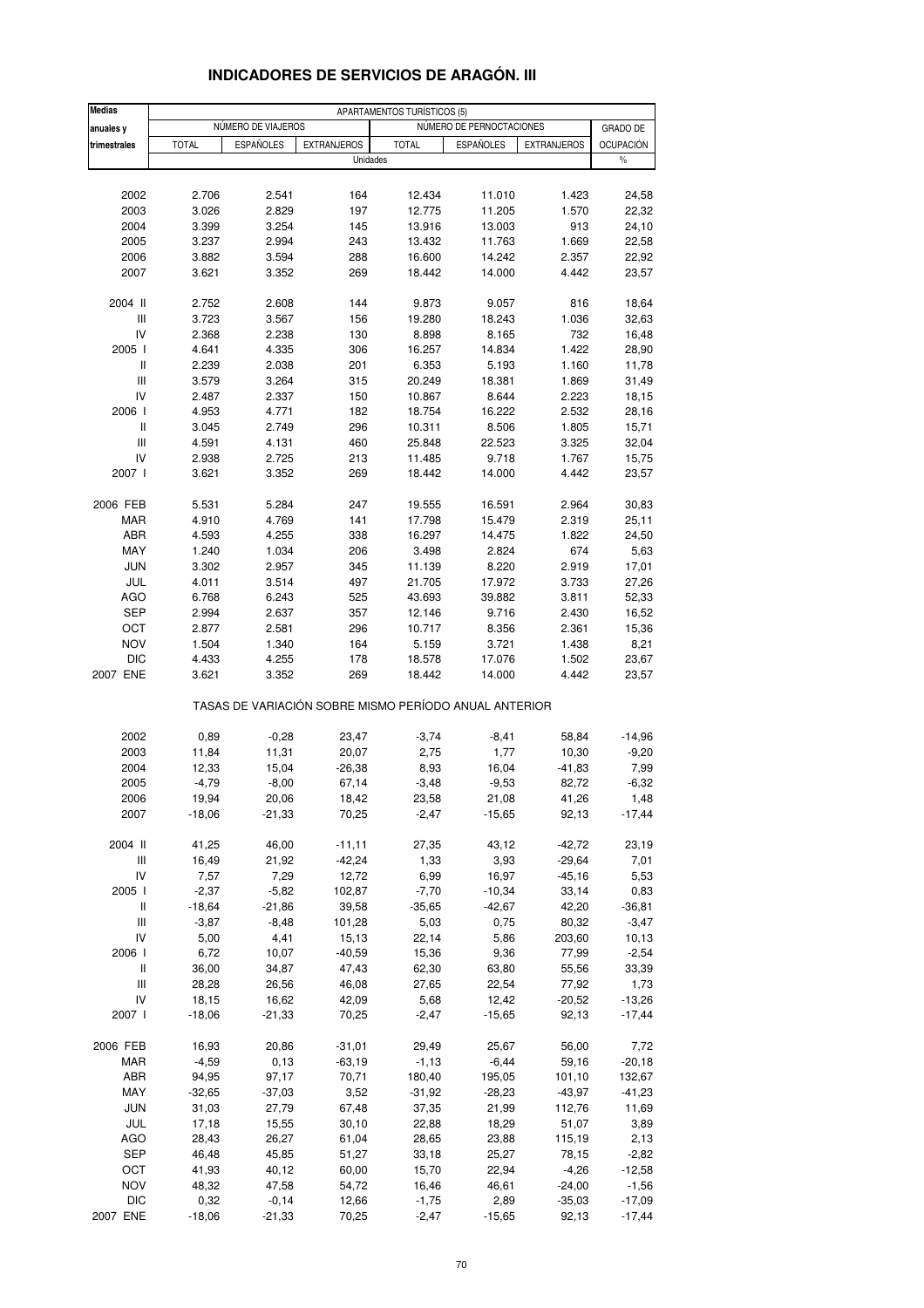| <b>Medias</b>                      | TRANSPORTE AÉREO DE PASAJEROS |                                                       |                  |                      |                  |                  |                      |  |
|------------------------------------|-------------------------------|-------------------------------------------------------|------------------|----------------------|------------------|------------------|----------------------|--|
| anuales y                          | <b>TOTAL</b>                  |                                                       | <b>INTERIOR</b>  |                      |                  | INTERNACIONAL    |                      |  |
| trimestrales                       |                               | <b>TOTAL</b>                                          | <b>REGULAR</b>   | NO REGULAR           | <b>TOTAL</b>     | <b>REGULAR</b>   | NO REGULAR           |  |
|                                    |                               |                                                       |                  | Unidades             |                  |                  |                      |  |
|                                    |                               |                                                       |                  |                      |                  |                  |                      |  |
| 2002                               | 18.805                        | 16.158                                                | 13.357           | 2.800                | 2.647            | 1.280            | 1.367                |  |
| 2003                               | 18.809                        | 16.499                                                | 13.242           | 3.257                | 2.310            | 1.028            | 1.282                |  |
| 2004                               | 17.402                        | 14.012                                                | 9.080            | 4.932                | 3.390            | 1.517            | 1.873                |  |
| 2005                               | 31.328                        | 13.096                                                | 7.347            | 5.750                | 18.232           | 16.211           | 2.021                |  |
| 2006                               | 35.724                        | 14.258                                                | 9.976            | 4.283                | 21.466<br>15.132 | 19.365           | 2.101<br>285         |  |
| 2007                               | 25.067                        | 9.935                                                 | 7.591            | 2.344                |                  | 14.847           |                      |  |
| 2004 II                            | 15.562                        | 12.591                                                | 9.333            | 3.258                | 2.971            | 837              | 2.134                |  |
| Ш                                  | 23.843                        | 21.049                                                | 11.021           | 10.028               | 2.794            | 740              | 2.054                |  |
| IV                                 | 17.159                        | 10.409                                                | 7.326            | 3.082                | 6.751            | 3.695            | 3.055                |  |
| 2005 l                             | 22.634                        | 8.372                                                 | 5.230            | 3.141                | 14.262           | 11.547           | 2.715                |  |
| $\,$ $\,$ $\,$ $\,$                | 27.662                        | 9.454                                                 | 6.616            | 2.837                | 18.208           | 17.078           | 1.130                |  |
| Ш                                  | 47.812                        | 25.598                                                | 11.361           | 14.238               | 22.214           | 19.732           | 2.482                |  |
| IV<br>2006                         | 27.205                        | 8.962<br>9.236                                        | 6.180<br>5.677   | 2.782<br>3.559       | 18.243           | 16.486<br>16.825 | 1.757<br>133         |  |
| Ш                                  | 26.193<br>33.320              | 10.770                                                | 8.212            | 2.558                | 16.957<br>22.549 | 20.282           | 2.267                |  |
| $\ensuremath{\mathsf{III}}\xspace$ | 51.243                        | 25.438                                                | 17.157           | 8.281                | 25.804           | 22.561           | 3.243                |  |
| IV                                 | 32.142                        | 11.589                                                | 8.858            | 2.731                | 20.553           | 17.792           | 2.761                |  |
| 2007 l                             | 25.067                        | 9.935                                                 | 7.591            | 2.344                | 15.132           | 14.847           | 285                  |  |
|                                    |                               |                                                       |                  |                      |                  |                  |                      |  |
| 2006 FEB                           | 25.206                        | 8.945                                                 | 5.233            | 3.712                | 16.261           | 16.118           | 143                  |  |
| MAR                                | 31.319                        | 12.057                                                | 7.447            | 4.610                | 19.262           | 19.186           | 76                   |  |
| ABR<br>MAY                         | 37.831                        | 13.345<br>9.718                                       | 9.373<br>7.477   | 3.972<br>2.241       | 24.486           | 20.273           | 4.213                |  |
| <b>JUN</b>                         | 31.583<br>30.545              | 9.248                                                 | 7.787            | 1.461                | 21.865<br>21.297 | 20.197<br>20.376 | 1.668<br>921         |  |
| JUL                                | 53.303                        | 25.358                                                | 16.979           | 8.379                | 27.945           | 23.990           | 3.955                |  |
| AGO                                | 57.045                        | 30.872                                                | 20.193           | 10.679               | 26.173           | 22.352           | 3.821                |  |
| <b>SEP</b>                         | 43.380                        | 20.085                                                | 14.299           | 5.786                | 23.295           | 21.341           | 1.954                |  |
| OCT                                | 36.129                        | 12.221                                                | 10.201           | 2.020                | 23.908           | 20.977           | 2.931                |  |
| <b>NOV</b>                         | 28.351                        | 12.265                                                | 9.012            | 3.253                | 16.086           | 15.681           | 405                  |  |
| <b>DIC</b>                         | 31.945                        | 10.281                                                | 7.360            | 2.921                | 21.664           | 16.717           | 4.947                |  |
| 2007 ENE                           | 25.067                        | 9.935                                                 | 7.591            | 2.344                | 15.132           | 14.847           | 285                  |  |
|                                    |                               | TASAS DE VARIACIÓN SOBRE MISMO PERÍODO ANUAL ANTERIOR |                  |                      |                  |                  |                      |  |
| 2002                               | 3,71                          | $-2,00$                                               | $-6,23$          | 24,88                | 60,87            | 27,61            | 112,77               |  |
| 2003                               | 0,02                          | 2,11                                                  | $-0,87$          | 16,32                | $-12,73$         | $-19,67$         | $-6,23$              |  |
| 2004                               | $-7,48$                       | $-15,07$                                              | $-31,43$         | 51,42                | 46,75            | 47,58            | 46,07                |  |
| 2005                               | 80,02                         | $-6,53$                                               | $-19,08$         | 16,57                | 437,79           | 968,48           | 7,90                 |  |
| 2006                               | 14,03                         | 8,87                                                  | 35,78            | $-25,52$             | 17,74            | 19,46            | 3,97                 |  |
| 2007                               | 13,66                         | 48,15                                                 | 74,51            | $-0,51$              | $-1,41$          | $-2,13$          | 59,22                |  |
| 2004 II                            | $-14,41$                      | $-21,61$                                              | $-33,28$         | 57,09                | 40,09            | $-23,60$         | 108,20               |  |
| Ш                                  | $-2,46$                       | $-3,41$                                               | $-24,48$         | 39,27                | 5,36             | $-15,33$         | 15,53                |  |
| IV                                 | 13,53                         | $-15,75$                                              | $-27,94$         | 40,87                | 144,59           | 270,03           | 73,47                |  |
| 2005 l                             | 73,51                         | $-30,23$                                              | $-39,45$         | $-6,54$              |                  |                  | 991,82               |  |
| Ш                                  | 77,75                         | $-24,92$                                              | $-29,11$         | $-12,91$             | 512,79           |                  | $-47,05$             |  |
| Ш<br>IV                            | 100,53                        | 21,61                                                 | 3,08             | 41,98                | 695,14           | 346,12           | 20,84                |  |
| 2006                               | 58,54<br>15,73                | $-13,90$<br>10,32                                     | $-15,64$<br>8,53 | $-9,75$<br>13,31     | 170,24<br>18,90  | 45,71            | $-42,49$<br>$-95,11$ |  |
| Ш                                  | 20,45                         | 13,93                                                 | 24,12            | $-9,84$              | 23,84            | 18,76            | 100,65               |  |
| Ш                                  | 7,18                          | $-0,63$                                               | 51,02            | $-41,84$             | 16,16            | 14,34            | 30,69                |  |
| IV                                 | 18,15                         | 29,31                                                 | 43,32            | $-1,81$              | 12,66            | 7,92             | 57,14                |  |
| 2007 l                             | 13,66                         | 48,15                                                 | 74,51            | $-0,51$              | $-1,41$          | $-2,13$          | 59,22                |  |
| 2006 FEB                           | 49,02                         | 17,90                                                 | 2,47             | 49,68                | 74,32            | 85,63            | $-77,83$             |  |
| MAR                                | $-17,34$                      | $-1,91$                                               | 7,23             | $-13,78$             | $-24,74$         | 4,50             | $-98,95$             |  |
| ABR                                | 35,41                         | 36,56                                                 | 40,97            | 27,19                | 34,79            | 19,30            | 259,47               |  |
| MAY                                | 20,98                         | 10,89                                                 | 13,56            | 2,80                 | 26,09            | 20,26            | 204,94               |  |
| <b>JUN</b>                         | 5,54                          | $-5,87$                                               | 17,70            | $-54,47$             | 11,40            | 16,79            | $-44,88$             |  |
| JUL<br><b>AGO</b>                  | 10,50<br>1,11                 | 0,24<br>$-5,01$                                       | 56,00<br>63,36   | $-41,87$<br>$-46,97$ | 21,81<br>9,42    | 15,60<br>9,71    | 80,68<br>7,76        |  |
| <b>SEP</b>                         | 11,87                         | 5,73                                                  | 31,95            | $-29,09$             | 17,78            | 18,11            | 14,27                |  |
| OCT                                | 28,71                         | 21,14                                                 | 29,77            | $-9,30$              | 32,96            | 26,09            | 117,76               |  |
| <b>NOV</b>                         | 9,61                          | 34,90                                                 | 61,22            | $-7,11$              | $-4,10$          | $-5,55$          | 138,24               |  |
| <b>DIC</b>                         | 15,41                         | 33,42                                                 | 44,60            | 11,66                | 8,47             | 3,08             | 31,74                |  |
| 2007 ENE                           | 13,66                         | 48,15                                                 | 74,51            | $-0,51$              | $-1,41$          | $-2,13$          | 59,22                |  |

### **INDICADORES DE SERVICIOS DE ARAGÓN. IV**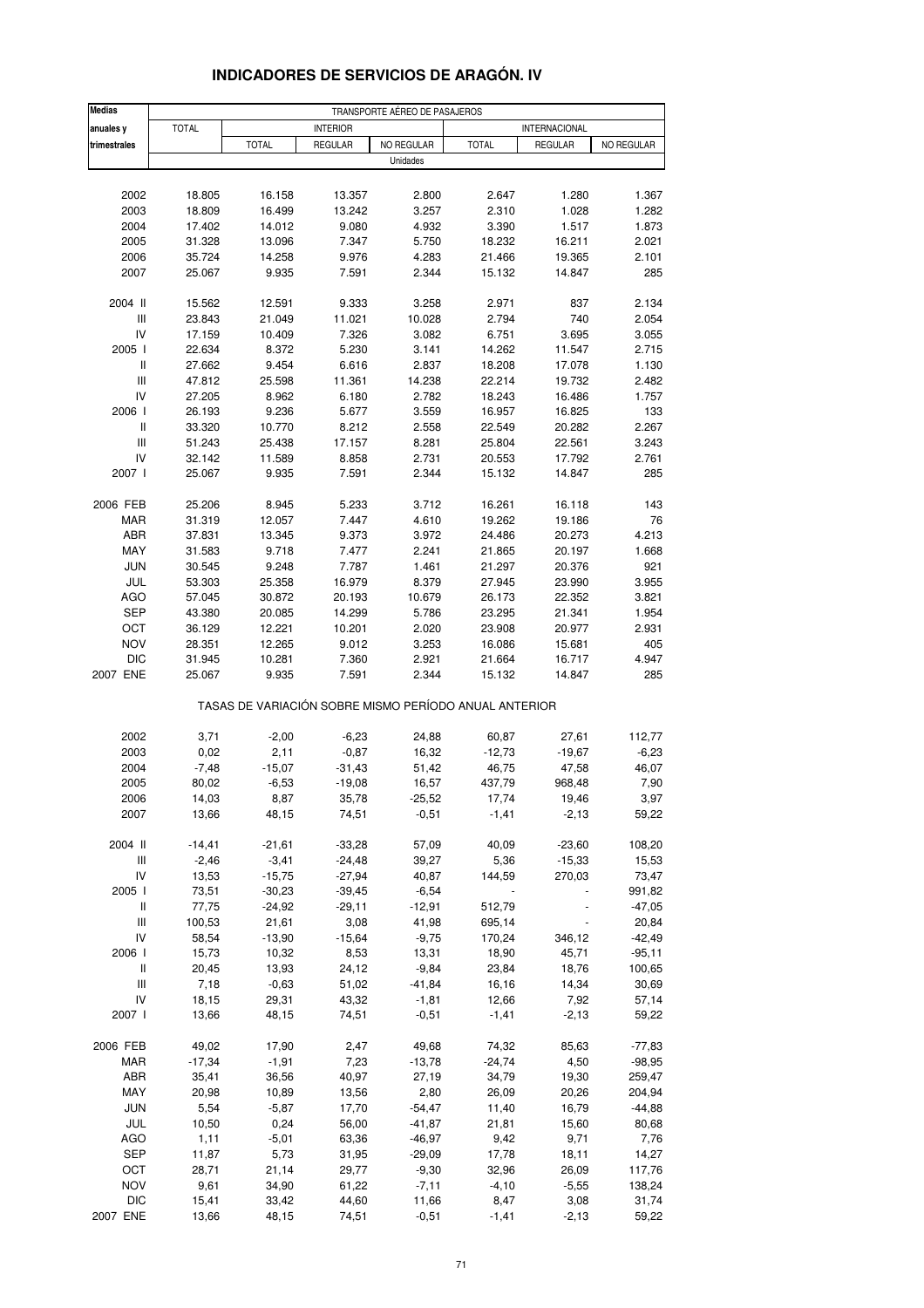#### **Medias anuales v IPI. INE GASOLINA MATRICULACIÓN MEXICALES trimestrales** B. CONSUMO AUTO TURISMOS COMERCIO MENOR Base 2000 Toneladas Unidades Base 2005 2002 105,3 20.719 2.515 88,77 2003 110,5 20.483 2.648 91,92 2004 108,9 19.130 2.923 96,09 2005 109,0 17.896 3.084 100,00 2006 116,1 16.931 3.077 105,17 2007 116,6 - 3.020 111,63 2004 II 110,7 19.455 2.951 95,15 III 111,5 21.331 2.844 91,14 IV 102,5 18.172 3.176 106,56 2005 I 106,5 16.547 3.048 96,67 II 113,5 17.827 3.214 98,87 III 106,8 20.608 2.941 94,15 IV 109,0 16.604 3.133 110,32 2006 I 114,5 15.347 3.169 101,10 II 122,5 17.570 3.345 102,69 III 112,5 18.611 2.861 102,10 IV 115,0 16.197 2.933 114,80 2007 I 116,6 - 3.020 111,63 2006 MAR 130,3 16.598 3.658 102,66 ABR 102,1 18.104 2.912 98,98 MAY 128,1 17.191 3.452 106,16 JUN 137,2 17.416 3.671 102,94 JUL 112,5 18.636 3.425 107,83 AGO 94,8 20.143 2.438 96,03 SEP 130,1 17.054 2.719 102,44 OCT 116,6 16.765 2.840 106,42 NOV 121,5 14.738 2.964 105,21 DIC 107,0 17.088 2.994 132,77 2007 ENE 116,6 - 3.052 111,63 FEB - - 2.988 - TASAS DE VARIACIÓN SOBRE MISMO PERÍODO ANUAL ANTERIOR 2002 - - -3,21 - -6,48 -2003 4,97 -1,14 5,28 3,55 2004 -1,50 -6,60 10,38 4,54 2005 0,08 -6,45 5,53 4,07 2006 6,57 -5,39 -0,24 5,17 2007 18,02 - 3,28 4,17 2004 II 2,28 -8,45 10,94 6,01 III 0,06 -8,55 6,97 2,78 IV -9,40 -5,17 9,93 4,59 2005 I -3,85 -5,78 12,09 5,63 II 2,53 -8,37 8,91 3,91 III -4,21 -3,39 -3,42 -3,30 IV 6,38 -8,63 -1,35 3,53 2006 I 7,54 -7,25 3,97 4,59 II 7,87 -1,44 4,09 3,87 III 5,27 -9,69 -2,74 8,45 IV 5,54 -2,45 -6,40 -6,40 2007 I 18,02 - 3,28 4,17 2006 MAR 17,49 -12,24 -1,27 5,75 ABR -2,58 5,10 -2,35 -1,61 MAY 14,48 -3,88 14,46 8,01 JUN 10,73 -5,19 0,77 5,35 JUL 2,93 -16,35 -11,59 8,32 AGO 10,49 -7,75 4,41 12,94 SEP 3,75 -3,71 3,98 4,68 OCT 6,00 1,76 -0,32 4,56 NOV 2,10 -6,26 -10,56 4,17 DIC 9,18 -3,00 -7,51 3,58 2007 ENE 18,02 - 15,17 4,17 CONSUMO

FEB - - -6,57 -

#### **INDICADORES DE DEMANDA DE ARAGÓN. I**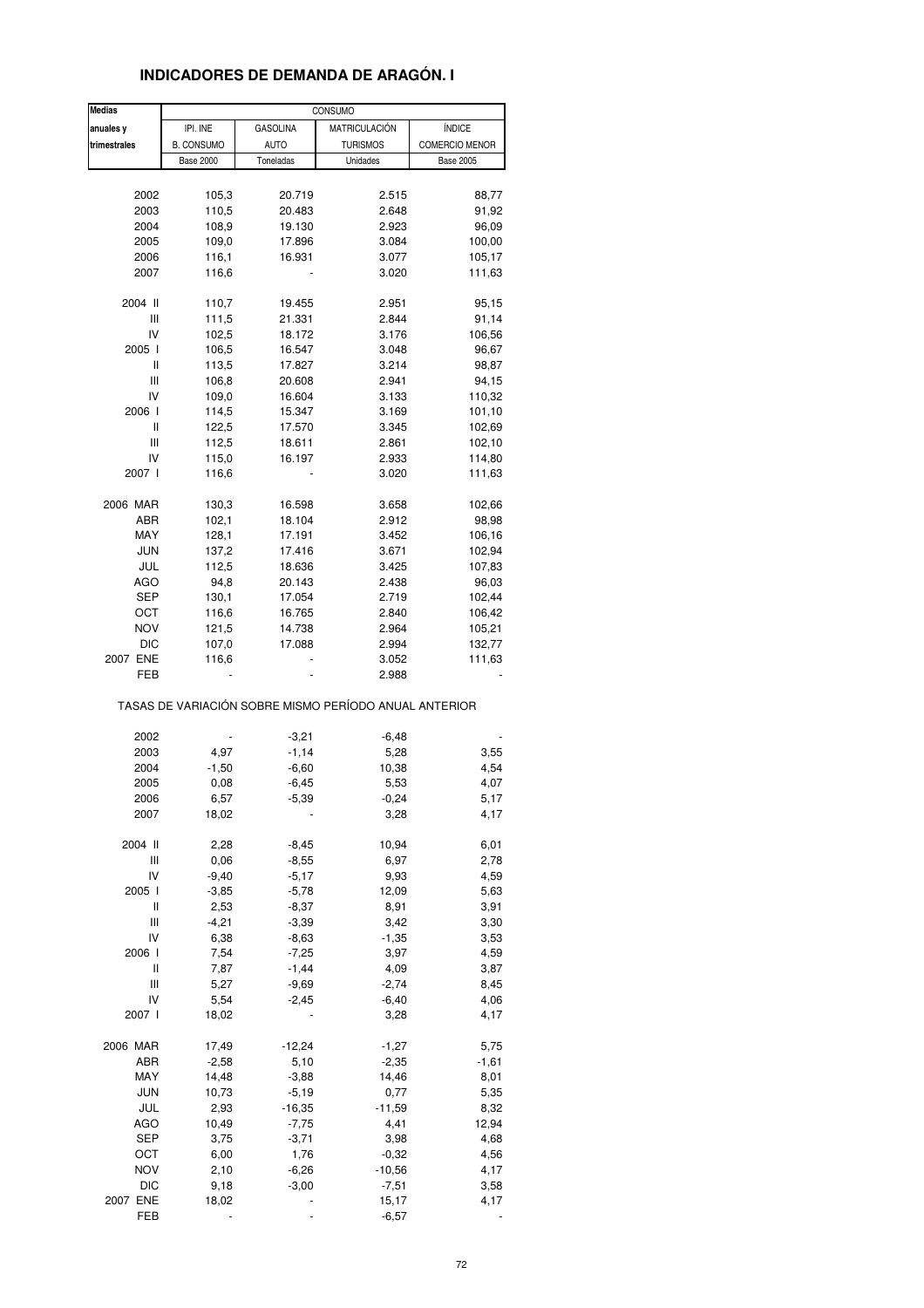# **INDICADORES DE DEMANDA DE ARAGÓN. II**

| <b>Medias</b> |                 |                  |          | <b>INVERSIÓN</b>                                      |                     |  |  |  |
|---------------|-----------------|------------------|----------|-------------------------------------------------------|---------------------|--|--|--|
| anuales y     |                 | IPI. INE         |          | MATRICULACIÓN                                         | <b>INSCRIPCIÓN</b>  |  |  |  |
| trimestrales  | <b>B.EQUIPO</b> | B. INTERM.       | ENERGÍA  | <b>VEHÍCULOS CARGA</b>                                | MAQUINARIA AGRÍCOLA |  |  |  |
|               |                 | <b>Base 2000</b> |          |                                                       | Unidades            |  |  |  |
|               |                 |                  |          |                                                       |                     |  |  |  |
|               |                 |                  |          |                                                       |                     |  |  |  |
| 2002          | 91,9            | 104,0            | 111,5    | 704                                                   | 89                  |  |  |  |
| 2003          | 97,3            | 111,5            | 112,0    | 779                                                   | 107                 |  |  |  |
| 2004          | 101,2           | 113,0            | 115,1    | 978                                                   | 118                 |  |  |  |
| 2005          | 102,4           | 113,9            | 116,6    | 1.281                                                 | 88                  |  |  |  |
| 2006          | 114,3           | 121,3            | 106,4    | 1.238                                                 | 79                  |  |  |  |
| 2007          | 122,3           | 127,4            | 112,9    | 1.272                                                 | 59                  |  |  |  |
|               |                 |                  |          |                                                       |                     |  |  |  |
| 2004 II       | 110,3           | 123,0            | 110,2    | 922                                                   | 151                 |  |  |  |
| Ш             | 89,2            | 106,0            | 113,9    | 971                                                   | 105                 |  |  |  |
| IV            | 104,8           | 109,6            | 114,7    | 1.175                                                 | 109                 |  |  |  |
| 2005 l        | 100,5           | 109,4            | 127,4    | 1.226                                                 | 97                  |  |  |  |
| Ш             |                 |                  |          |                                                       | 99                  |  |  |  |
|               | 117,0           | 124,9            | 121,8    | 1.497                                                 |                     |  |  |  |
| Ш             | 91,3            | 107,3            | 105,6    | 1.146                                                 | 74                  |  |  |  |
| IV            | 100,8           | 113,9            | 111,7    | 1.256                                                 | 80                  |  |  |  |
| 2006          | 114,3           | 118,6            | 115,4    | 1.273                                                 | 75                  |  |  |  |
| Ш             | 122,1           | 128,8            | 101,1    | 1.444                                                 | 103                 |  |  |  |
| Ш             | 95,3            | 114,3            | 109,0    | 978                                                   | 72                  |  |  |  |
| IV            | 125,3           | 123,4            | 100,0    | 1.256                                                 | 64                  |  |  |  |
| 2007 l        | 122,3           | 127,4            | 112,9    | 1.272                                                 | 59                  |  |  |  |
|               |                 |                  |          |                                                       |                     |  |  |  |
| 2006 MAR      | 138,9           | 128,8            | 106,8    | 1.806                                                 | 101                 |  |  |  |
| ABR           | 97,0            | 114,1            | 89,2     | 1.243                                                 | 78                  |  |  |  |
| MAY           | 132,4           | 140,3            | 112,9    | 1.683                                                 | 124                 |  |  |  |
|               |                 |                  |          |                                                       |                     |  |  |  |
| <b>JUN</b>    | 136,9           | 132,0            | 101,2    | 1.405                                                 | 108                 |  |  |  |
| JUL           | 107,2           | 125,0            | 115,0    | 1.166                                                 | 88                  |  |  |  |
| <b>AGO</b>    | 61,3            | 90,5             | 104,9    | 806                                                   | 58                  |  |  |  |
| SEP           | 117,4           | 127,3            | 107,0    | 962                                                   | 70                  |  |  |  |
| OCT           | 124,8           | 133,5            | 101,0    | 1.203                                                 | 68                  |  |  |  |
| NOV           | 137,2           | 130,8            | 99,7     | 1.272                                                 | 65                  |  |  |  |
| <b>DIC</b>    | 113,9           | 105,9            | 99,4     | 1.294                                                 | 60                  |  |  |  |
| 2007 ENE      | 122,3           | 127,4            | 112,9    | 1.225                                                 | 59                  |  |  |  |
| FEB           |                 |                  |          | 1.318                                                 |                     |  |  |  |
|               |                 |                  |          | TASAS DE VARIACIÓN SOBRE MISMO PERÍODO ANUAL ANTERIOR |                     |  |  |  |
| 2002          |                 |                  |          | 11,82                                                 | $-11,89$            |  |  |  |
| 2003          | 5,91            | 7,26             | 0,52     | 10,62                                                 | 20,71               |  |  |  |
| 2004          | 4,02            | 1,34             | 2,69     | 25,58                                                 | 9,63                |  |  |  |
| 2005          |                 |                  | 1,35     |                                                       | $-25,57$            |  |  |  |
|               | 1,16            | 0,75             |          | 31,05                                                 |                     |  |  |  |
| 2006          | 11,55           | 6,49             | $-8,79$  | $-3,40$                                               | $-10,09$            |  |  |  |
| 2007          | 31,51           | 16,35            | $-12,75$ | 26,27                                                 | $-1,67$             |  |  |  |
|               |                 |                  |          |                                                       |                     |  |  |  |
| 2004 II       | 7,96            | 5,61             | 4,39     | 13,49                                                 | 28,05               |  |  |  |
| Ш             | 1,75            | 3,15             | 5,40     | 35,11                                                 | 11,35               |  |  |  |
| IV            | 1,78            | $-6,32$          | $-4,20$  | 41,40                                                 | $-12,37$            |  |  |  |
| 2005 l        | $-0,17$         | $-3,61$          | 4,83     | 45,47                                                 | $-9,06$             |  |  |  |
| Ш             | 6,11            | 1,55             | 10,53    | 62,27                                                 | $-34,29$            |  |  |  |
| Ш             | 2,39            | 1,23             | $-7,29$  | 18,06                                                 | $-29,30$            |  |  |  |
| IV            | $-3,82$         | 3,92             | $-2,56$  | 6,92                                                  | $-26,07$            |  |  |  |
| 2006          | 13,69           | 8,44             | $-9,42$  | 3,83                                                  | $-22,34$            |  |  |  |
| Ш             | 4,36            | 3,15             | $-17,00$ | $-3,54$                                               | 4,38                |  |  |  |
| Ш             | 4,34            | 6,46             | 3,22     | $-14,68$                                              | $-2,70$             |  |  |  |
|               |                 |                  |          |                                                       |                     |  |  |  |
| IV            | 24,31           | 8,31             | $-10,47$ | 0,00                                                  | $-19,92$            |  |  |  |
| 2007 l        | 31,51           | 16,35            | $-12,75$ | 26,27                                                 | $-1,67$             |  |  |  |
|               |                 |                  |          |                                                       |                     |  |  |  |
| 2006 MAR      | 40,87           | 12,98            | $-17,02$ | 43,56                                                 | $-14,41$            |  |  |  |
| ABR           | $-16,02$        | $-6,70$          | $-28,87$ | $-18,65$                                              | $-3,70$             |  |  |  |
| MAY           | 11,82           | 10,65            | $-3,75$  | 19,45                                                 | 8,77                |  |  |  |
| <b>JUN</b>    | 16,91           | 5,18             | $-17,52$ | $-9,53$                                               | 5,88                |  |  |  |
| JUL           | $-2,81$         | 2,88             | $-3,77$  | -21,64                                                | 12,82               |  |  |  |
| <b>AGO</b>    | 18,80           | 12,56            | 4,27     | $-9,44$                                               | $-24,68$            |  |  |  |
| <b>SEP</b>    | 4,73            | 6,00             | 10,77    | $-9,33$                                               | 4,48                |  |  |  |
| OCT           | 23,20           | 11,72            | $-0,20$  | 4,79                                                  | $-15,00$            |  |  |  |
| NOV           | 24,84           | 7,57             |          | $-10,86$                                              |                     |  |  |  |
|               |                 |                  | $-14,35$ |                                                       | $-10,96$            |  |  |  |
| <b>DIC</b>    | 24,89           | 5,16             | $-15,48$ | 8,38                                                  | $-31,82$            |  |  |  |
| 2007 ENE      | 31,51           | 16,35            | $-12,75$ | 30,88                                                 | $-1,67$             |  |  |  |
| FEB           |                 |                  |          | 22,26                                                 |                     |  |  |  |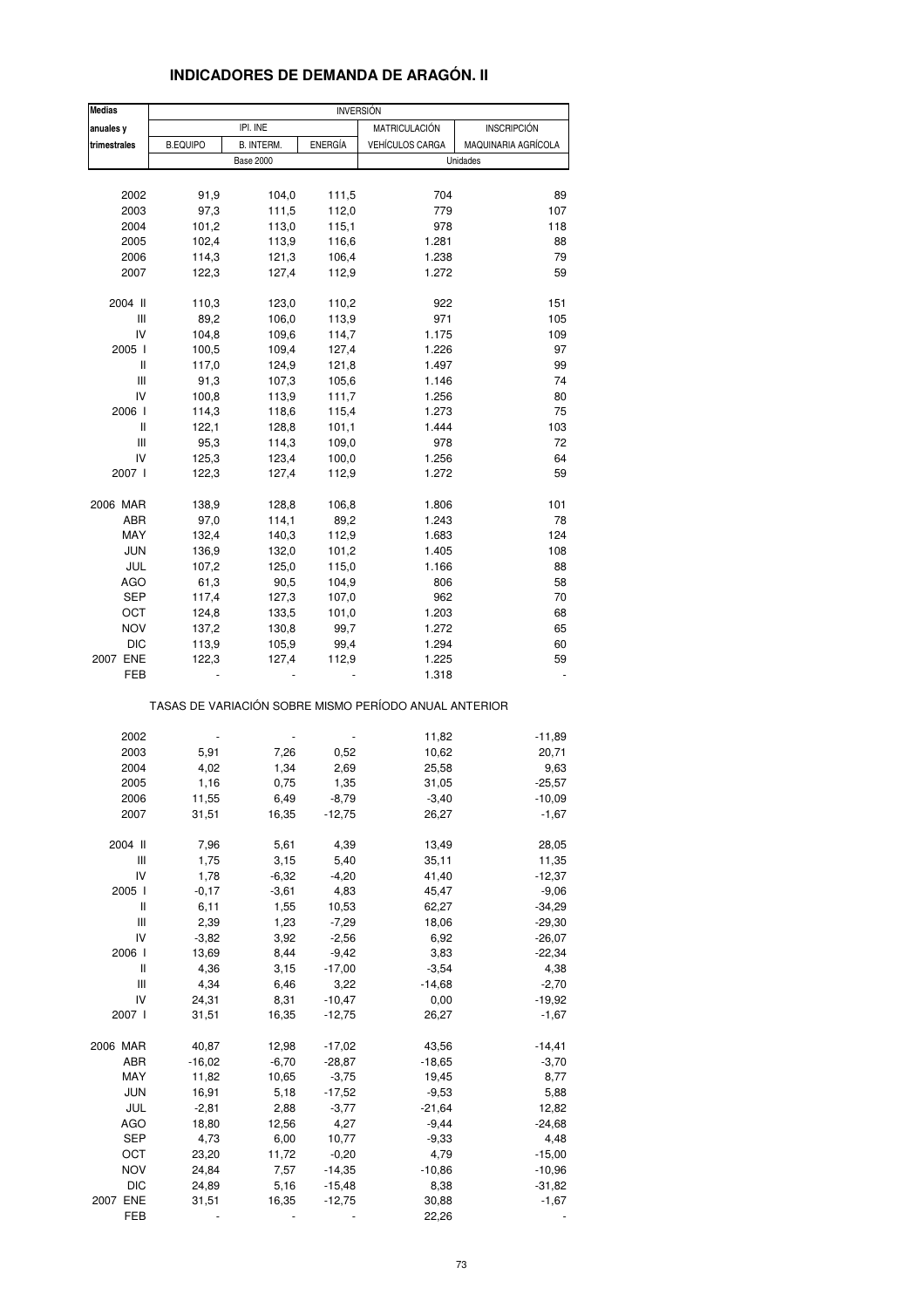# **INDICADORES DEL MERCADO DE TRABAJO DE ARAGÓN. I**

| <b>Medias</b>                                        |              | POBLACIÓN ACTIVA (9) |                | POBLACIÓN OCUPADA (9) |                |                                                       |              |                  |  |  |  |
|------------------------------------------------------|--------------|----------------------|----------------|-----------------------|----------------|-------------------------------------------------------|--------------|------------------|--|--|--|
| anuales y                                            |              |                      |                |                       |                |                                                       |              |                  |  |  |  |
| trimestrales                                         | <b>TOTAL</b> | VARONES              | <b>MUJERES</b> | <b>TOTAL</b>          | AGRICULT.      | <b>INDUSTRIA</b>                                      | CONSTRUC.    | <b>SERVICIOS</b> |  |  |  |
|                                                      |              |                      |                | Miles de personas     |                |                                                       |              |                  |  |  |  |
|                                                      |              |                      |                |                       |                |                                                       |              |                  |  |  |  |
| 2001                                                 | 514,430      | 321,258              | 193,170        | 488,778               | 36,748         | 127,895                                               | 46,265       | 277,870          |  |  |  |
| 2002                                                 | 527,048      | 328,385              | 198,663        | 496,438               | 36,488         | 125,548                                               | 48,605       | 285,798          |  |  |  |
| 2003                                                 | 552,755      | 336,945              | 215,813        | 516,263               | 31,795         | 123,185                                               | 51,815       | 309,463          |  |  |  |
| 2004                                                 | 572,993      | 344,240              | 228,760        | 540,818               | 37,180         | 126,050                                               | 52,358       | 325,233          |  |  |  |
| 2005                                                 | 603,750      | 359,000              | 244,750        | 568,550               | 42,525         | 129,725                                               | 60,725       | 335,550          |  |  |  |
| 2006                                                 | 611,125      | 359,575              | 251,600        | 577,275               | 37,375         | 122,750                                               | 59,425       | 357,750          |  |  |  |
| 2004 l                                               | 567,990      | 341,320              | 226,680        | 529,930               | 31,460         | 118,610                                               | 51,340       | 328,530          |  |  |  |
| $\mathsf{I}$                                         | 569,010      | 341,910              | 227,100        | 537,960               | 34,830         | 122,590                                               | 51,060       | 329,480          |  |  |  |
| $\mathsf{III}$                                       | 577,460      | 346,760              | 230,710        | 549,760               | 40,130         | 129,790                                               | 53,730       | 326,110          |  |  |  |
| IV                                                   | 577,510      | 346,970              | 230,550        | 545,620               | 42,300         | 133,210                                               | 53,300       | 316,810          |  |  |  |
| 2005 l                                               | 596,400      | 354,300              | 242,100        | 559,800               | 40,500         | 130,400                                               | 53,500       | 335,400          |  |  |  |
| $\mathsf{I}$                                         | 605,800      | 359,300              | 246,500        | 567,800               | 37,900         | 133,000                                               | 63,200       | 333,700          |  |  |  |
| $\mathsf{III}$                                       | 609,900      | 363,500              | 246,400        | 577,800               | 49,300         | 130,100                                               | 61,000       | 337,300          |  |  |  |
| IV                                                   | 602,900      | 358,900              | 244,000        | 568,800               | 42,400         | 125,400                                               | 65,200       | 335,800          |  |  |  |
| 2006                                                 | 599,000      | 355,500              | 243,500        | 561,300               | 34,700         | 125,200                                               | 61,000       | 340,400          |  |  |  |
| $\mathsf{I}$                                         | 610,800      | 364,900              | 246,000        | 575,800               | 37,500         | 120,900                                               | 57,200       | 360,300          |  |  |  |
| $\mathsf{III}$                                       | 615,300      | 359,700              | 255,700        | 583,600               | 40,400         | 119,600                                               | 61,100       | 362,500          |  |  |  |
| IV                                                   | 619,400      | 358,200              | 261,200        | 588,400               | 36,900         | 125,300                                               | 58,400       | 367,800          |  |  |  |
|                                                      |              |                      |                |                       |                |                                                       |              |                  |  |  |  |
| 2006 ENE<br>FEB                                      |              |                      |                |                       |                |                                                       |              |                  |  |  |  |
| <b>MAR</b>                                           |              |                      |                |                       |                |                                                       |              |                  |  |  |  |
| <b>ABR</b>                                           |              |                      |                |                       |                |                                                       |              |                  |  |  |  |
| MAY                                                  |              |                      |                |                       |                |                                                       |              |                  |  |  |  |
| <b>JUN</b>                                           |              |                      |                |                       |                |                                                       |              |                  |  |  |  |
| JUL                                                  |              |                      |                |                       |                |                                                       |              |                  |  |  |  |
| AGO                                                  |              |                      |                |                       |                |                                                       |              |                  |  |  |  |
| <b>SEP</b>                                           |              |                      |                |                       |                |                                                       |              |                  |  |  |  |
| OCT                                                  |              |                      |                |                       |                |                                                       |              |                  |  |  |  |
| <b>NOV</b>                                           |              |                      |                |                       |                |                                                       |              |                  |  |  |  |
| <b>DIC</b>                                           |              |                      |                |                       |                |                                                       |              |                  |  |  |  |
|                                                      |              |                      |                |                       |                | TASAS DE VARIACIÓN SOBRE MISMO PERÍODO ANUAL ANTERIOR |              |                  |  |  |  |
|                                                      |              |                      |                |                       |                |                                                       |              |                  |  |  |  |
| 2001                                                 | $-1,21$      | $-1,14$              | $-1,32$        | 1,14                  | 4,14           | $-2,04$                                               | $-0,55$      | 2,58             |  |  |  |
| 2002                                                 | 2,45         | 2,22                 | 2,84           | 1,57                  | $-0,71$        | $-1,84$                                               | 5,06         | 2,85             |  |  |  |
| 2003                                                 | 4,88         | 2,61                 | 8,63           | 3,99                  | $-12,86$       | $-1,88$                                               | 6,60         | 8,28             |  |  |  |
| 2004                                                 | 3,66         | 2,17                 | 6,00           | 4,76                  | 16,94          | 2,33                                                  | 1,05         | 5,10             |  |  |  |
| 2005                                                 | 5,37         | 4,29                 | 6,99           | 5,13                  | 14,38          | 2,92                                                  | 15,98        | 3,17             |  |  |  |
| 2006                                                 | 1,22         | 0, 16                | 2,80           | 1,53                  | $-12,11$       | $-5,38$                                               | $-2,14$      | 6,62             |  |  |  |
|                                                      |              |                      |                |                       |                |                                                       |              |                  |  |  |  |
| 2004 l                                               | 4,23         | 2,08                 | 7,64           | 5,00                  | $-0,51$        | $-4,35$                                               | 5,18         | 9,42             |  |  |  |
| $\, \parallel$<br>$\ensuremath{\mathsf{III}}\xspace$ | 2,95         | 1,36                 | 5,44           | 4,39                  | 5,26           | 1,57                                                  | $-3,91$      | 6,83             |  |  |  |
| ${\sf IV}$                                           | 4,04<br>3,43 | 1,88<br>3,34         | 7,47<br>3,57   | 5,23<br>4,42          | 28,83<br>35,06 | 3,92<br>8,17                                          | 1,42<br>1,85 | 4,05<br>0,34     |  |  |  |
| 2005 l                                               | 5,00         | 3,80                 | 6,80           | 5,64                  | 28,73          | 9,94                                                  | 4,21         | 2,09             |  |  |  |
| $\, \parallel$                                       | 6,47         | 5,09                 | 8,54           | 5,55                  | 8,81           | 8,49                                                  | 23,78        | 1,28             |  |  |  |
| $\ensuremath{\mathsf{III}}\xspace$                   | 5,62         | 4,83                 | 6,80           | 5,10                  | 22,85          | 0,24                                                  | 13,53        | 3,43             |  |  |  |
| IV                                                   | 4,40         | 3,44                 | 5,83           | 4,25                  | 0,24           | $-5,86$                                               | 22,33        | 5,99             |  |  |  |
| 2006                                                 | 0,44         | 0,34                 | 0,58           | 0,27                  | $-14,32$       | $-3,99$                                               | 14,02        | 1,49             |  |  |  |
| $\, \parallel$                                       | 0,83         | 1,56                 | $-0,20$        | 1,41                  | $-1,06$        | $-9,10$                                               | $-9,49$      | 7,97             |  |  |  |
| III                                                  | 0,89         | $-1,05$              | 3,77           | 1,00                  | $-18,05$       | $-8,07$                                               | 0, 16        | 7,47             |  |  |  |
| IV                                                   | 2,74         | $-0,20$              | 7,05           | 3,45                  | $-12,97$       | $-0,08$                                               | $-10,43$     | 9,53             |  |  |  |
|                                                      |              |                      |                |                       |                |                                                       |              |                  |  |  |  |
| 2006 ENE                                             |              |                      |                |                       |                |                                                       |              |                  |  |  |  |
| FEB                                                  |              |                      |                |                       |                |                                                       |              |                  |  |  |  |
| MAR                                                  |              |                      |                |                       |                |                                                       |              |                  |  |  |  |
| ABR                                                  |              |                      |                |                       |                |                                                       |              |                  |  |  |  |
| MAY<br><b>JUN</b>                                    |              |                      |                |                       |                |                                                       |              |                  |  |  |  |
| JUL                                                  |              |                      |                |                       |                |                                                       |              |                  |  |  |  |
| <b>AGO</b>                                           |              |                      |                |                       |                |                                                       |              |                  |  |  |  |
| <b>SEP</b>                                           |              |                      |                |                       |                |                                                       |              |                  |  |  |  |
| OCT                                                  |              |                      |                |                       |                |                                                       |              |                  |  |  |  |
| <b>NOV</b>                                           |              |                      |                |                       |                |                                                       |              |                  |  |  |  |
| <b>DIC</b>                                           |              |                      |                |                       |                |                                                       |              |                  |  |  |  |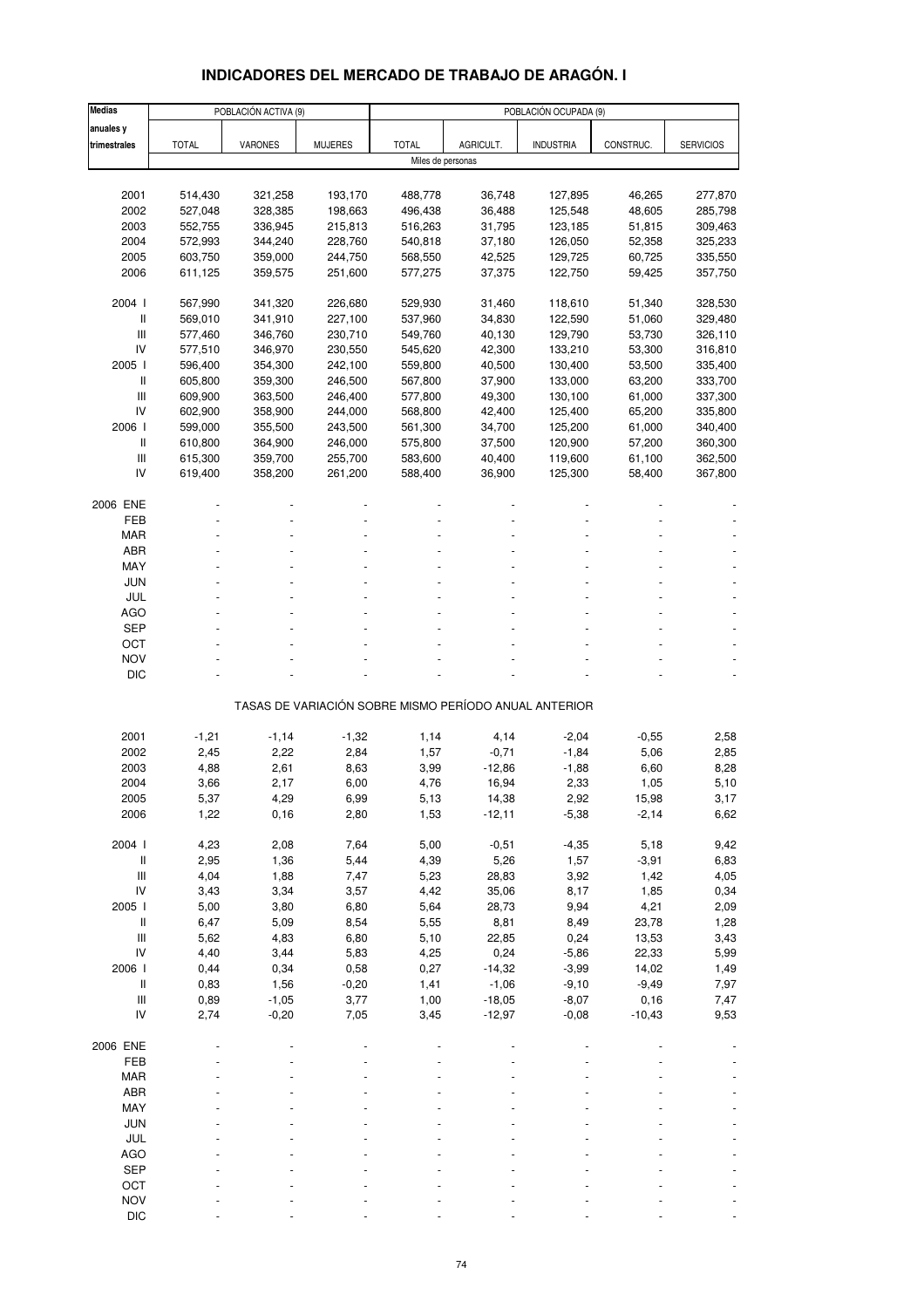# **INDICADORES DEL MERCADO DE TRABAJO DE ARAGÓN. II**

| <b>Medias</b>                      | POBLACIÓN ASALARIADA (9)                              |           |                   |           |                  |  |  |  |  |
|------------------------------------|-------------------------------------------------------|-----------|-------------------|-----------|------------------|--|--|--|--|
| anuales y                          |                                                       |           |                   |           |                  |  |  |  |  |
| trimestrales                       | <b>TOTAL</b>                                          | AGRICULT. | <b>INDUSTRIA</b>  | CONSTRUC. | <b>SERVICIOS</b> |  |  |  |  |
|                                    |                                                       |           | Miles de Personas |           |                  |  |  |  |  |
|                                    |                                                       |           |                   |           |                  |  |  |  |  |
| 2001                               | 378,695                                               | 8,428     | 114,673           | 32,600    | 222,995          |  |  |  |  |
| 2002                               | 385,183                                               | 9,540     | 110,325           | 34,775    | 230,543          |  |  |  |  |
| 2003                               | 407,690                                               | 10,328    | 109,140           | 38,655    | 249,568          |  |  |  |  |
| 2004                               | 431,620                                               | 15,033    | 113,073           | 38,048    | 265,468          |  |  |  |  |
| 2005                               | 453,050                                               | 14,000    | 115,400           | 44,150    | 279,500          |  |  |  |  |
| 2006                               | 471,400                                               | 12,325    | 111,150           | 44,825    | 303,100          |  |  |  |  |
|                                    |                                                       |           |                   |           |                  |  |  |  |  |
| 2004 l                             | 422,910                                               | 12,280    | 106,220           | 37,020    | 267,390          |  |  |  |  |
| Ш                                  | 425,980                                               | 14,940    | 108,020           | 35,050    | 267,970          |  |  |  |  |
| Ш                                  | 442,670                                               | 17,080    | 116,590           | 40,000    | 269,000          |  |  |  |  |
| IV                                 | 434,920                                               | 15,830    | 121,460           | 40,120    | 257,510          |  |  |  |  |
| 2005 l                             | 441,600                                               | 13,000    | 115,400           | 37,500    | 275,700          |  |  |  |  |
| Ш                                  |                                                       | 11,600    |                   | 44,700    |                  |  |  |  |  |
|                                    | 448,300                                               |           | 118,800           |           | 273,200          |  |  |  |  |
| Ш                                  | 467,000                                               | 18,600    | 117,300           | 45,800    | 285,300          |  |  |  |  |
| IV                                 | 455,300                                               | 12,800    | 110,100           | 48,600    | 283,800          |  |  |  |  |
| 2006 l                             | 455,200                                               | 11,000    | 110,800           | 44,500    | 288,900          |  |  |  |  |
| Ш                                  | 469,100                                               | 12,900    | 110,300           | 42,400    | 303,500          |  |  |  |  |
| Ш                                  | 475,800                                               | 13,100    | 109,400           | 46,400    | 306,900          |  |  |  |  |
| IV                                 | 485,500                                               | 12,300    | 114,100           | 46,000    | 313,100          |  |  |  |  |
|                                    |                                                       |           |                   |           |                  |  |  |  |  |
| 2006 ENE                           |                                                       |           |                   |           |                  |  |  |  |  |
| FEB                                |                                                       |           |                   |           |                  |  |  |  |  |
| MAR                                |                                                       |           |                   |           |                  |  |  |  |  |
| ABR                                |                                                       |           |                   |           |                  |  |  |  |  |
| MAY                                |                                                       |           |                   |           |                  |  |  |  |  |
| JUN                                |                                                       |           |                   |           |                  |  |  |  |  |
| JUL                                |                                                       |           |                   |           |                  |  |  |  |  |
| AGO                                |                                                       |           |                   |           |                  |  |  |  |  |
| SEP                                |                                                       |           |                   |           |                  |  |  |  |  |
| ост                                |                                                       |           |                   |           |                  |  |  |  |  |
| <b>NOV</b>                         |                                                       |           |                   |           |                  |  |  |  |  |
| DIC                                |                                                       |           |                   |           |                  |  |  |  |  |
|                                    |                                                       |           |                   |           |                  |  |  |  |  |
|                                    | TASAS DE VARIACIÓN SOBRE MISMO PERÍODO ANUAL ANTERIOR |           |                   |           |                  |  |  |  |  |
|                                    |                                                       |           |                   |           |                  |  |  |  |  |
| 2001                               | 1,59                                                  | $-5,68$   | $-2,30$           | $-2,05$   | 4,61             |  |  |  |  |
| 2002                               | 1,71                                                  | 13,20     | $-3,79$           | 6,67      | 3,38             |  |  |  |  |
| 2003                               | 5,84                                                  | 8,25      | $-1,07$           | 11,16     | 8,25             |  |  |  |  |
| 2004                               | 5,87                                                  | 45,56     | 3,60              | $-1,57$   | 6,37             |  |  |  |  |
| 2005                               | 4,97                                                  | -6,87     | 2,06              | 16,04     | 5,29             |  |  |  |  |
| 2006                               | 4,05                                                  | $-11,96$  | $-3,68$           | 1,53      | 8,44             |  |  |  |  |
|                                    |                                                       |           |                   |           |                  |  |  |  |  |
| 2004 l                             | 6,84                                                  | 47,24     | $-4,07$           | 1,68      | 11,24            |  |  |  |  |
| $\sf II$                           | 5,18                                                  | 31,40     | 1,85              | $-11,15$  | 7,99             |  |  |  |  |
| Ш                                  | 7,29                                                  | 65,66     | 6,13              | 2,99      | 6,09             |  |  |  |  |
| IV                                 | 4,22                                                  | 40,21     | 10,51             | 0,50      | 0,52             |  |  |  |  |
| 2005 l                             | 4,42                                                  | 5,86      | 8,64              | 1,30      | 3,11             |  |  |  |  |
| Ш                                  | 5,24                                                  | $-22,36$  | 9,98              | 27,53     | 1,95             |  |  |  |  |
| $\ensuremath{\mathsf{III}}\xspace$ |                                                       |           |                   | 14,50     |                  |  |  |  |  |
|                                    | 5,50                                                  | 8,90      | 0,61              |           | 6,06             |  |  |  |  |
| IV                                 | 4,69                                                  | $-19,14$  | $-9,35$           | 21,14     | 10,21            |  |  |  |  |
| 2006                               | 3,08                                                  | $-15,38$  | $-3,99$           | 18,67     | 4,79             |  |  |  |  |
| $\, \parallel$                     | 4,64                                                  | 11,21     | $-7,15$           | $-5,15$   | 11,09            |  |  |  |  |
| $\ensuremath{\mathsf{III}}\xspace$ | 1,88                                                  | $-29,57$  | $-6,73$           | 1,31      | 7,57             |  |  |  |  |
| IV                                 | 6,63                                                  | $-3,91$   | 3,63              | $-5,35$   | 10,32            |  |  |  |  |
|                                    |                                                       |           |                   |           |                  |  |  |  |  |
| 2006 ENE                           |                                                       |           |                   |           |                  |  |  |  |  |
| FEB                                |                                                       |           |                   |           |                  |  |  |  |  |
| MAR                                |                                                       |           |                   |           |                  |  |  |  |  |
| ABR                                |                                                       |           |                   |           |                  |  |  |  |  |
| MAY                                |                                                       |           |                   |           |                  |  |  |  |  |
| <b>JUN</b>                         |                                                       |           |                   |           |                  |  |  |  |  |
| JUL                                |                                                       |           |                   |           |                  |  |  |  |  |
| <b>AGO</b>                         |                                                       |           |                   |           |                  |  |  |  |  |
|                                    |                                                       |           |                   |           |                  |  |  |  |  |
| <b>SEP</b>                         |                                                       |           |                   |           |                  |  |  |  |  |
| OCT                                |                                                       |           |                   |           |                  |  |  |  |  |
| <b>NOV</b>                         |                                                       |           |                   |           |                  |  |  |  |  |
| <b>DIC</b>                         |                                                       |           |                   |           |                  |  |  |  |  |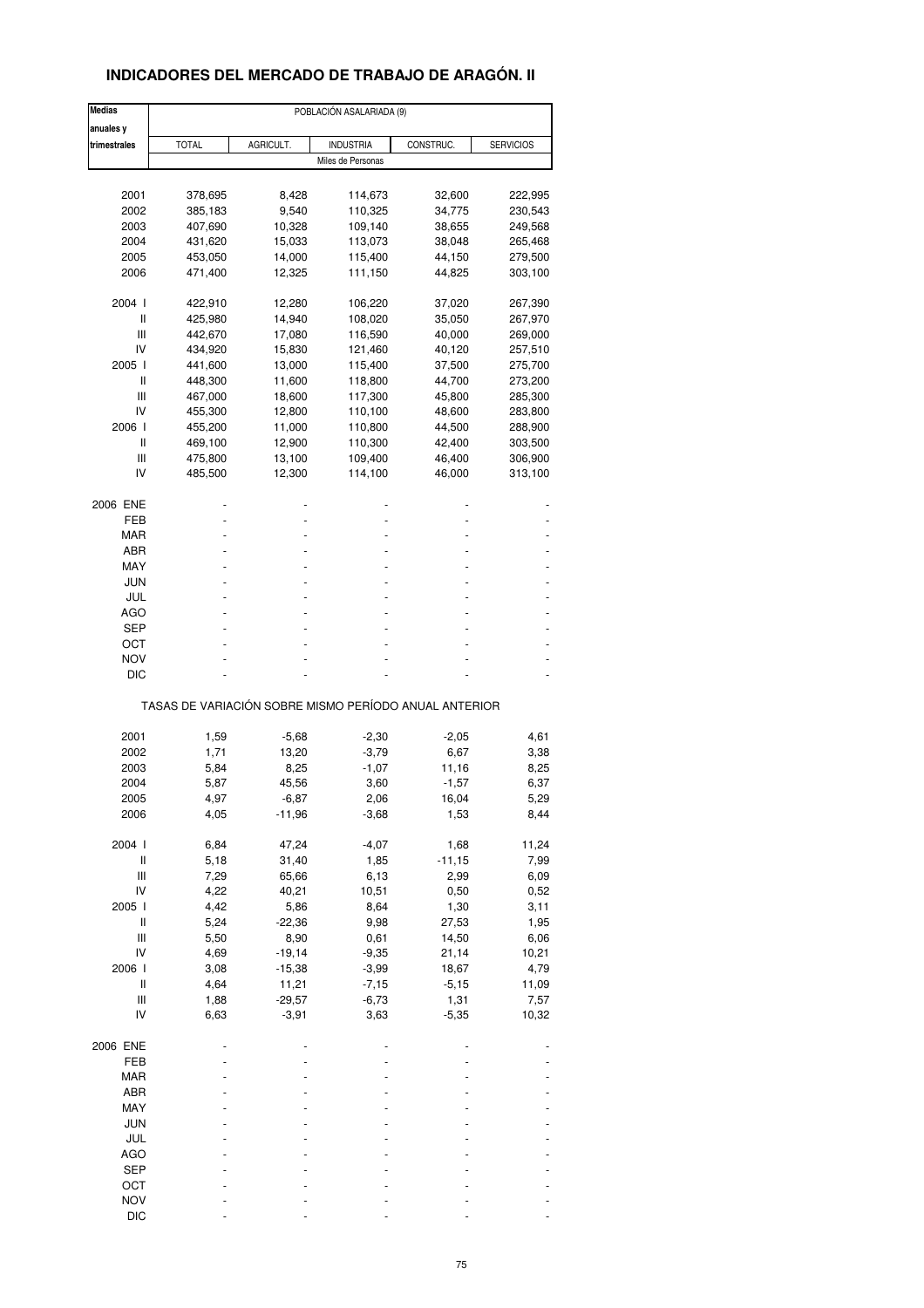# **INDICADORES DEL MERCADO DE TRABAJO DE ARAGÓN. III**

| <b>Medias</b>                      |              | PARADOS (9)       |                |                                                       | TASA DE ACTIVIDAD (9) |                |              | TASA DE PARO (9) |                |  |
|------------------------------------|--------------|-------------------|----------------|-------------------------------------------------------|-----------------------|----------------|--------------|------------------|----------------|--|
| anuales y                          |              |                   |                |                                                       | <b>MENORES</b>        |                |              | <b>MENORES</b>   |                |  |
| trimestrales                       | <b>TOTAL</b> | VARONES           | <b>MUJERES</b> | <b>TOTAL</b>                                          | 20 AÑOS               | <b>MUJERES</b> | <b>TOTAL</b> | 20 AÑOS          | <b>MUJERES</b> |  |
|                                    |              | Miles de personas |                |                                                       |                       | Porcentaje     |              |                  |                |  |
|                                    |              |                   |                |                                                       |                       |                |              |                  |                |  |
| 2001                               | 25,655       | 10,580            | 15,075         | 50,17                                                 | 19,61                 | 37,12          | 4,99         | 17,66            | 7,80           |  |
| 2002                               | 30,608       | 11,800            | 18,810         | 51,02                                                 | 19,99                 | 37,93          | 5,80         | 16,33            | 9,45           |  |
| 2003                               | 36,495       | 15,505            | 20,990         | 52,97                                                 | 19,85                 | 40,81          | 6,61         | 26,12            | 9,73           |  |
| 2004                               | 32,178       | 13,340            | 18,840         | 54,32                                                 | 22,63                 | 42,85          | 5,62         | 24,08            | 8,24           |  |
| 2005                               | 35,200       | 14,075            | 21,125         | 56,57                                                 | 30,30                 | 45,39          | 5,83         | 16,72            | 8,63           |  |
| 2006                               | 33,850       | 13,675            | 20,200         | 56,59                                                 | 26,27                 | 46,19          | 5,55         | 25,76            | 8,05           |  |
|                                    |              |                   |                |                                                       |                       |                |              |                  |                |  |
| 2004 l                             | 38,060       | 16,050            | 22,010         | 54,08                                                 | 21,71                 | 42,61          | 6,70         | 36,47            | 9,71           |  |
| Ш                                  | 31,050       | 13,000            | 18,050         | 54,02                                                 | 20,66                 | 42,59          | 5,46         | 20,98            | 7,95           |  |
| $\mathbf{III}$                     | 27,700       | 10,570            | 17,140         | 54,66                                                 | 24,71                 | 43,16          | 4,80         | 18,10            | 7,43           |  |
| IV                                 | 31,900       | 13,740            | 18,160         | 54,51                                                 | 23,44                 | 43,02          | 5,52         | 20,78            | 7,88           |  |
| 2005 l                             | 36,600       | 16,100            | 20,500         | 56,13                                                 | 32,61                 | 45,07          | 6,14         | 16,33            | 8,49           |  |
| Ш                                  | 38,000       | 14,500            | 23,500         | 56,85                                                 | 28,78                 | 45,78          | 6,28         | 15,52            | 9,54           |  |
| $\ensuremath{\mathsf{III}}\xspace$ | 32,100       | 12,400            | 19,700         | 57,07                                                 | 37,85                 | 45,64          | 5,26         | 15,18            | 7,98           |  |
| IV                                 | 34,100       | 13,300            | 20,800         | 56,23                                                 | 21,96                 | 45,08          | 5,65         | 19,84            | 8,52           |  |
| 2006                               | 37,700       | 15,400            | 22,300         | 55,71                                                 | 24,61                 | 44,89          | 6,29         | 40,48            | 9,15           |  |
| Ш                                  | 35,000       | 14,700            | 20,300         | 56,65                                                 | 29,05                 | 45,23          | 5,73         | 29,24            | 8,26           |  |
| $\ensuremath{\mathsf{III}}\xspace$ | 31,700       | 12,300            | 19,500         | 56,92                                                 | 27,30                 | 46,90          | 5,16         | 17,05            | 7,62           |  |
| IV                                 |              |                   | 18,700         |                                                       |                       |                |              |                  |                |  |
|                                    | 31,000       | 12,300            |                | 57,07                                                 | 24,12                 | 47,75          | 5,01         | 16,26            | 7,15           |  |
| 2006 ENE                           |              |                   |                |                                                       |                       |                |              |                  |                |  |
| FEB                                |              |                   |                |                                                       |                       |                |              |                  |                |  |
| <b>MAR</b>                         |              |                   |                |                                                       |                       |                |              |                  |                |  |
| <b>ABR</b>                         |              |                   |                |                                                       |                       |                |              |                  |                |  |
| MAY                                |              |                   |                |                                                       |                       |                |              |                  |                |  |
| <b>JUN</b>                         |              |                   |                |                                                       |                       |                |              |                  |                |  |
| JUL                                |              |                   |                |                                                       |                       |                |              |                  |                |  |
|                                    |              |                   |                |                                                       |                       |                |              |                  |                |  |
| <b>AGO</b>                         |              |                   |                |                                                       |                       |                |              |                  |                |  |
| <b>SEP</b>                         |              |                   |                |                                                       |                       |                |              |                  |                |  |
| OCT<br><b>NOV</b>                  |              |                   |                |                                                       |                       |                |              |                  |                |  |
| <b>DIC</b>                         |              |                   |                |                                                       |                       |                |              |                  | $\overline{a}$ |  |
|                                    |              |                   |                |                                                       |                       |                |              |                  |                |  |
|                                    |              |                   |                | TASAS DE VARIACIÓN SOBRE MISMO PERÍODO ANUAL ANTERIOR |                       |                |              |                  |                |  |
|                                    |              |                   |                |                                                       |                       |                |              |                  |                |  |
| 2001                               | $-31,52$     | $-14,51$          | $-39,92$       |                                                       |                       |                |              |                  |                |  |
| 2002                               | 19,30        | 11,53             | 24,78          |                                                       |                       |                |              |                  |                |  |
| 2003                               | 19,24        | 31,40             | 11,59          |                                                       |                       |                |              |                  |                |  |
| 2004                               | $-11,83$     | $-13,96$          | $-10,24$       |                                                       |                       |                |              |                  |                |  |
| 2005                               | 9,39         | 5,51              | 12,13          |                                                       |                       |                |              |                  |                |  |
| 2006                               | $-3,84$      | $-2,84$           | $-4,38$        |                                                       |                       |                |              |                  |                |  |
|                                    |              |                   |                |                                                       |                       |                |              |                  |                |  |
| 2004 l                             | $-5,39$      | $-9,22$           | $-2,39$        |                                                       |                       |                |              |                  |                |  |
| $\sf II$                           | $-16,87$     | $-11,80$          | $-20,17$       |                                                       |                       |                |              |                  |                |  |
| $\ensuremath{\mathsf{III}}\xspace$ | $-14,98$     | $-34,43$          | 4,13           |                                                       |                       |                |              |                  |                |  |
| IV                                 | $-10,94$     | 1,93              | $-18,71$       |                                                       |                       |                |              |                  |                |  |
| 2005 l                             | $-3,84$      | 0,31              | $-6,86$        |                                                       |                       |                |              |                  |                |  |
| $\,$ $\,$ $\,$                     | 22,38        | 11,54             | 30, 19         |                                                       |                       |                |              |                  |                |  |
| $\ensuremath{\mathsf{III}}\xspace$ | 15,88        | 17,31             | 14,94          |                                                       |                       |                |              |                  |                |  |
| IV                                 | 6,90         | $-3,20$           | 14,54          |                                                       |                       |                |              |                  |                |  |
| 2006                               | 3,01         | $-4,35$           | 8,78           |                                                       |                       |                |              |                  |                |  |
| $\, \parallel$                     | $-7,89$      | 1,38              | $-13,62$       |                                                       |                       |                |              |                  |                |  |
| $\ensuremath{\mathsf{III}}\xspace$ | $-1,25$      | $-0,81$           | $-1,02$        |                                                       |                       |                |              |                  |                |  |
| IV                                 | $-9,09$      | $-7,52$           | $-10, 10$      |                                                       |                       |                |              |                  |                |  |
|                                    |              |                   |                |                                                       |                       |                |              |                  |                |  |
| 2006 ENE                           |              |                   |                |                                                       |                       |                |              |                  |                |  |
| FEB                                |              |                   |                |                                                       |                       |                |              |                  |                |  |
| <b>MAR</b>                         |              |                   |                |                                                       |                       |                |              |                  |                |  |
| ABR                                |              |                   |                |                                                       |                       |                |              |                  |                |  |
| MAY                                |              |                   |                |                                                       |                       |                |              |                  |                |  |
| <b>JUN</b>                         |              |                   |                |                                                       |                       |                |              |                  |                |  |
| JUL                                |              |                   |                |                                                       |                       |                |              |                  |                |  |
| <b>AGO</b>                         |              |                   |                |                                                       |                       |                |              |                  |                |  |
| <b>SEP</b>                         |              |                   |                |                                                       |                       |                |              |                  |                |  |
| OCT                                |              |                   |                |                                                       |                       |                |              |                  |                |  |
| <b>NOV</b>                         |              |                   |                |                                                       |                       |                |              |                  |                |  |
| $DIC$                              |              |                   |                |                                                       |                       |                |              |                  |                |  |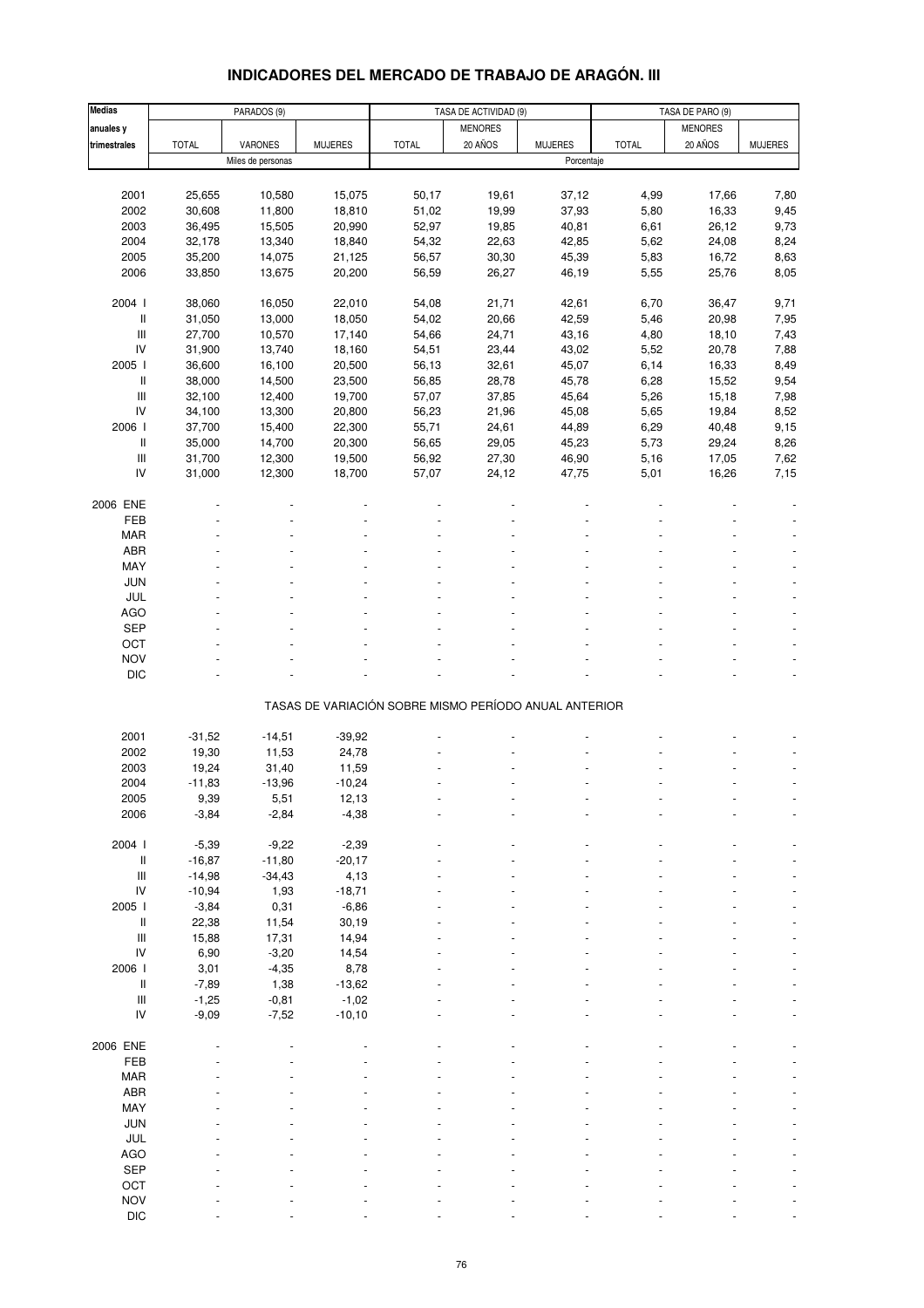| <b>Medias</b>                      | PARO REGISTRADO    |                    |                     |                                                       |                    |                     |
|------------------------------------|--------------------|--------------------|---------------------|-------------------------------------------------------|--------------------|---------------------|
| anuales y                          |                    |                    |                     |                                                       |                    | SIN EMPLEO          |
| trimestrales                       | <b>TOTAL</b>       | <b>AGRICULTURA</b> | <b>INDUSTRIA</b>    | CONSTRUCCIÓN                                          | <b>SERVICIOS</b>   | <b>ANTERIOR</b>     |
|                                    |                    |                    |                     | Personas                                              |                    |                     |
|                                    |                    |                    |                     |                                                       |                    |                     |
| 2002                               | 42.484             | 1.010              | 9.393               | 3.463                                                 | 24.972             | 3.646               |
| 2003                               | 41.380             | 952                | 8.515               | 3.583                                                 | 24.899             | 3.430               |
| 2004                               | 39.177             | 931                | 7.801               | 3.572                                                 | 23.789             | 3.084               |
| 2005                               | 39.596             | 1.024              | 7.589               | 3.854                                                 | 24.205             | 2.924               |
| 2006                               | 37.662             | 1.064              | 6.888               | 3.711                                                 | 23.318             | 2.681               |
| 2007                               | 36.877             | 1.007              | 6.486               | 3.788                                                 | 23.139             | 2.458               |
| 2004 II                            | 38.923             | 943                | 7.754               | 3.434                                                 | 23.600             | 3.192               |
| Ш                                  | 36.628             | 832                | 7.463               | 3.375                                                 | 21.979             | 2.981               |
| IV                                 | 39.503             | 969                | 7.801               | 3.655                                                 | 24.041             | 3.037               |
| 2005 l                             | 41.164             | 983                | 7.958               | 4.043                                                 | 25.174             | 3.007               |
| Ш<br>Ш                             | 37.994             | 854<br>932         | 7.411               | 3.543                                                 | 23.228             | 2.959<br>2.896      |
| IV                                 | 37.811<br>41.415   | 1.329              | 7.252<br>7.733      | 3.723<br>4.108                                        | 23.007<br>25.412   | 2.834               |
| 2006                               | 42.445             | 1.361              | 7.612               | 4.284                                                 | 26.237             | 2.951               |
| Ш                                  | 37.286             | 942                | 6.914               | 3.491                                                 | 23.216             | 2.723               |
| $\ensuremath{\mathsf{III}}\xspace$ | 34.671             | 894                | 6.523               | 3.416                                                 | 21.360             | 2.478               |
| IV                                 | 36.248             | 1.059              | 6.504               | 3.654                                                 | 22.461             | 2.571               |
| 2007 l                             | 36.877             | 1.007              | 6.486               | 3.788                                                 | 23.139             | 2.458               |
| 2006 MAR                           | 41.875             | 1.363              | 7.530               | 4.058                                                 | 25.933             | 2.991               |
| ABR                                | 39.754             | 1.097              | 7.391               | 3.813                                                 | 24.684             | 2.769               |
| MAY                                | 37.691             | 873                | 7.004               | 3.447                                                 | 23.653             | 2.714               |
| <b>JUN</b>                         | 34.413             | 856                | 6.348               | 3.212                                                 | 21.310             | 2.687               |
| JUL                                | 34.033             | 872                | 6.419               | 3.302                                                 | 20.980             | 2.460               |
| AGO                                | 34.912             | 843                | 6.615               | 3.531                                                 | 21.507             | 2.416               |
| <b>SEP</b>                         | 35.068             | 966                | 6.535               | 3.415                                                 | 21.593             | 2.559               |
| OCT                                | 35.952             | 1.095              | 6.501               | 3.380                                                 | 22.400             | 2.576               |
| <b>NOV</b>                         | 36.285             | 1.063              | 6.493               | 3.486                                                 | 22.583             | 2.660               |
| <b>DIC</b>                         | 36.507             | 1.019              | 6.517               | 4.095                                                 | 22.399             | 2.477               |
| 2007 ENE                           | 37.365             | 1.011              | 6.562               | 3.917                                                 | 23.379             | 2.496               |
| FEB                                | 36.389             | 1.002              | 6.410               | 3.658                                                 | 22.899             | 2.420               |
|                                    |                    |                    |                     | TASAS DE VARIACIÓN SOBRE MISMO PERÍODO ANUAL ANTERIOR |                    |                     |
| 2002                               | 6,31               | 6,66               | 5,90                | 14,19                                                 | 6,55               | $-0,89$             |
| 2003                               | $-2,60$            | $-5,77$            | $-9,35$             | 3,48                                                  | $-0,29$            | $-5,90$             |
| 2004                               | $-5,32$            | $-2,20$            | $-8,38$             | $-0,31$                                               | $-4,46$            | $-10, 11$           |
| 2005                               | 1,07               | 10,04              | $-2,72$             | 7,90                                                  | 1,75               | $-5,18$             |
| 2006                               | -4,88              | 3,85               | $-9,23$             | $-3,71$                                               | $-3,66$            | -8,31               |
| 2007                               | $-13,70$           | $-25,97$           | $-15,25$            | $-13,86$                                              | $-12,31$           | $-16, 15$           |
| 2004 II                            | $-6,32$            | 0,07               | $-10,93$            | $-1,15$                                               | $-4,84$            | $-11,98$            |
| $\ensuremath{\mathsf{III}}\xspace$ | $-3,73$            | 1,05               | $-4,37$             | $-0,13$                                               | $-3,89$            | $-6, 14$            |
| IV                                 | $-3,94$            | $-0,65$            | $-4,54$             | 0,20                                                  | $-4,46$            | $-4,06$             |
| 2005 l                             | $-1,17$            | 0,34               | $-2,79$             | 5,73                                                  | $-1,42$            | $-3,80$             |
| Ш                                  | $-2,39$            | $-9,40$            | $-4,43$             | 3,15                                                  | $-1,58$            | $-7,29$             |
| Ш                                  | 3,23               | 12,02              | $-2,82$             | 10,32                                                 | 4,68               | $-2,83$             |
| IV                                 | 4,84               | 37,07              | $-0,87$             | 12,38                                                 | 5,70               | $-6,68$             |
| 2006                               | 3,11               | 38,47              | $-4,35$             | 5,97                                                  | 4,22               | $-1,84$             |
| Ш<br>Ш                             | $-1,86$<br>$-8,30$ | 10,26<br>$-4, 11$  | $-6,70$<br>$-10,06$ | $-1,47$<br>$-8,25$                                    | $-0,05$<br>$-7,16$ | $-7,96$<br>$-14,43$ |
| IV                                 | $-12,48$           | $-20,30$           | $-15,90$            | $-11,06$                                              | $-11,61$           | $-9,27$             |
| 2007 l                             | $-13,70$           | $-25,97$           | $-15,25$            | $-13,86$                                              | $-12,31$           | $-16, 15$           |
| 2006 MAR                           | 1,11               | 31,18              | $-5,76$             | 0,00                                                  | 2,75               | $-3,11$             |
| ABR                                | $-2,83$            | 9,15               | $-8,30$             | $-0,88$                                               | $-1, 17$           | $-8,37$             |
| MAY                                | 0,96               | 10,09              | $-4,63$             | $-1,32$                                               | 3,50               | $-4,67$             |
| JUN                                | $-3,72$            | 11,90              | $-7,03$             | $-2,31$                                               | $-2,48$            | $-10,67$            |
| JUL                                | $-6, 10$           | $-1,58$            | $-7,93$             | $-5,14$                                               | $-5,02$            | $-12,55$            |
| AGO                                | $-8,66$            | $-5,39$            | $-11,40$            | $-8,90$                                               | $-7,28$            | $-13,50$            |
| <b>SEP</b>                         | $-10,01$           | $-5,20$            | $-10,71$            | $-10,41$                                              | $-9,03$            | $-17,00$            |
| OCT                                | $-13,29$           | $-16,03$           | $-16,08$            | $-14,93$                                              | $-12,53$           | $-9,01$             |
| <b>NOV</b>                         | $-12,09$           | $-20,26$           | $-15,06$            | $-10,32$                                              | $-11,38$           | $-9,12$             |
| <b>DIC</b>                         | $-12,05$           | $-24,46$           | $-16,53$            | $-8,27$                                               | $-10,92$           | $-9,70$             |
| 2007 ENE                           | $-13,44$           | $-24,72$           | $-15,39$            | $-12,74$                                              | $-12,30$           | $-14,49$            |
| FEB                                | $-13,96$           | $-27,18$           | $-15,10$            | $-15,03$                                              | $-12,32$           | $-17,80$            |

## **INDICADORES DEL MERCADO DE TRABAJO DE ARAGÓN. IV**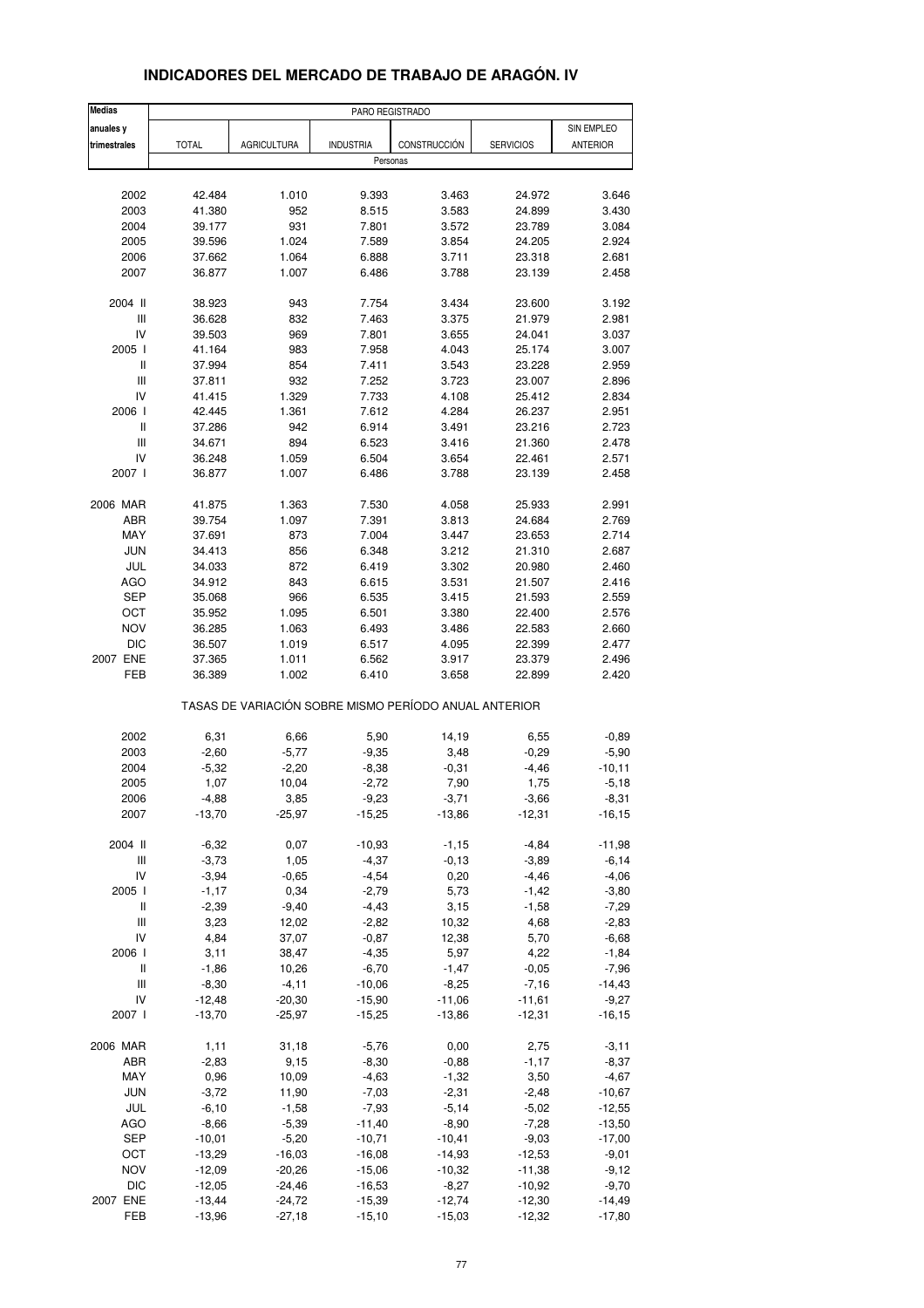# **INDICADORES DEL MERCADO DE TRABAJO DE ARAGÓN. V**

| <b>Medias</b> | AFILIADOS A LA SEGURIDAD SOCIAL EN ALTA LABORAL |                    |                  |                                                       |                  |  |  |  |
|---------------|-------------------------------------------------|--------------------|------------------|-------------------------------------------------------|------------------|--|--|--|
| anuales y     |                                                 |                    | <b>TOTAL</b>     |                                                       |                  |  |  |  |
| trimestrales  | <b>TOTAL</b>                                    | <b>AGRICULTURA</b> | <b>INDUSTRIA</b> | CONSTRUCCIÓN                                          | <b>SERVICIOS</b> |  |  |  |
|               |                                                 |                    | Personas         |                                                       |                  |  |  |  |
|               |                                                 |                    |                  |                                                       |                  |  |  |  |
| 2002          | 480.819                                         | 34.669             | 109.057          | 48.768                                                | 288.036          |  |  |  |
| 2003          | 495.722                                         | 34.902             | 110.155          | 51.532                                                | 298.848          |  |  |  |
| 2004          | 510.296                                         | 34.274             | 111.626          | 54.907                                                | 309.269          |  |  |  |
| 2005          | 534.256                                         | 34.897             | 112.685          | 60.695                                                | 325.839          |  |  |  |
| 2006          | 557.028                                         | 35.642             | 114.502          | 66.822                                                | 340.044          |  |  |  |
| 2007          | 568.378                                         | 34.263             | 117.307          | 70.381                                                | 346.421          |  |  |  |
|               |                                                 |                    |                  |                                                       |                  |  |  |  |
| 2004 II       | 508.580                                         | 34.746             | 111.830          | 54.798                                                | 306.989          |  |  |  |
| Ш             | 513.804                                         | 34.676             | 111.766          | 55.750                                                | 311.434          |  |  |  |
| IV            | 515.004                                         | 33.509             | 111.535          | 56.062                                                | 313.741          |  |  |  |
| 2005 l        | 518.489                                         | 32.868             | 111.882          | 57.015                                                | 316.571          |  |  |  |
| $\mathsf{I}$  | 532.817                                         | 35.100             | 112.865          | 60.704                                                | 324.003          |  |  |  |
| Ш             | 542.776                                         | 36.455             | 113.233          | 62.633                                                | 330.319          |  |  |  |
| IV            | 542.941                                         | 35.165             | 112.759          | 62.429                                                | 332.463          |  |  |  |
| 2006          | 545.766                                         | 34.559             | 113.270          | 63.575                                                | 334.315          |  |  |  |
| Ш             | 555.064                                         | 36.576             | 114.449          | 66.350                                                | 337.681          |  |  |  |
| Ш             | 562.256                                         | 36.829             | 114.766          | 68.282                                                | 342.372          |  |  |  |
| IV            | 565.025                                         | 34.604             | 115.524          | 69.080                                                | 345.810          |  |  |  |
| 2007 l        | 568.378                                         | 34.263             | 117.307          | 70.381                                                | 346.421          |  |  |  |
|               |                                                 |                    |                  |                                                       |                  |  |  |  |
| 2006 MAR      | 548.131                                         | 34.504             | 113.379          | 64.410                                                | 335.829          |  |  |  |
| ABR           | 551.442                                         | 35.156             | 113.536          | 65.513                                                | 337.228          |  |  |  |
| MAY           | 555.162                                         | 37.157             | 114.402          | 66.232                                                | 337.364          |  |  |  |
| <b>JUN</b>    | 558.589                                         | 37.416             | 115.409          | 67.306                                                | 338.451          |  |  |  |
| JUL           | 564.637                                         | 37.248             | 115.090          | 68.401                                                | 343.891          |  |  |  |
| AGO           | 558.217                                         | 37.210             | 114.300          | 67.647                                                | 339.053          |  |  |  |
| SEP           | 563.914                                         | 36.030             | 114.908          | 68.797                                                | 344.172          |  |  |  |
| OCT           | 562.371                                         | 34.564             | 115.014          | 69.317                                                | 343.469          |  |  |  |
| <b>NOV</b>    | 567.213                                         | 34.617             | 116.251          | 70.180                                                | 346.158          |  |  |  |
| <b>DIC</b>    | 565.490                                         | 34.632             | 115.306          | 67.743                                                | 347.803          |  |  |  |
| 2007 ENE      | 566.870                                         | 34.421             | 116.865          | 69.949                                                | 345.629          |  |  |  |
| FEB           | 569.885                                         | 34.105             | 117.749          | 70.813                                                | 347.212          |  |  |  |
|               |                                                 |                    |                  | TASAS DE VARIACIÓN SOBRE MISMO PERÍODO ANUAL ANTERIOR |                  |  |  |  |
|               |                                                 |                    |                  |                                                       |                  |  |  |  |
| 2002          | 2,44                                            | $-0,66$            | $-0,51$          | 5,24                                                  | 3,70             |  |  |  |
| 2003          | 3,10                                            | 0,67               | 1,01             | 5,67                                                  | 3,75             |  |  |  |
| 2004          | 2,94                                            | $-1,80$            | 1,34             | 6,55                                                  | 3,49             |  |  |  |
| 2005          | 4,70                                            | 1,82               | 0,95             | 10,54                                                 | 5,36             |  |  |  |
| 2006<br>2007  | 4,26<br>4,37                                    | 2,14<br>$-0,93$    | 1,61             | 10,09<br>11,44                                        | 4,36             |  |  |  |
|               |                                                 |                    | 3,61             |                                                       | 3,86             |  |  |  |
| 2004 II       | 2,86                                            | $-1,44$            | 1,59             | 6,31                                                  | 3,26             |  |  |  |
| Ш             | 2,64                                            | $-3,21$            | 0,89             | 6,40                                                  | 3,36             |  |  |  |
| IV            | 2,93                                            | $-3,74$            | 1,05             | 8,29                                                  | 3,52             |  |  |  |
| 2005 l        | 2,92                                            | $-3,80$            | 0,46             | 7,54                                                  | 3,82             |  |  |  |
| Ш             | 4,77                                            | 1,02               | 0,93             | 10,78                                                 | 5,54             |  |  |  |
| Ш             | 5,64                                            | 5,13               | 1,31             | 12,35                                                 | 6,06             |  |  |  |
| IV            | 5,42                                            | 4,94               | 1,10             | 11,36                                                 | 5,97             |  |  |  |
| 2006          | 5,26                                            | 5,14               | 1,24             | 11,50                                                 | 5,61             |  |  |  |
| Ш             | 4,18                                            | 4,21               | 1,40             | 9,30                                                  | 4,22             |  |  |  |
| Ш             | 3,59                                            | 1,03               | 1,35             | 9,02                                                  | 3,65             |  |  |  |
| IV            | 4,07                                            | $-1,60$            | 2,45             | 10,65                                                 | 4,01             |  |  |  |
| 2007 l        | 4,37                                            | $-0,93$            | 3,61             | 11,44                                                 | 3,86             |  |  |  |
|               |                                                 |                    |                  |                                                       |                  |  |  |  |
| 2006 MAR      | 5,48                                            | 5,94               | 1,43             | 11,95                                                 | 5,73             |  |  |  |
| ABR           | 4,98                                            | 5,56               | 1,52             | 10,76                                                 | 5,11             |  |  |  |
| MAY           | 4,21                                            | 5,00               | 1,50             | 9,33                                                  | 4,16             |  |  |  |
| <b>JUN</b>    | 3,35                                            | 2,22               | 1,19             | 7,89                                                  | 3,41             |  |  |  |
| JUL           | 3,28                                            | 1,80               | 1,19             | 8,46                                                  | 3,21             |  |  |  |
| AGO           | 3,32                                            | 1,22               | 1,35             | 8,75                                                  | 3,25             |  |  |  |
| <b>SEP</b>    | 4,17                                            | 0,05               | 1,53             | 9,84                                                  | 4,49             |  |  |  |
| OCT           | 3,73                                            | $-2,26$            | 1,93             | 10,30                                                 | 3,77             |  |  |  |
| <b>NOV</b>    | 4,11                                            | $-1,34$            | 2,62             | 10,53                                                 | 4,00             |  |  |  |
| <b>DIC</b>    | 4,37                                            | $-1,18$            | 2,81             | 11,15                                                 | 4,27             |  |  |  |
| 2007 ENE      | 4,38                                            | $-1,26$            | 3,29             | 11,84                                                 | 3,97             |  |  |  |
| FEB           | 4,35                                            | $-0,61$            | 3,93             | 11,05                                                 | 3,74             |  |  |  |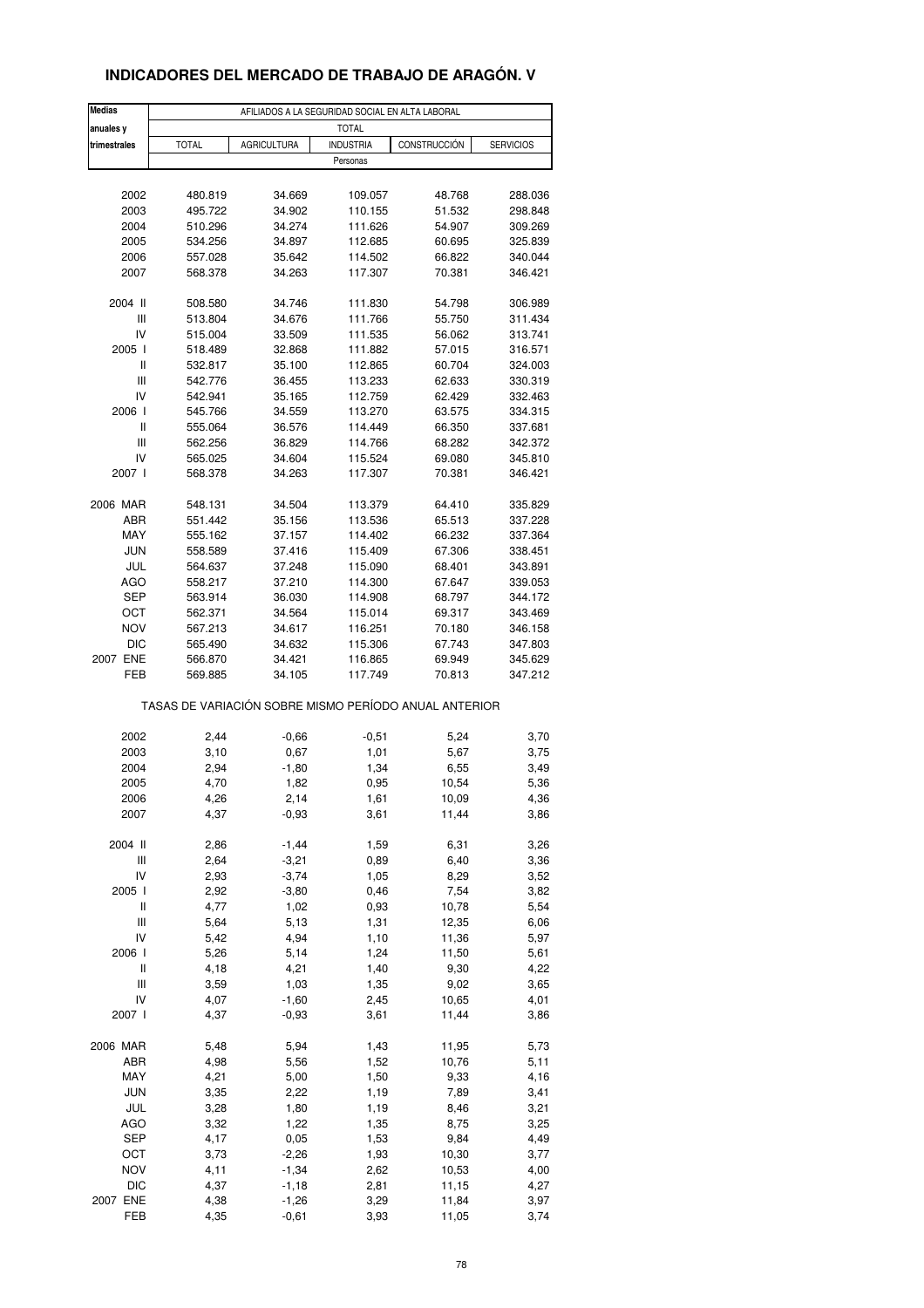## **INDICADORES DEL MERCADO DE TRABAJO DE ARAGÓN. VI**

| <b>Medias</b> | AFILIADOS A LA SEGURIDAD SOCIAL EN ALTA LABORAL       |                    |                  |                |                  |  |  |  |
|---------------|-------------------------------------------------------|--------------------|------------------|----------------|------------------|--|--|--|
| anuales y     | <b>CUENTA AJENA</b>                                   |                    |                  |                |                  |  |  |  |
| trimestrales  | <b>TOTAL</b>                                          | <b>AGRICULTURA</b> | <b>INDUSTRIA</b> | CONSTRUCCIÓN   | <b>SERVICIOS</b> |  |  |  |
|               |                                                       |                    | Personas         |                |                  |  |  |  |
|               |                                                       |                    |                  |                |                  |  |  |  |
| 2002          | 372.931                                               | 9.875              | 98.320           | 35.633         | 228.966          |  |  |  |
| 2003          | 386.264                                               | 10.467             | 99.534           | 37.516         | 238.608          |  |  |  |
| 2004          | 398.976                                               | 10.182             | 101.075          | 39.870         | 247.761          |  |  |  |
| 2005          | 419.839                                               | 11.222             | 102.331          | 44.644         | 261.624          |  |  |  |
| 2006          | 441.038                                               | 12.398             | 104.209          | 49.979         | 274.452          |  |  |  |
| 2007          | 452.233                                               | 11.404             | 107.096          | 52.818         | 280.916          |  |  |  |
|               |                                                       |                    |                  |                |                  |  |  |  |
| 2004 II       | 397.304                                               | 10.620             | 101.216          | 39.861         | 245.522          |  |  |  |
| Ш             | 402.164                                               | 10.616             | 101.211          | 40.541         | 249.747          |  |  |  |
| IV            | 403.079                                               | 9.536              | 101.029          | 40.622         | 251.861          |  |  |  |
| 2005 l        | 406.088                                               | 9.012              | 101.442          | 41.329         | 254.276          |  |  |  |
| $\mathbf{I}$  | 418.550                                               | 11.345             | 102.485          | 44.719         | 259.979          |  |  |  |
| Ш             | 427.454                                               | 12.896             | 102.930          | 46.441         | 265.170          |  |  |  |
| IV            | 427.265                                               | 11.637             | 102.466          | 46.085         | 267.069          |  |  |  |
| 2006 l        | 430.002                                               | 11.066             | 102.973          | 47.096         | 268.866          |  |  |  |
| Ш             | 438.855                                               | 13.229             | 104.116          | 49.557         | 271.953          |  |  |  |
| Ш             | 446.204                                               | 13.665             | 104.488          | 51.336         | 276.715          |  |  |  |
| IV            | 449.090                                               | 11.630             | 105.260          | 51.927         | 280.274          |  |  |  |
| 2007 l        | 452.233                                               | 11.404             | 107.096          | 52.818         | 280.916          |  |  |  |
|               |                                                       |                    |                  |                |                  |  |  |  |
| 2006 MAR      | 432.230                                               | 11.059             | 103.061          | 47.834         | 270.276          |  |  |  |
| ABR           | 435.253                                               | 11.752             | 103.207          | 48.816         | 271.478          |  |  |  |
| MAY           | 438.956                                               | 13.802             | 104.076          | 49.431         | 271.647          |  |  |  |
| <b>JUN</b>    | 442.355                                               | 14.132             | 105.064          | 50.424         | 272.735          |  |  |  |
| JUL           | 448.362                                               | 14.010             | 104.760          | 51.473         | 278.119          |  |  |  |
| AGO           | 442.178                                               | 14.044             | 104.037          | 50.720         | 273.377          |  |  |  |
| <b>SEP</b>    | 448.072                                               | 12.942             | 104.668          | 51.814         | 278.648          |  |  |  |
| OCT           | 446.467                                               | 11.531             | 104.738          | 52.228         | 277.970          |  |  |  |
| <b>NOV</b>    | 451.286                                               | 11.651             | 105.980          | 53.004         | 280.651          |  |  |  |
| <b>DIC</b>    | 449.518                                               | 11.707             | 105.062          | 50.548         | 282.201          |  |  |  |
| 2007 ENE      | 450.928                                               | 11.540             | 106.662          | 52.549         | 280.177          |  |  |  |
| FEB           | 453.538                                               | 11.268             | 107.529          | 53.086         | 281.655          |  |  |  |
|               | TASAS DE VARIACIÓN SOBRE MISMO PERÍODO ANUAL ANTERIOR |                    |                  |                |                  |  |  |  |
|               |                                                       |                    |                  |                |                  |  |  |  |
| 2002          | 3,12                                                  | 2,84               | $-0,34$          | 5,46           | 4,33             |  |  |  |
| 2003<br>2004  | 3,58                                                  | 6,00               | 1,23             | 5,29           | 4,21             |  |  |  |
|               | 3,29                                                  | $-2,72$            | 1,55             | 6,27           | 3,84             |  |  |  |
| 2005          | 5,23                                                  | 10,22              | 1,24             | 11,97          | 5,60             |  |  |  |
| 2006          | 5,05                                                  | 10,47              | 1,84             | 11,95<br>13,03 | 4,90             |  |  |  |
| 2007          | 5,44                                                  | 3,02               | 4,05             |                | 4,76             |  |  |  |
| 2004 II       |                                                       | $-1,44$            |                  | 5,95           | 3,54             |  |  |  |
| Ш             | 3,18<br>2,92                                          | $-7, 13$           | 1,80<br>1,01     | 6,14           | 3,71             |  |  |  |
| IV            | 3,27                                                  |                    | 1,23             |                | 3,90             |  |  |  |
|               |                                                       | $-9,50$            |                  | 8,54           |                  |  |  |  |
| 2005 l<br>Ш   | 3,24<br>5,35                                          | $-9,47$<br>6,83    | 0,59             | 7,48           | 4,25             |  |  |  |
|               |                                                       |                    | 1,25             | 12,19          | 5,89             |  |  |  |
| Ш<br>IV       | 6,29                                                  | 21,48              | 1,70             | 14,55          | 6,18             |  |  |  |
|               | 6,00                                                  | 22,03              | 1,42             | 13,45          | 6,04             |  |  |  |
| 2006          | 5,89                                                  | 22,80              | 1,51             | 13,95          | 5,74             |  |  |  |
| Ш             | 4,85                                                  | 16,61              | 1,59             | 10,82          | 4,61             |  |  |  |
| Ш             | 4,39                                                  | 5,96               | 1,51             | 10,54          | 4,35             |  |  |  |
| IV            | 5,11                                                  | $-0,06$            | 2,73             | 12,68          | 4,94             |  |  |  |
| 2007 l        | 5,44                                                  | 3,02               | 4,05             | 13,03          | 4,76             |  |  |  |
| 2006 MAR      | 6,23                                                  | 26,49              | 1,70             | 14,59          | 5,98             |  |  |  |
| ABR           | 5,69                                                  | 23,81              | 1,74             | 12,84          | 5,38             |  |  |  |
| MAY           | 4,92                                                  |                    |                  |                |                  |  |  |  |
| <b>JUN</b>    | 3,98                                                  | 18,53<br>9,57      | 1,71<br>1,33     | 10,88<br>8,88  | 4,56<br>3,89     |  |  |  |
| JUL           | 3,94                                                  |                    | 1,32             | 9,76           |                  |  |  |  |
| AGO           | 4,05                                                  | 8,13<br>6,27       | 1,50             | 10,18          | 3,74<br>3,86     |  |  |  |
| <b>SEP</b>    | 5,17                                                  | 3,40               | 1,72             | 11,68          | 5,47             |  |  |  |
|               |                                                       |                    |                  |                |                  |  |  |  |
| OCT           | 4,64                                                  | $-3,11$            | 2,16             | 12,21          | 4,63             |  |  |  |
| <b>NOV</b>    | 5,16                                                  | 0,90               | 2,90             | 12,46          | 4,93             |  |  |  |
| <b>DIC</b>    | 5,52                                                  | 2,13               | 3,12             | 13,39          | 5,28             |  |  |  |
| 2007 ENE      | 5,50                                                  | 2,18               | 3,69             | 13,80          | 4,90             |  |  |  |
| FEB           | 5,39                                                  | 3,89               | 4,41             | 12,29          | 4,62             |  |  |  |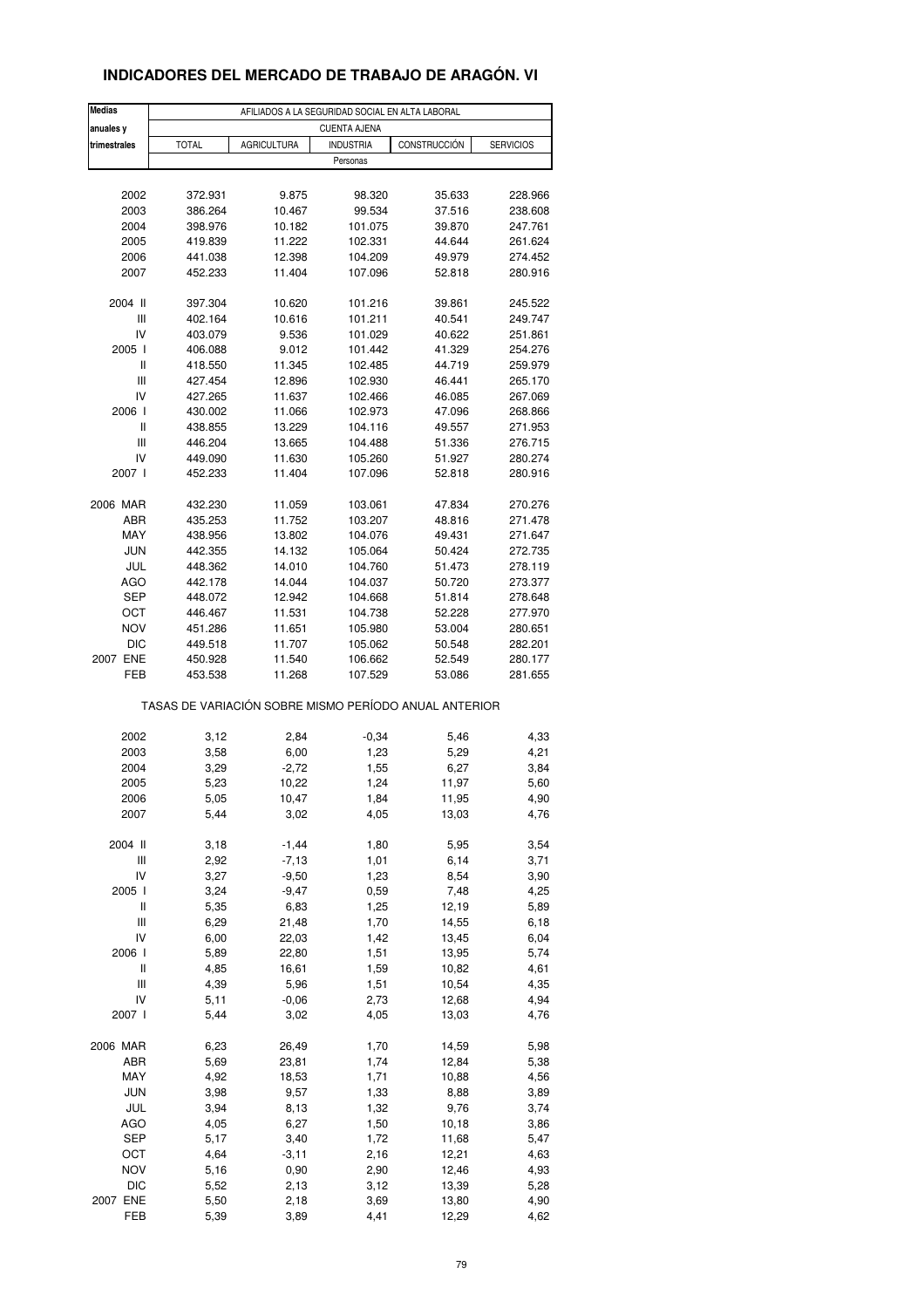## **INDICADORES DEL MERCADO DE TRABAJO DE ARAGÓN. VII**

| <b>Medias</b> | AFILIADOS A LA SEGURIDAD SOCIAL EN ALTA LABORAL |                    |                                                       |              |                  |  |  |  |
|---------------|-------------------------------------------------|--------------------|-------------------------------------------------------|--------------|------------------|--|--|--|
| anuales y     | <b>CUENTA PROPIA</b>                            |                    |                                                       |              |                  |  |  |  |
| trimestrales  | <b>TOTAL</b>                                    | <b>AGRICULTURA</b> | <b>INDUSTRIA</b>                                      | CONSTRUCCIÓN | <b>SERVICIOS</b> |  |  |  |
|               |                                                 |                    | Personas                                              |              |                  |  |  |  |
|               |                                                 |                    |                                                       |              |                  |  |  |  |
| 2002          | 107.888                                         | 24.794             | 10.736                                                | 13.135       | 59.070           |  |  |  |
| 2003          | 109.458                                         | 24.435             | 10.621                                                | 14.016       | 60.240           |  |  |  |
| 2004          | 111.320                                         | 24.092             | 10.552                                                | 15.037       | 61.508           |  |  |  |
| 2005          | 114.416                                         | 23.675             | 10.354                                                | 16.052       | 64.215           |  |  |  |
| 2006          | 115.990                                         | 23.245             | 10.293                                                | 16.843       | 65.593           |  |  |  |
| 2007          | 116.145                                         | 22.859             | 10.212                                                | 17.564       | 65.505           |  |  |  |
|               |                                                 |                    |                                                       |              |                  |  |  |  |
| 2004 II       | 111.276                                         | 24.126             | 10.614                                                | 14.937       | 61.467           |  |  |  |
| Ш             | 111.640                                         | 24.060             | 10.556                                                | 15.208       | 61.687           |  |  |  |
| IV            | 111.926                                         | 23.972             | 10.506                                                | 15.440       | 61.880           |  |  |  |
| 2005 l        | 112.401                                         | 23.857             | 10.440                                                | 15.686       | 62.295           |  |  |  |
| Ш             | 114.267                                         | 23.755             | 10.381                                                | 15.985       | 64.024           |  |  |  |
| Ш             | 115.322                                         | 23.558             | 10.303                                                | 16.192       | 65.149           |  |  |  |
| IV            | 115.676                                         | 23.528             | 10.294                                                | 16.344       | 65.394           |  |  |  |
| 2006 l        | 115.764                                         | 23.492             | 10.297                                                | 16.479       | 65.449           |  |  |  |
| Ш             | 116.210                                         | 23.348             | 10.333                                                | 16.793       | 65.728           |  |  |  |
| Ш             | 116.052                                         | 23.164             | 10.278                                                | 16.946       | 65.657           |  |  |  |
| IV            | 115.934                                         | 22.975             | 10.264                                                | 17.153       | 65.536           |  |  |  |
| 2007 l        | 116.145                                         | 22.859             | 10.212                                                | 17.564       | 65.505           |  |  |  |
|               |                                                 |                    |                                                       |              |                  |  |  |  |
| 2006 MAR      | 115.901                                         | 23.445             | 10.318                                                | 16.576       | 65.553           |  |  |  |
| ABR           | 116.189                                         | 23.404             | 10.329                                                | 16.697       | 65.750           |  |  |  |
| MAY           | 116.206                                         | 23.355             | 10.326                                                | 16.801       | 65.717           |  |  |  |
| <b>JUN</b>    | 116.234                                         | 23.284             | 10.345                                                | 16.882       | 65.716           |  |  |  |
| JUL           | 116.275                                         | 23.238             | 10.330                                                | 16.928       | 65.772           |  |  |  |
| AGO           | 116.039                                         | 23.166             | 10.263                                                | 16.927       | 65.676           |  |  |  |
| <b>SEP</b>    | 115.842                                         | 23.088             | 10.240                                                | 16.983       | 65.524           |  |  |  |
| OCT           | 115.904                                         | 23.033             | 10.276                                                | 17.089       | 65.499           |  |  |  |
| <b>NOV</b>    | 115.927                                         | 22.966             | 10.271                                                | 17.176       | 65.507           |  |  |  |
| <b>DIC</b>    | 115.972                                         | 22.925             | 10.244                                                | 17.195       | 65.602           |  |  |  |
| 2007 ENE      | 115.942                                         | 22.881             | 10.203                                                | 17.400       | 65.452           |  |  |  |
| FEB           | 116.347                                         | 22.837             | 10.220                                                | 17.727       | 65.557           |  |  |  |
|               |                                                 |                    | TASAS DE VARIACIÓN SOBRE MISMO PERÍODO ANUAL ANTERIOR |              |                  |  |  |  |
| 2002          | 0,18                                            | $-1,99$            | $-2,02$                                               | 4,64         | 1,32             |  |  |  |
| 2003          | 1,46                                            | $-1,45$            | $-1,07$                                               | 6,70         | 1,98             |  |  |  |
| 2004          | 1,70                                            | $-1,40$            | $-0,66$                                               | 7,29         | 2,10             |  |  |  |
| 2005          | 2,78                                            | $-1,73$            | $-1,87$                                               | 6,75         | 4,40             |  |  |  |
| 2006          | 1,38                                            | -1,82              | -0,59                                                 | 4,93         | 2,14             |  |  |  |
| 2007          | 0,39                                            | $-2,79$            | $-0,72$                                               | 6,90         | 0,16             |  |  |  |
|               |                                                 |                    |                                                       |              |                  |  |  |  |
| 2004 II       | 1,73                                            | $-1,44$            | $-0,35$                                               | 7,27         | 2,13             |  |  |  |
| Ш             | 1,64                                            | $-1,38$            | $-0,29$                                               | 7,11         | 1,94             |  |  |  |
| IV            | 1,75                                            | $-1,25$            | $-0,64$                                               | 7,64         | 2,01             |  |  |  |
| 2005 l        | 1,78                                            | $-1,46$            | $-0,85$                                               | 7,70         | 2,13             |  |  |  |
| Ш             | 2,69                                            | $-1,54$            | $-2,20$                                               | 7,02         | 4,16             |  |  |  |
| Ш             | 3,30                                            | $-2,09$            | $-2,39$                                               | 6,47         | 5,61             |  |  |  |
| IV            | 3,35                                            | $-1,85$            | $-2,02$                                               | 5,85         | 5,68             |  |  |  |
| 2006          | 2,99                                            | $-1,53$            | $-1,37$                                               | 5,05         | 5,06             |  |  |  |
| Ш             | 1,70                                            | $-1,71$            | $-0,46$                                               | 5,05         | 2,66             |  |  |  |
| Ш             | 0,63                                            | $-1,67$            | $-0,25$                                               | 4,66         | 0,78             |  |  |  |
| IV            | 0,22                                            | $-2,35$            | $-0,29$                                               | 4,95         | 0,22             |  |  |  |
| 2007 l        | 0,39                                            | $-2,79$            | $-0,72$                                               | 6,90         | 0, 16            |  |  |  |
|               |                                                 |                    |                                                       |              |                  |  |  |  |
| 2006 MAR      | 2,77                                            | $-1,59$            | -1,23                                                 | 4,96         | 4,73             |  |  |  |
| ABR           | 2,43                                            | $-1,72$            | $-0,63$                                               | 5,10         | 4,00             |  |  |  |
| MAY           | 1,64                                            | $-1,64$            | $-0,52$                                               | 5,03         | 2,54             |  |  |  |
| <b>JUN</b>    | 1,04                                            | $-1,78$            | $-0,22$                                               | 5,04         | 1,47             |  |  |  |
| JUL           | 0,80                                            | $-1,67$            | $-0,15$                                               | 4,71         | 1,05             |  |  |  |
| AGO           | 0,65                                            | $-1,61$            | $-0,21$                                               | 4,68         | 0,78             |  |  |  |
| <b>SEP</b>    | 0,45                                            | $-1,74$            | $-0,38$                                               | 4,58         | 0,51             |  |  |  |
| OCT           | 0,35                                            | $-1,83$            | $-0,33$                                               | 4,83         | 0,29             |  |  |  |
| <b>NOV</b>    | 0,20                                            | $-2,43$            | $-0,27$                                               | 4,97         | 0,20             |  |  |  |
| <b>DIC</b>    | 0,12                                            | $-2,79$            | $-0,27$                                               | 5,05         | 0, 16            |  |  |  |
| 2007 ENE      | 0,28                                            | $-2,90$            | $-0,67$                                               | 6,30         | 0, 18            |  |  |  |
| FEB           | 0,50                                            | $-2,68$            | $-0,78$                                               | 7,49         | 0, 15            |  |  |  |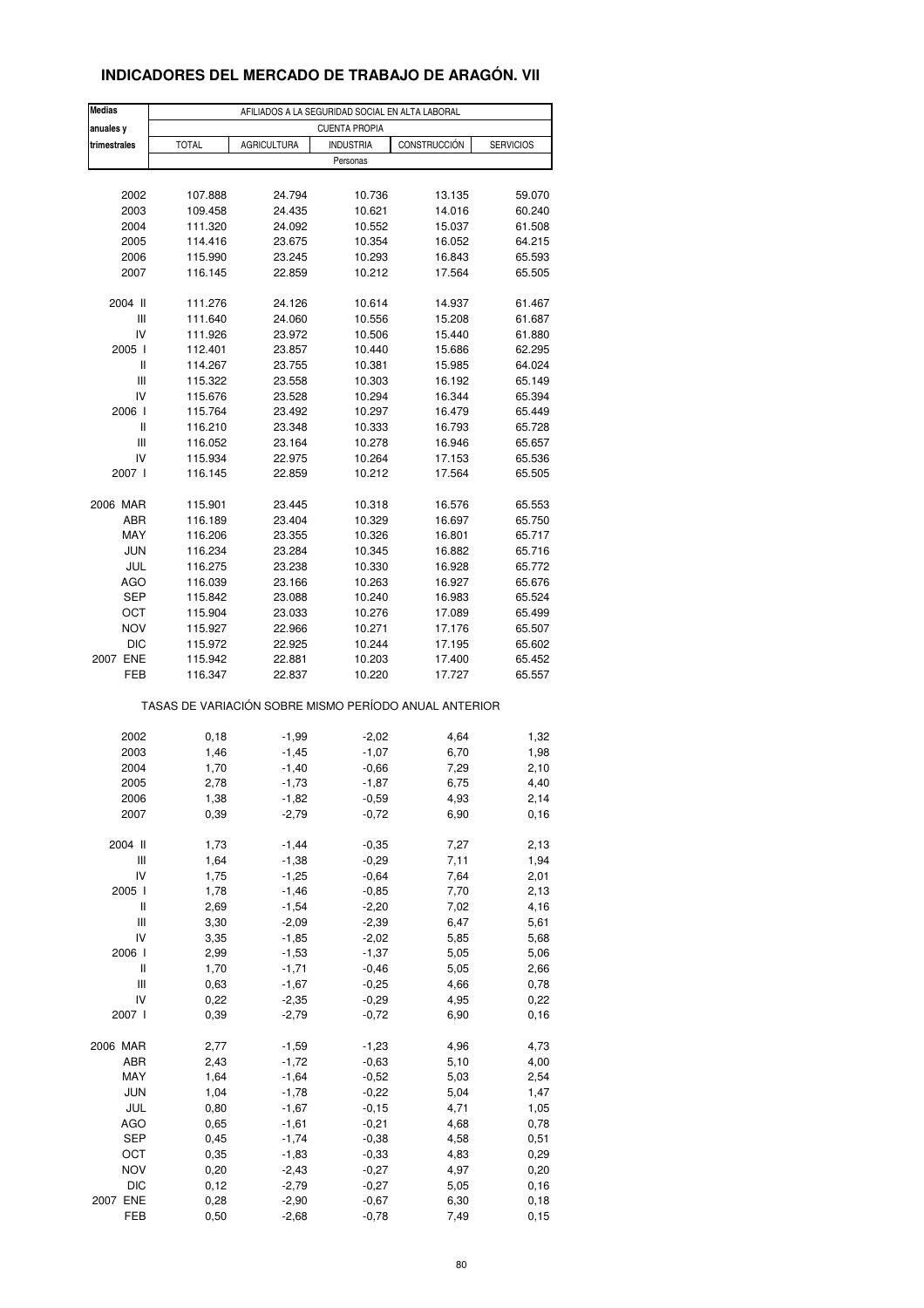| <b>Medias</b>                      | EFECTIVOS LABORALES |                  |                   |                  |                                                       |                 | JORNADA MEDIA POR TRABAJADOR Y TRIM. |          |                |
|------------------------------------|---------------------|------------------|-------------------|------------------|-------------------------------------------------------|-----------------|--------------------------------------|----------|----------------|
| anuales y                          | <b>TOTAL</b>        |                  | <b>SECTORES</b>   |                  | CONTRATO                                              | CONTRATO        | <b>TOTAL</b>                         | A TIEMPO | A TIEMPO       |
| trimestrales                       |                     | <b>INDUSTRIA</b> | CONSTRUC.         | <b>SERVICIOS</b> | <b>INDEFINIDO</b>                                     | <b>TEMPORAL</b> |                                      | COMPLETO | <b>PARCIAL</b> |
|                                    |                     |                  | Miles de personas |                  |                                                       |                 |                                      | Horas    |                |
|                                    |                     |                  |                   |                  |                                                       |                 |                                      |          |                |
| 2001                               | 317,1               | 100,2            | 32,9              | 184,1            | 208,4                                                 | 108,7           | 413,9                                | 441,5    | 246,1          |
| 2002                               | 327,3               | 100,0            | 35,0              | 192,4            | 219,7                                                 | 107,6           | 412,6                                | 440,1    | 245,9          |
| 2003                               | 340,0               | 102,1            | 36,6              | 201,2            | 229,7                                                 | 110,3           | 410,5                                | 439,0    | 250,7          |
| 2004                               | 351,8               | 101,5            | 39,9              | 210,5            | 238,3                                                 | 113,4           | 407,8                                | 440,3    | 240,8          |
| 2005                               | 368,2               | 104,1            | 44,6              | 219,4            | 245,2                                                 | 122,9           | 406,2                                | 438,2    | 230,9          |
| 2006                               | 387,4               | 105,1            | 50,7              | 231,6            | 263,9                                                 | 123,5           | 407,8                                | 436,3    | 252,6          |
|                                    |                     |                  |                   |                  |                                                       |                 |                                      |          |                |
| 2004 l                             | 347,5               | 101,5            | 38,7              | 207,4            | 237,2                                                 | 110,2           | 429,4                                | 461,8    | 259,9          |
| Ш                                  | 352,8               | 102,3            | 41,0              | 209,5            | 236,2                                                 | 116,5           | 426,4                                | 461,3    | 244,4          |
| Ш                                  | 353,1               | 101,3            | 40,4              | 211,4            | 239,5                                                 | 113,6           | 359,9                                | 388,6    | 215,5          |
| IV                                 | 353,6               | 100,7            | 39,3              | 213,6            | 240,4                                                 | 113,1           | 415,6                                | 449,6    | 243,5          |
| 2005 l                             | 358,8               | 102,9            | 41,1              | 214,8            | 245,3                                                 | 113,4           | 421,3                                | 458,7    | 235,7          |
| Ш                                  |                     |                  |                   |                  |                                                       | 122,9           |                                      |          |                |
|                                    | 370,6               | 105,1            | 46,3              | 219,1            | 247,7                                                 |                 | 428,8                                | 461,9    | 234,7          |
| $\mathsf{III}$                     | 370,7               | 105,0            | 46,1              | 219,6            | 242,7                                                 | 127,9           | 361,6                                | 388,4    | 202,9          |
| IV                                 | 372,5               | 103,3            | 45,0              | 224,3            | 245,0                                                 | 127,5           | 413,0                                | 443,9    | 250,4          |
| 2006                               | 378,8               | 103,2            | 48,1              | 227,5            | 258,5                                                 | 120,3           | 424,7                                | 458,0    | 249,0          |
| Ш                                  | 384,9               | 106,5            | 51,2              | 227,3            | 252,8                                                 | 132,1           | 424,3                                | 454,3    | 259,2          |
| $\ensuremath{\mathsf{III}}\xspace$ | 391,8               | 104,0            | 52,1              | 235,8            | 266,8                                                 | 125,0           | 365,6                                | 387,3    | 243,5          |
| IV                                 | 394,0               | 106,6            | 51,3              | 236,1            | 277,4                                                 | 116,6           | 416,7                                | 445,6    | 258,7          |
|                                    |                     |                  |                   |                  |                                                       |                 |                                      |          |                |
| 2006 ENE                           |                     |                  |                   |                  |                                                       |                 |                                      |          |                |
| FEB                                |                     |                  |                   |                  |                                                       |                 |                                      |          |                |
| <b>MAR</b>                         |                     |                  |                   |                  |                                                       |                 |                                      |          |                |
| ABR                                |                     |                  |                   |                  |                                                       |                 |                                      |          |                |
| MAY                                |                     |                  |                   |                  |                                                       |                 |                                      |          |                |
| <b>JUN</b>                         |                     |                  |                   |                  |                                                       |                 |                                      |          |                |
| JUL                                |                     |                  |                   |                  |                                                       |                 |                                      |          |                |
| AGO                                |                     |                  |                   |                  |                                                       |                 |                                      |          |                |
| <b>SEP</b>                         |                     |                  |                   |                  |                                                       |                 |                                      |          |                |
| OCT                                |                     |                  |                   |                  |                                                       |                 |                                      |          |                |
| <b>NOV</b>                         |                     |                  |                   |                  |                                                       |                 |                                      |          |                |
| <b>DIC</b>                         |                     |                  |                   |                  |                                                       |                 |                                      |          |                |
|                                    |                     |                  |                   |                  |                                                       |                 |                                      |          |                |
|                                    |                     |                  |                   |                  | TASAS DE VARIACIÓN SOBRE MISMO PERÍODO ANUAL ANTERIOR |                 |                                      |          |                |
|                                    |                     |                  |                   |                  |                                                       |                 |                                      |          |                |
| 2001                               | 3,71                | 0,93             | 2,65              | 5,49             | 5,73                                                  | 0,05            | $-0,30$                              | $-0,52$  | 0,95           |
| 2002                               | 3,20                | $-0,22$          | 6,31              | 4,51             | 5,41                                                  | $-1,03$         | $-0,32$                              | $-0,31$  | $-0,08$        |
| 2003                               | 3,87                | 2,18             | 4,65              | 4,59             | 4,55                                                  | 2,49            | $-0,51$                              | $-0,25$  | 1,92           |
| 2004                               | 3,47                | $-0,66$          | 8,95              | 4,60             | 3,75                                                  | 2,81            | $-0,65$                              | 0,31     | $-3,92$        |
| 2005                               | 4,66                | 2,58             | 11,97             | 4,26             | 2,88                                                  | 8,45            | $-0,41$                              | $-0,48$  | -4,11          |
| 2006                               | 5,22                | 0,96             | 13,54             | 5,56             | 7,63                                                  | 0,46            | 0,41                                 | $-0,44$  | 9,39           |
|                                    |                     |                  |                   |                  |                                                       |                 |                                      |          |                |
| 2004 l                             | 3,33                | $-0,49$          | 6,61              | 4,75             | 4,77                                                  | 0,27            | $-0,39$                              | $-0,17$  | 2,20           |
| Ш                                  | 3,67                | $-1,06$          | 11,11             | 4,70             | 5,35                                                  | 0,34            | $-0,79$                              | 0,41     | $-5,16$        |
| $\ensuremath{\mathsf{III}}\xspace$ | 3,03                | $-2,22$          | 6,32              | 5,17             | 2,97                                                  | 3,18            | $-1,83$                              | 0,34     | $-9,87$        |
| IV                                 | 3,85                | 1,21             | 11,97             | 3,79             | 2,04                                                  | 7,82            | 0,27                                 | 0,67     | $-3,18$        |
| 2005 l                             | 3,25                | 1,38             | 6,20              | 3,57             | 3,41                                                  | 2,90            | $-1,89$                              | $-0,67$  | $-9,31$        |
| Ш                                  | 5,05                | 2,74             | 12,93             | 4,58             | 4,87                                                  | 5,49            | 0,56                                 | 0, 13    | $-3,97$        |
| $\ensuremath{\mathsf{III}}\xspace$ | 4,98                | 3,65             | 14,11             | 3,88             | 1,34                                                  | 12,59           | 0,47                                 | $-0,05$  | $-5,85$        |
| IV                                 | 5,35                | 2,55             | 14,45             | 5,00             | 1,93                                                  | 12,73           | $-0,63$                              | $-1,28$  | 2,84           |
| 2006                               | 5,57                | 0,33             | 17,06             | 5,89             | 5,40                                                  | 6,05            | 0,80                                 | $-0,14$  | 5,63           |
| Ш                                  | 3,86                | 1,29             | 10,51             | 3,73             | 2,07                                                  | 7,47            | $-1,04$                              | $-1,65$  | 10,45          |
| $\ensuremath{\mathsf{III}}\xspace$ | 5,70                | $-0,99$          | 13,01             | 7,37             | 9,94                                                  | $-2,25$         | 1,11                                 | $-0,29$  | 20,03          |
| IV                                 | 5,75                | 3,26             | 13,97             | 5,25             | 13,20                                                 | $-8,55$         | 0,90                                 | 0,39     | 3,30           |
|                                    |                     |                  |                   |                  |                                                       |                 |                                      |          |                |
| 2006 ENE                           |                     |                  |                   |                  |                                                       |                 |                                      |          |                |
| FEB                                |                     |                  |                   |                  |                                                       |                 |                                      |          |                |
| <b>MAR</b>                         |                     |                  |                   |                  |                                                       |                 |                                      |          |                |
| ABR                                |                     |                  |                   |                  |                                                       |                 |                                      |          |                |
|                                    |                     |                  |                   |                  |                                                       |                 |                                      |          |                |
| MAY                                |                     |                  |                   |                  |                                                       |                 |                                      |          |                |
| JUN                                |                     |                  |                   |                  |                                                       |                 |                                      |          |                |
| JUL                                |                     |                  |                   |                  |                                                       |                 |                                      |          |                |
| AGO                                |                     |                  |                   |                  |                                                       |                 |                                      |          |                |
| SEP                                |                     |                  |                   |                  |                                                       |                 |                                      |          |                |
| OCT                                |                     |                  |                   |                  |                                                       |                 |                                      |          |                |

#### **INDICADORES DEL MERCADO DE TRABAJO DE ARAGÓN. VIII**

NOV - - - - - - - - - DIC - - - - - - - - -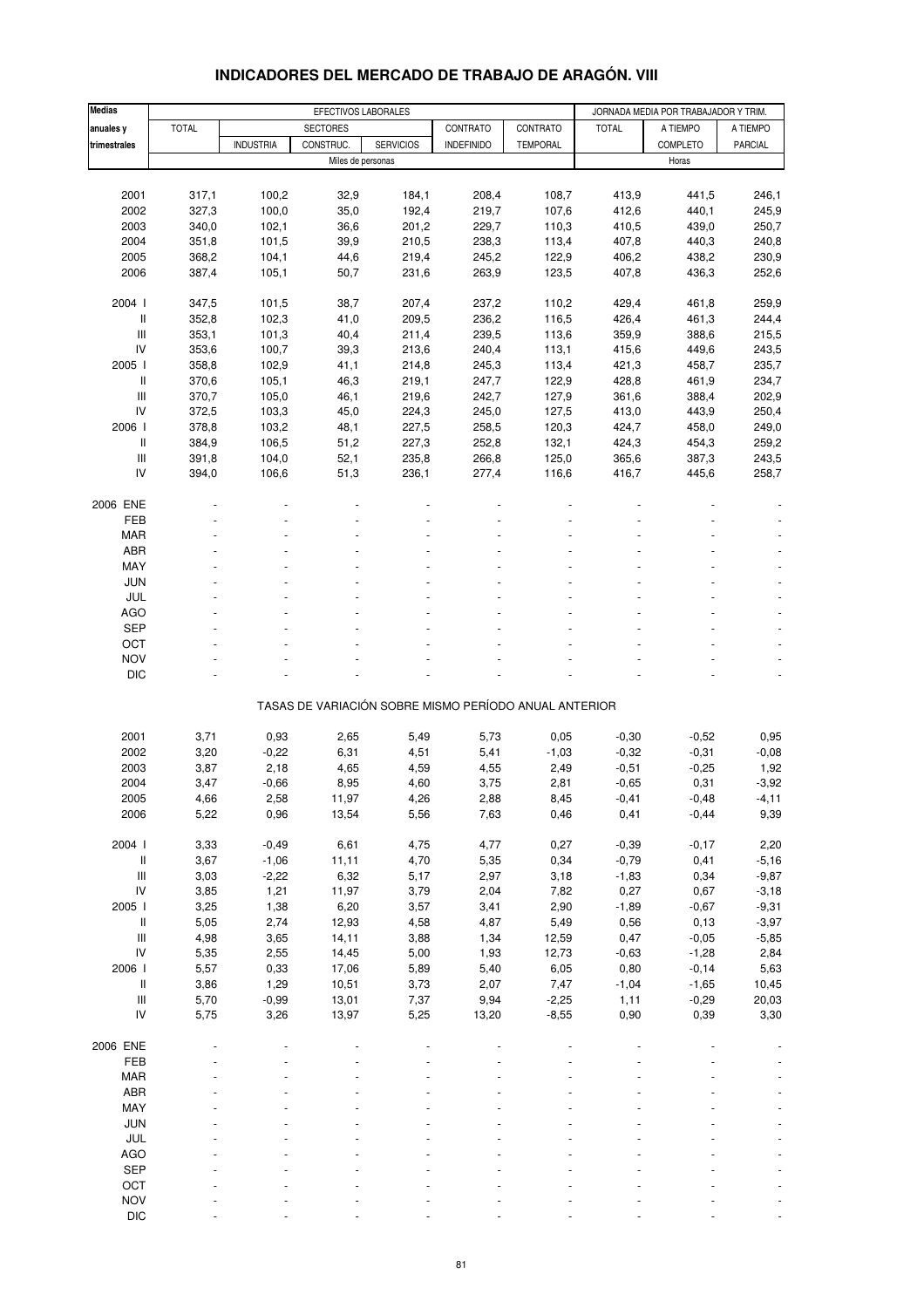# **INDICADORES DE PRECIOS DE ARAGÓN. I**

| <b>Medias</b> |                                                       | INDICES DE PRECIOS DE CONSUMO (10) |              | DIFERENCIAL DE   |
|---------------|-------------------------------------------------------|------------------------------------|--------------|------------------|
| anuales y     | <b>GENERAL</b>                                        | <b>ALIMENTACIÓN</b>                | SIN          | <b>INFLACIÓN</b> |
| trimestrales  |                                                       | <b>AGREGADO</b>                    | ALIMENTACIÓN | RTO. ESPAÑA      |
|               |                                                       | <b>Base 2006</b>                   |              | P.Porcentuales   |
|               |                                                       |                                    |              |                  |
| 2002          | 88,096                                                | 86,305                             | 88,714       | 0,11             |
| 2003          | 90,685                                                | 89,451                             | 91,111       | $-0,10$          |
| 2004          | 93,177                                                | 92,703                             | 93,345       | $-0,29$          |
| 2005          | 96,411                                                | 95,951                             | 96,574       | 0, 10            |
|               |                                                       |                                    | 100,000      | 0,20             |
| 2006          | 100,000                                               | 100,000                            |              |                  |
| 2007          | 100,480                                               | 101,558                            | 100,127      | 0,35             |
| 2004 II       | 93,403                                                | 92,301                             | 93,789       | $-0,32$          |
| Ш             | 93,158                                                | 93,110                             | 93,178       | $-0.49$          |
| IV            | 94,813                                                | 93,916                             | 95,128       | $-0,13$          |
| 2005 l        | 94,354                                                | 94,541                             | 94,292       | 0,05             |
| Ш             | 96,538                                                | 95,724                             | 96,824       | 0,14             |
| Ш             | 96,464                                                | 95,905                             | 96,661       | 0,11             |
| IV            |                                                       |                                    |              |                  |
|               | 98,289                                                | 97,633                             | 98,521       | 0,11             |
| 2006 l        | 98,126                                                | 98,938                             | 97,853       | $-0,02$          |
| Ш             | 100,568                                               | 99,572                             | 100,902      | 0,23             |
| Ш             | 100,237                                               | 100,532                            | 100,137      | 0,37             |
| IV            | 101,069                                               | 100,958                            | 101,107      | 0,23             |
| 2007 l        | 100,480                                               | 101,558                            | 100,127      | 0,35             |
| 2006 MAR      |                                                       |                                    |              |                  |
|               | 98,737                                                | 99,228                             | 98,572       | 0,00             |
| ABR           | 100,356                                               | 99,345                             | 100,695      | 0,10             |
| MAY           | 100,590                                               | 99,513                             | 100,952      | 0,30             |
| JUN           | 100,757                                               | 99,857                             | 101,059      | 0,30             |
| JUL           | 100,105                                               | 100,318                            | 100,034      | 0,30             |
| AGO           | 100,359                                               | 100,467                            | 100,322      | 0,40             |
| SEP           | 100,246                                               | 100,812                            | 100,056      | 0,40             |
| ОСТ           | 100,888                                               | 100,778                            | 100,925      | 0,30             |
| <b>NOV</b>    | 101,085                                               | 100,778                            | 101,188      | 0,20             |
| <b>DIC</b>    | 101,235                                               | 101,319                            | 101,207      | 0,20             |
| 2007 ENE      | 100,333                                               | 101,577                            | 99,926       | 0,20             |
| FEB           | 100,627                                               | 101,538                            | 100,328      | 0,50             |
|               | TASAS DE VARIACIÓN SOBRE MISMO PERÍODO ANUAL ANTERIOR |                                    |              |                  |
| 2002          | 3,64                                                  | 4,32                               | 3,42         |                  |
| 2003          | 2,94                                                  | 3,65                               | 2,70         |                  |
| 2004          | 2,75                                                  | 3,63                               | 2,45         |                  |
| 2005          | 3,47                                                  | 3,50                               | 3,46         |                  |
| 2006          | 3,72                                                  | 4,22                               | 3,55         |                  |
| 2007          | 2,72                                                  | 2,80                               | 2,70         |                  |
|               |                                                       |                                    |              |                  |
| 2004 II       | 2,88                                                  | 4,36                               | 2,40         |                  |
| Ш             | 2,82                                                  | 3,47                               | 2,59         |                  |
| IV            | 3,31                                                  | 3,08                               | 3,39         |                  |
| 2005 l        | 3,31                                                  | 3,34                               | 3,30         |                  |
| Ш             | 3,36                                                  | 3,71                               | 3,24         |                  |
| Ш             | 3,55                                                  | 3,00                               | 3,74         |                  |
| IV            | 3,67                                                  | 3,96                               | 3,57         |                  |
| 2006 l        | 4,00                                                  | 4,65                               | 3,78         |                  |
| Ш             | 4,17                                                  | 4,02                               | 4,21         |                  |
| Ш             | 3,91                                                  | 4,82                               | 3,60         |                  |
| IV            | 2,83                                                  | 3,41                               | 2,62         |                  |
| 2007 l        | 2,72                                                  | 2,80                               | 2,70         |                  |
|               |                                                       |                                    |              |                  |
| 2006 MAR      | 3,89                                                  | 4,68                               | 3,62         |                  |
| ABR           | 4,03                                                  | 3,65                               | 4,14         |                  |
| MAY           | 4,26                                                  | 4,06                               | 4,31         |                  |
| JUN           | 4,23                                                  | 4,35                               | 4,18         |                  |
| JUL           | 4,29                                                  | 4,93                               | 4,08         |                  |
| <b>AGO</b>    | 4,12                                                  | 4,75                               | 3,90         |                  |
| SEP           | 3,33                                                  | 4,80                               | 2,83         |                  |
| OCT           | 2,82                                                  | 4,29                               | 2,32         |                  |
| <b>NOV</b>    | 2,79                                                  | 3,32                               | 2,59         |                  |
| DIC           | 2,88                                                  | 2,62                               | 2,97         |                  |
| 2007 ENE      | 2,58                                                  | 2,40                               | 2,66         |                  |
| FEB           | 2,85                                                  | 3,20                               | 2,74         |                  |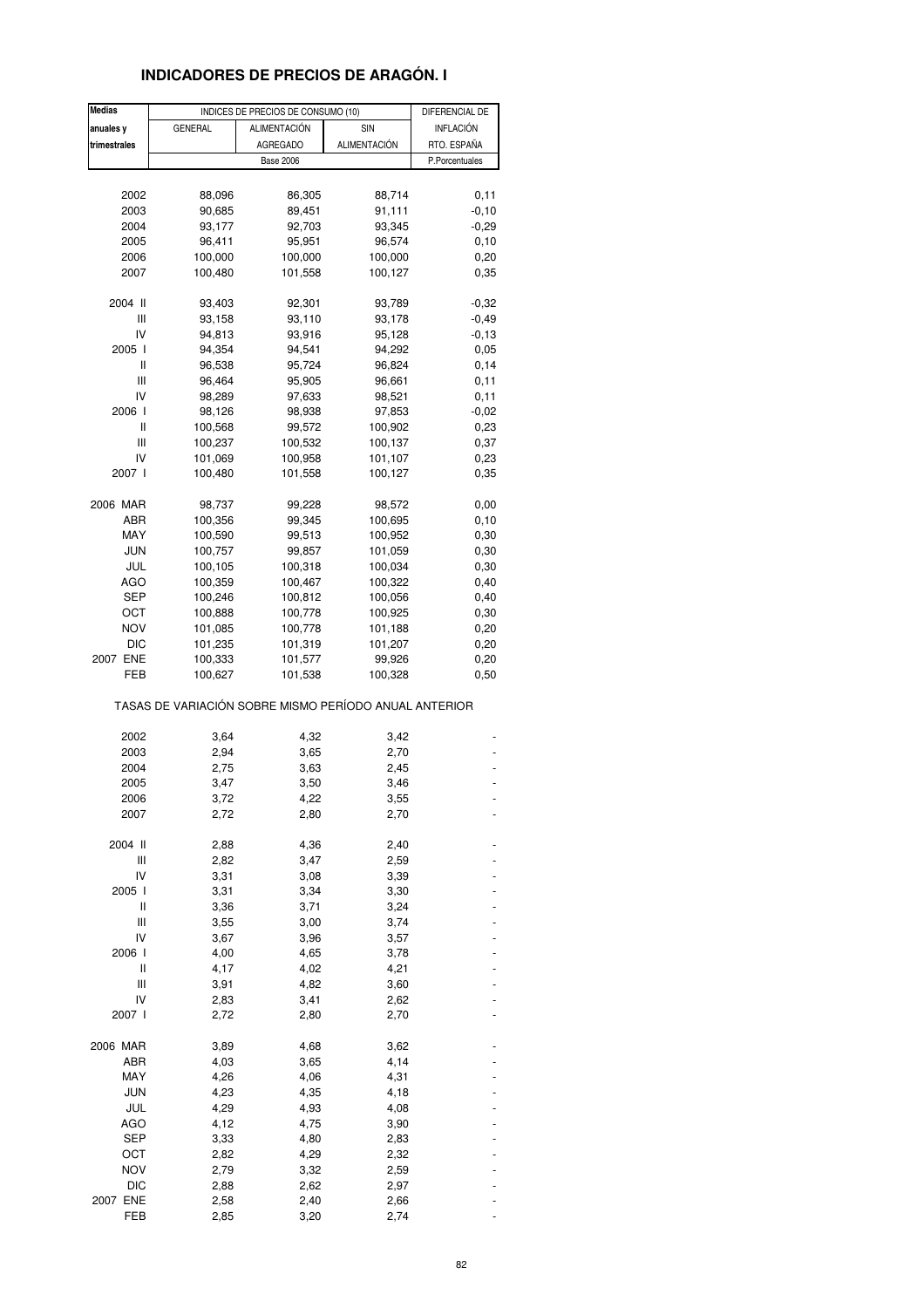# **INDICADORES DE PRECIOS DE ARAGÓN. II**

| <b>Medias</b>                      |                    |                     | INDICES DE PRECIOS DE CONSUMO (10)                    |                    |                    |                    |
|------------------------------------|--------------------|---------------------|-------------------------------------------------------|--------------------|--------------------|--------------------|
| anuales y                          | <b>ALIMENTOS Y</b> | <b>BEBIDAS ALC.</b> | <b>VESTIDO Y</b>                                      | <b>VIVIENDA</b>    | MENAJE             | <b>MEDICINA</b>    |
| trimestrales                       | BEB.NO ALCOH.      | Y TABACO            | CALZADO                                               |                    |                    |                    |
|                                    |                    |                     | <b>Base 2006</b>                                      |                    |                    |                    |
|                                    |                    |                     |                                                       |                    |                    |                    |
| 2002                               | 86,251             | 86,687              | 93,541                                                | 81,822             | 91,927             | 91,478             |
| 2003                               | 89,443             | 89,530              | 96,932                                                | 85,003             | 93,741             | 93,417             |
| 2004                               | 92,600             | 93,467              | 97,261                                                | 88,084             | 94,975             | 95,523             |
| 2005                               | 95,624             | 98,314              | 99,071                                                | 92,858             | 97,387             | 98,119             |
| 2006                               | 100,000            | 100,000             | 100,000                                               | 100,000            | 100,000            | 100,000            |
| 2007                               | 100,961            | 106,555             | 93,978                                                | 101,311            | 101,451            | 101,350            |
|                                    |                    |                     |                                                       |                    |                    |                    |
| 2004 II                            | 92,173             | 93,245              | 101,706                                               | 87,439             | 95,265             | 95,350             |
| Ш                                  | 92,823             | 95,153              | 91,805                                                | 88,487             | 94,629             | 95,690             |
| IV                                 | 93,753             | 95,098              | 104,145                                               | 89,687             | 95,863             | 96,435             |
| 2005 l                             | 94,428             | 95,379              | 92,944                                                | 90,691             | 96,294             | 97,362             |
| Ш                                  | 95,304             | 98,754              | 103,950                                               | 92,266             | 97,819             | 98,020             |
| $\mathsf{III}$                     | 95,457             | 99,138              | 93,218                                                | 93,796             | 97,231             | 98,315             |
| IV                                 | 97,307             | 99,985              | 106,173                                               | 94,678             | 98,203             | 98,781             |
| 2006                               | 99,137             | 97,484              | 93,894                                                | 98,292             | 98,220             | 99,521             |
| Ш                                  | 99,417             | 100,705             | 105,066                                               | 100,164            | 100,344            | 99,869             |
| $\mathsf{III}$                     | 100,502            | 100,751             | 93,972                                                | 101,040            | 100,255            | 100,178            |
| IV                                 | 100,944            | 101,059             | 107,068                                               | 100,504            | 101,180            | 100,432            |
| 2007 l                             | 100,961            | 106,555             | 93,978                                                | 101,311            | 101,451            | 101,350            |
|                                    |                    |                     |                                                       |                    |                    |                    |
| 2006 MAR<br>ABR                    | 99,109<br>99,186   | 100,101<br>100,502  | 96,010<br>104,987                                     | 98,914<br>99,882   | 99,051<br>99,860   | 99,547<br>99,794   |
|                                    |                    |                     |                                                       |                    |                    |                    |
| MAY<br>JUN                         | 99,357             | 100,656             | 105,586                                               | 100,199            | 100,299            | 99,821             |
| JUL                                | 99,707             | 100,956             | 104,626                                               | 100,411            | 100,874            | 99,993             |
| AGO                                | 100,232<br>100,448 | 100,942<br>100,608  | 93,236<br>92,727                                      | 101,056<br>101,149 | 100,024<br>100,000 | 100,141<br>100,210 |
| SEP                                | 100,826            | 100,703             | 95,953                                                | 100,914            | 100,742            | 100,184            |
| ост                                | 100,783            | 100,741             | 106,209                                               | 100,525            | 100,968            | 100,197            |
| NOV                                | 100,751            | 100,976             | 108,888                                               | 100,479            | 101,130            | 100,371            |
| DIC                                | 101,299            | 101,460             | 106,106                                               | 100,509            | 101,442            | 100,727            |
| 2007 ENE                           | 100,986            | 106,525             | 94,124                                                | 101,220            | 101,375            | 101,099            |
| FEB                                | 100,936            | 106,585             | 93,832                                                | 101,402            | 101,526            | 101,601            |
|                                    |                    |                     |                                                       |                    |                    |                    |
|                                    |                    |                     | TASAS DE VARIACIÓN SOBRE MISMO PERÍODO ANUAL ANTERIOR |                    |                    |                    |
| 2002                               | 4,18               | 5,25                | 5,47                                                  | 2,74               | 1,83               | 3,52               |
| 2003                               | 3,70               | 3,28                | 3,62                                                  | 3,89               | 1,97               | 2,12               |
| 2004                               | 3,53               | 4,40                | 0,34                                                  | 3,62               | 1,32               | 2,26               |
| 2005                               | 3,27               | 5,19                | 1,86                                                  | 5,42               | 2,54               | 2,72               |
| 2006                               | 4,58               | 1,71                | 0,94                                                  | 7,69               | 2,68               | 1,92               |
| 2007                               | 1,83               | 10,79               | 1,23                                                  | 3,40               | 3,73               | 1,85               |
|                                    |                    |                     |                                                       |                    |                    |                    |
| 2004 II                            | 4,37               | 4,36                | 0, 16                                                 | 2,86               | 1,23               | 1,99               |
| $\ensuremath{\mathsf{III}}\xspace$ | 3,15               | 5,70                | $-0,76$                                               | 4,15               | 1,03               | 1,94               |
| IV                                 | 2,74               | 5,49                | 2,01                                                  | 5,13               | 1,69               | 2,64               |
| 2005 l                             | 3,03               | 5,54                | 1,70                                                  | 4,58               | 2,29               | 2,90               |
| $\sf II$                           | 3,40               | 5,91                | 2,21                                                  | 5,52               | 2,68               | 2,80               |
| Ш                                  | 2,84               | 4,19                | 1,54                                                  | 6,00               | 2,75               | 2,74               |
| IV                                 | 3,79               | 5,14                | 1,95                                                  | 5,56               | 2,44               | 2,43               |
| 2006 l                             | 4,99               | 2,21                | 1,02                                                  | 8,38               | 2,00               | 2,22               |
| Ш                                  | 4,32               | 1,98                | 1,07                                                  | 8,56               | 2,58               | 1,89               |
| $\ensuremath{\mathsf{III}}\xspace$ | 5,29               | 1,63                | 0,81                                                  | 7,72               | 3,11               | 1,90               |
| IV                                 | 3,74               | 1,07                | 0,84                                                  | 6, 15              | 3,03               | 1,67               |
| 2007 l                             | 1,83               | 10,79               | 1,23                                                  | 3,40               | 3,73               | 1,85               |
| 2006 MAR                           | 4,66               | 4,81                | 1,03                                                  | 8,55               | 2,34               | 1,84               |
| ABR                                | 3,90               | 1,91                | 1,07                                                  | 8,33               | 2,45               | 1,91               |
| MAY                                | 4,34               | 2,07                | 1,17                                                  | 8,82               | 2,48               | 1,79               |
| JUN                                | 4,70               | 1,95                | 0,98                                                  | 8,54               | 2,81               | 1,95               |
| JUL                                | 5,33               | 2,10                | 0,74                                                  | 8,15               | 2,87               | 1,93               |
| <b>AGO</b>                         | 5,18               | 1,76                | 0,75                                                  | 7,98               | 3,13               | 1,98               |
| <b>SEP</b>                         | 5,35               | 1,03                | 0,94                                                  | 7,05               | 3,33               | 1,77               |
| OCT                                | 4,78               | 0,90                | 0,95                                                  | 6,02               | 3,27               | 1,67               |
| <b>NOV</b>                         | 3,66               | 0,97                | 0,78                                                  | 6,06               | 2,84               | 1,84               |
| <b>DIC</b>                         | 2,80               | 1,35                | 0,80                                                  | 6,38               | 2,98               | 1,51               |
| 2007 ENE                           | 1,60               | 9,00                | 1,16                                                  | 3,71               | 3,82               | 1,88               |
| FEB                                | 2,05               | 12,64               | 1,30                                                  | 3,09               | 3,63               | 1,82               |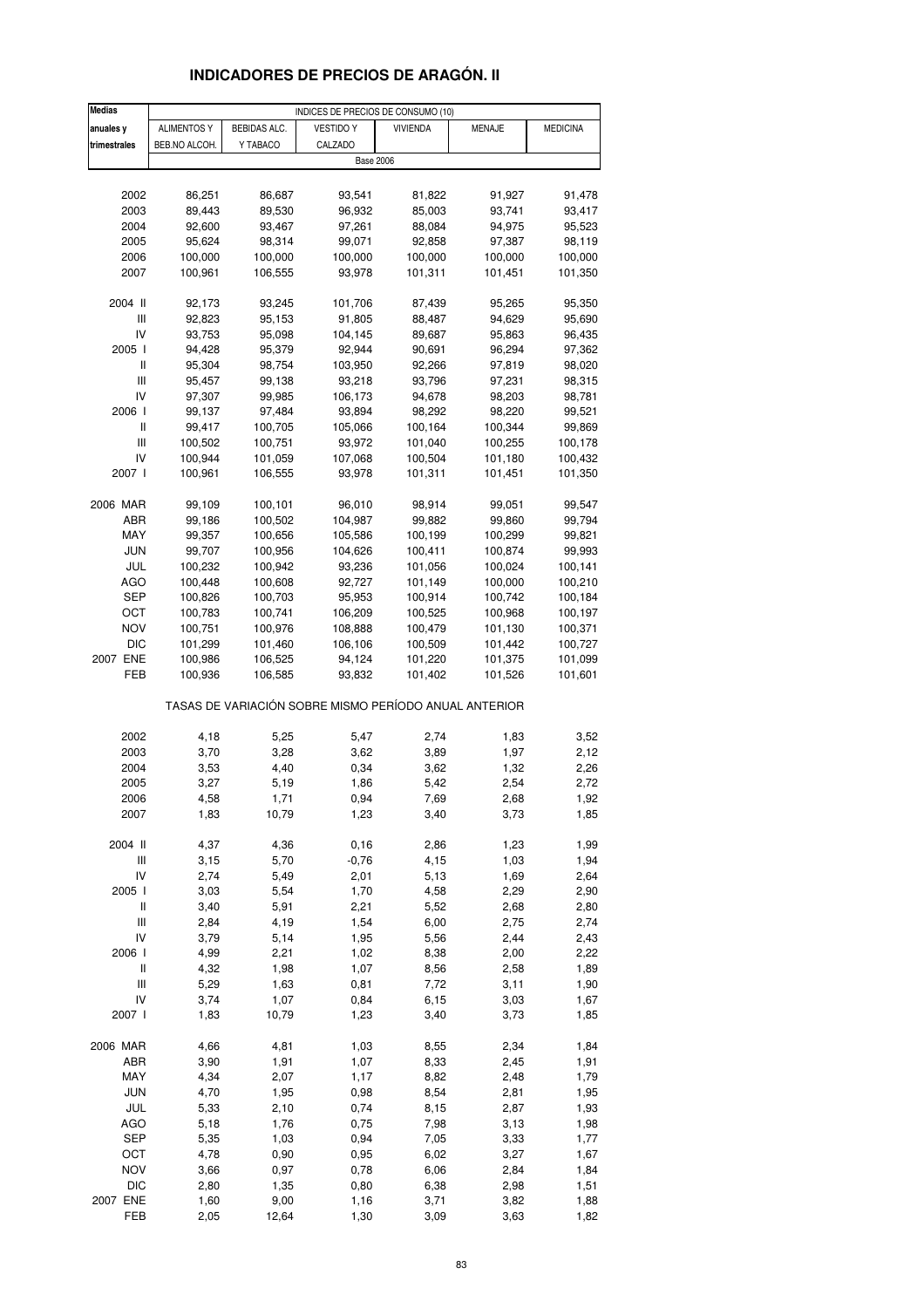| <b>Medias</b>  | INDICES DE PRECIOS DE CONSUMO (10) |                    |                                                       |              |               |              |  |
|----------------|------------------------------------|--------------------|-------------------------------------------------------|--------------|---------------|--------------|--|
| anuales y      | TRANSPORTE                         | COMUNICA -         | OCIO <sub>Y</sub>                                     | ENSEÑANZA    | HOTELES,      | <b>OTROS</b> |  |
| trimestrales   |                                    | <b>CIONES</b>      | <b>CULTURA</b>                                        |              | CAFÉS Y REST. |              |  |
|                |                                    |                    | <b>Base 2006</b>                                      |              |               |              |  |
|                |                                    |                    |                                                       |              |               |              |  |
| 2002           | 84,760                             | 104,479            | 99,280                                                | 83,864       | 85,162        | 88,293       |  |
| 2003           | 86,556                             | 102,297            | 99,961                                                | 87,498       | 88,457        | 90,637       |  |
| 2004           | 90,212                             | 101,860            | 100,104                                               | 91,677       | 91,615        | 93,394       |  |
|                |                                    |                    |                                                       |              |               |              |  |
| 2005           | 95,867                             | 100,836            | 99,658                                                | 95,807       | 95,580        | 96,349       |  |
| 2006           | 100,000                            | 100,000            | 100,000                                               | 100,000      | 100,000       | 100,000      |  |
| 2007           | 98,403                             | 99,922             | 99,548                                                | 103,546      | 102,746       | 102,752      |  |
| 2004 II        | 90,128                             | 102,226            | 100,192                                               | 90,685       | 91,198        | 93,517       |  |
| Ш              | 91,383                             | 102,014            | 101,624                                               | 91,401       | 92,699        | 93,491       |  |
| IV             |                                    |                    |                                                       |              |               |              |  |
|                | 92,027                             | 101,673            | 99,803                                                | 93,981       | 92,394        | 93,665       |  |
| 2005 l         | 92,156                             | 101,489            | 99,508                                                | 94,698       | 94,004        | 95,677       |  |
| Ш              | 94,887                             | 100,816            | 98,818                                                | 94,839       | 95,037        | 96,418       |  |
| $\mathbf{III}$ | 98,518                             | 100,589            | 100,492                                               | 95,314       | 96,743        | 96,525       |  |
| IV             | 97,908                             | 100,448            | 99,815                                                | 98,376       | 96,536        | 96,778       |  |
| 2006           | 98,704                             | 100,386            | 98,459                                                | 98,732       | 97,397        | 98,622       |  |
| Ш              | 101,494                            | 100,045            | 99,750                                                | 98,907       | 99,770        | 99,927       |  |
| $\mathbf{III}$ | 101,719                            | 99,886             | 101,419                                               | 99,437       | 101,677       | 100,500      |  |
| IV             | 98,082                             | 99,683             | 100,372                                               | 102,924      | 101,156       | 100,951      |  |
| 2007 l         | 98,403                             | 99,922             | 99,548                                                | 103,546      | 102,746       | 102,752      |  |
|                |                                    |                    |                                                       |              |               |              |  |
| 2006 MAR       | 99,358                             | 100,224            | 98,435                                                | 98,831       | 98,048        | 99,238       |  |
| ABR            | 100,878                            | 100,107            | 100,307                                               | 98,843       | 99,704        | 99,573       |  |
| MAY            | 101,981                            | 100,061            | 99,153                                                | 98,930       | 99,409        | 99,930       |  |
| <b>JUN</b>     | 101,624                            | 99,966             | 99,789                                                | 98,948       | 100,198       | 100,279      |  |
| JUL            | 102,479                            | 99,850             | 100,993                                               | 98,932       | 101,270       | 100,327      |  |
| <b>AGO</b>     | 102,549                            | 99,893             | 102,357                                               | 98,991       | 102,510       | 100,484      |  |
| <b>SEP</b>     |                                    |                    |                                                       |              |               |              |  |
|                | 100,130                            | 99,916             | 100,907                                               | 100,388      | 101,250       | 100,688      |  |
| ОСТ            | 98,154                             | 99,795             | 100,101                                               | 102,753      | 101,056       | 100,735      |  |
| NOV            | 97,873                             | 99,693             | 99,358                                                | 103,011      | 101,021       | 100,996      |  |
| <b>DIC</b>     | 98,220                             | 99,561             | 101,658                                               | 103,007      | 101,391       | 101,122      |  |
| 2007 ENE       | 98,178                             | 100,077            | 99,347                                                | 103,493      | 101,965       | 102,632      |  |
| FEB            | 98,627                             | 99,767             | 99,749                                                | 103,598      | 103,527       | 102,872      |  |
|                |                                    |                    | TASAS DE VARIACIÓN SOBRE MISMO PERÍODO ANUAL ANTERIOR |              |               |              |  |
|                |                                    |                    |                                                       |              |               |              |  |
| 2002           | 2,25                               | $-2,86$            | 1,28                                                  | 4,57         | 6,75          | 4,62         |  |
| 2003           | 2,12                               | $-2,09$            | 0,69                                                  | 4,33         | 3,87          | 2,66         |  |
| 2004           | 4,22                               | $-0,43$            | 0,14                                                  | 4,78         | 3,57          | 3,04         |  |
| 2005           | 6,27                               | $-1,01$            | $-0,45$                                               | 4,51         | 4,33          | 3,16         |  |
| 2006           | 4,31                               | $-0,83$            | 0,34                                                  | 4,38         | 4,62          | 3,79         |  |
| 2007           | 0,03                               | $-0,54$            | 1,09                                                  | 4,93         | 5,85          | 4,51         |  |
|                |                                    |                    |                                                       |              |               |              |  |
| 2004 II        | 4,60                               | $-0,16$            | 0,69                                                  | 4,82         | 3,52          | 3,15         |  |
| Ш              | 5,44                               | $-0,31$            | 0,31                                                  | 4,96         | 3,50          | 2,93         |  |
| IV             | 6,94                               | $-0,16$            | $-0,25$                                               | 4,56         | 3,65          | 2,81         |  |
| 2005 l         | 5,55                               | $-0,04$            | 0,72                                                  | 4,48         | 4,26          | 2,99         |  |
| Ш              | 5,28                               | $-1,38$            | $-1,37$                                               | 4,58         | 4,21          | 3,10         |  |
| $\mathsf{III}$ | 7,81                               | $-1,40$            | $-1, 11$                                              | 4,28         | 4,36          | 3,24         |  |
| IV             | 6,39                               | $-1,20$            | 0,01                                                  | 4,68         | 4,48          | 3,32         |  |
| 2006 l         | 7,10                               | $-1,09$            | $-1,05$                                               | 4,26         | 3,61          | 3,08         |  |
| Ш              | 6,96                               | $-0,77$            | 0,94                                                  | 4,29         | 4,98          | 3,64         |  |
| $\mathbf{III}$ | 3,25                               | $-0,70$            | 0,92                                                  | 4,33         | 5,10          | 4,12         |  |
| IV             |                                    |                    |                                                       |              |               |              |  |
| 2007 l         | 0, 18<br>0,03                      | $-0,76$<br>$-0,54$ | 0,56<br>1,09                                          | 4,62<br>4,93 | 4,79<br>5,85  | 4,31<br>4,51 |  |
|                |                                    |                    |                                                       |              |               |              |  |
| 2006 MAR       | 6,25                               | $-0,69$            | $-1,52$                                               | 4,22         | 3,43          | 3,22         |  |
| ABR            | 6,66                               | $-0,73$            | 1,28                                                  | 4,22         | 5,13          | 3,44         |  |
| MAY            | 7,73                               | $-0,73$            | 0,68                                                  | 4,31         | 4,75          | 3,50         |  |
| <b>JUN</b>     | 6,51                               | $-0,83$            | 0,87                                                  | 4,33         | 5,06          | 3,98         |  |
|                |                                    |                    |                                                       |              |               |              |  |
| JUL            | 5,61                               | $-0,77$            | 0,89                                                  | 4,23         | 5,16          | 4,14         |  |
| <b>AGO</b>     | 4,47                               | $-0,69$            | 0,96                                                  | 4,18         | 5,24          | 4,13         |  |
| SEP            | $-0,23$                            | $-0,64$            | 0,93                                                  | 4,56         | 4,90          | 4,09         |  |
| OCT            | $-1,39$                            | $-0,70$            | 0,55                                                  | 4,45         | 4,58          | 4,26         |  |
| <b>NOV</b>     | 0,30                               | $-0,78$            | 0, 16                                                 | 4,72         | 4,90          | 4,46         |  |
| <b>DIC</b>     | 1,68                               | $-0,80$            | 0,96                                                  | 4,70         | 4,88          | 4,22         |  |
| 2007 ENE       | 0,09                               | $-0,47$            | 0,99                                                  | 4,91         | 5,23          | 4,55         |  |

### **INDICADORES DE PRECIOS DE ARAGÓN. III**

FEB -0,04 -0,62 1,19 4,94 6,46 4,48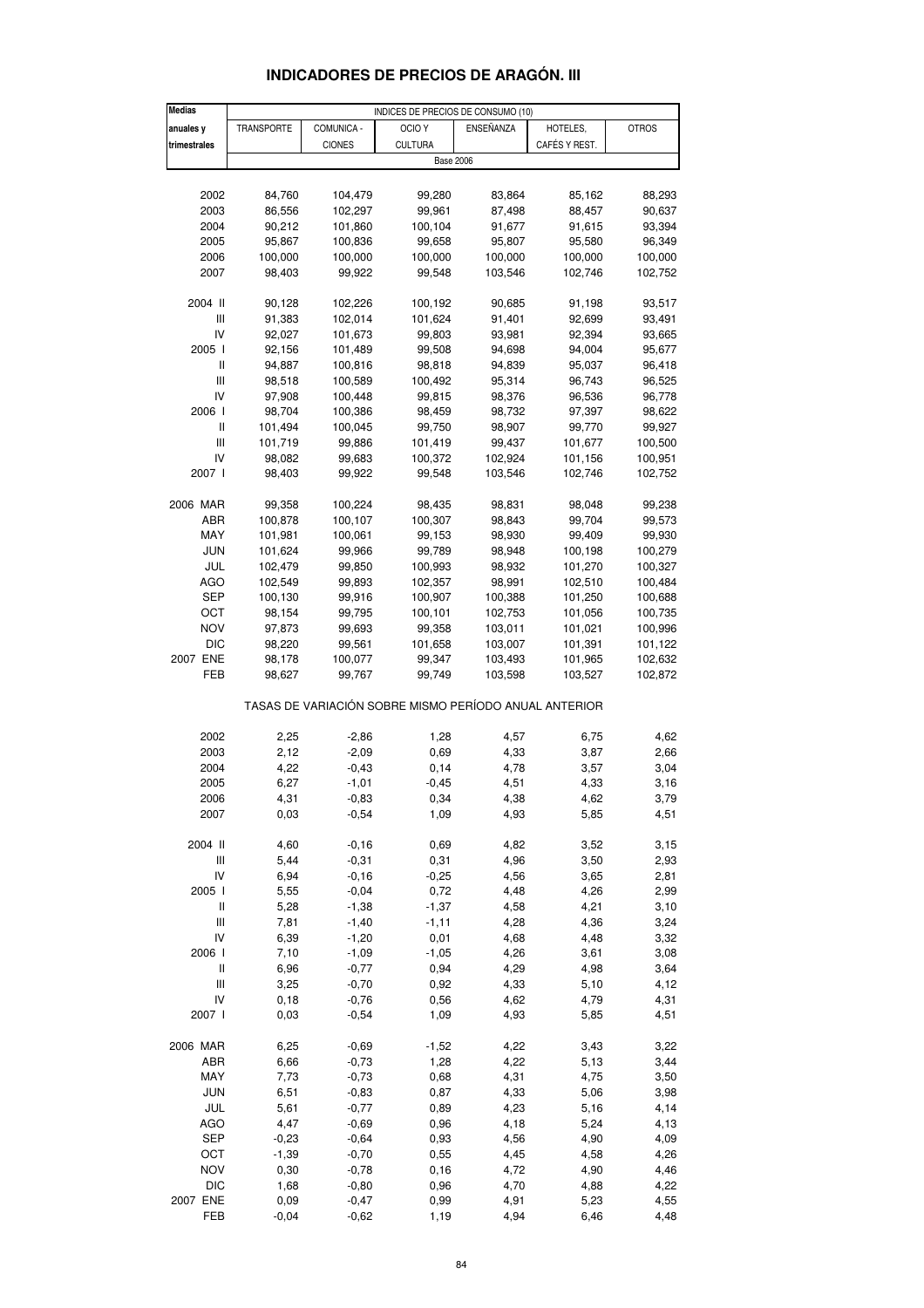# **INDICADORES DE SALARIOS DE ARAGÓN**

| Medias                             |              |                                                       | <b>SALARIOS</b>              |                          |              |                                              |        |         |       |
|------------------------------------|--------------|-------------------------------------------------------|------------------------------|--------------------------|--------------|----------------------------------------------|--------|---------|-------|
| anuales y                          |              | <b>COSTE SALARIAL</b><br>POR TRABAJADOR Y MES         | POR HORA EFECTIVA DE TRABAJO |                          |              | INCREMENTO SALARIAL PACTADO EN CONVENIO (11) |        |         |       |
| trimestrales                       | <b>TOTAL</b> | <b>ORDINARIO</b>                                      | <b>TOTAL</b>                 | <b>ORDINARIO</b>         | <b>TOTAL</b> | AGRIC.                                       | CONST. | INDUST. | SERV. |
|                                    |              | €                                                     |                              |                          |              |                                              | $\%$   |         |       |
|                                    |              |                                                       |                              |                          |              |                                              |        |         |       |
| 2002                               | 1.404,50     | 1.203,57                                              | 10,37                        | 8,91                     | 4,05         | 4,80                                         | 3,50   | 4,31    | 3,86  |
| 2003                               |              |                                                       | 10,79                        |                          |              |                                              |        |         |       |
|                                    | 1.455,48     | 1.247,86                                              |                              | 9,26                     | 3,71         | 2,70                                         | 4,80   | 3,52    | 3,76  |
| 2004                               | 1.476,39     | 1.271,92                                              | 10,99                        | 9,48                     | 3,95         | 3,87                                         | 4,60   | 3,64    | 4,00  |
| 2005                               | 1.523,74     | 1.316,93                                              | 11,33                        | 9,81                     | 4,19         | 4,15                                         | 4,50   | 4,11    | 4,14  |
| 2006                               | 1.600,00     | 1.397,67                                              | 11,93                        | 10,42                    | 3,52         | 3,69                                         | 3,50   | 3,34    | 3,68  |
| 2007                               |              |                                                       | $\blacksquare$               | $\overline{\phantom{a}}$ | 3,05         | 3,49                                         | 0,00   | 3,01    | 3,01  |
| 2004 II                            | 1.539,37     | 1.271,79                                              | 10,92                        | 9,02                     | 3,15         | 2,97                                         | 3,40   | 2,95    | 3,29  |
| $\ensuremath{\mathsf{III}}\xspace$ | 1.384,36     | 1.273,07                                              | 11,28                        | 10,37                    | 3,12         | 3,95                                         | 3,40   | 2,84    | 3,22  |
| IV                                 | 1.614,46     | 1.276,65                                              | 12,02                        | 9,51                     | 3,17         | 3,55                                         | 3,40   | 2,86    | 3,36  |
| 2005 l                             | 1.406,82     | 1.297,68                                              | 10,21                        | 9,41                     | 3,11         | 3,78                                         | 2,80   | 2,88    | 3,43  |
| Ш                                  | 1.583,40     | 1.314,86                                              | 10,95                        | 9,09                     | 3,12         | 3,78                                         |        | 2,91    | 3,41  |
|                                    |              |                                                       |                              |                          |              |                                              | 2,80   |         |       |
| $\ensuremath{\mathsf{III}}\xspace$ | 1.434,52     | 1.323,32                                              | 11,58                        | 10,68                    | 3,16         | 3,60                                         | 2,80   | 2,91    | 3,51  |
| IV                                 | 1.670,21     | 1.331,87                                              | 12,59                        | 10,04                    | 3,14         | 3,60                                         | 2,80   | 2,90    | 3,51  |
| 2006                               | 1.477,61     | 1.373,10                                              | 10,44                        | 9,70                     | 3,14         | 2,52                                         | 2,80   | 2,60    | 4,04  |
| Ш                                  | 1.662,73     | 1.388,28                                              | 12,01                        | 10,02                    | 3,13         | 2,52                                         | 2,80   | 2,62    | 3,82  |
| Ш                                  | 1.522,15     | 1.413,68                                              | 12,19                        | 11,32                    | 3,16         | 2,53                                         | 2,80   | 3,07    | 3,50  |
| IV                                 | 1.737,52     | 1.415,63                                              | 13,07                        | 10,64                    | 3,19         | 3,46                                         | 2,80   | 3,08    | 3,46  |
| 2007 l                             |              |                                                       |                              |                          | 3,05         | 3,49                                         | 0,00   | 3,01    | 3,01  |
|                                    |              |                                                       |                              |                          |              |                                              |        |         |       |
| 2006 FEB                           |              |                                                       |                              |                          | 3,00         | 2,52                                         | 2,80   | 2,59    | 3,95  |
| MAR                                |              |                                                       |                              |                          | 3,14         | 2,52                                         | 2,80   | 2,60    | 4,04  |
| ABR                                |              |                                                       |                              |                          | 3,14         | 2,52                                         | 2,80   | 2,60    | 3,99  |
| MAY                                |              |                                                       | L,                           | ä,                       | 3,14         | 2,52                                         | 2,80   | 2,61    | 3,93  |
| <b>JUN</b>                         |              |                                                       |                              | ä,                       | 3,13         | 2,52                                         | 2,80   | 2,62    | 3,82  |
| JUL                                |              |                                                       |                              | $\overline{a}$           | 3,13         | 2,52                                         | 2,80   | 2,62    | 3,80  |
| AGO                                |              |                                                       | ä,                           | $\blacksquare$           | 3,14         | 2,52                                         | 2,80   | 2,62    | 3,81  |
| <b>SEP</b>                         |              |                                                       |                              |                          | 3,16         | 2,53                                         | 2,80   | 3,07    | 3,50  |
| OCT                                |              |                                                       |                              | $\overline{a}$           | 3,17         | 2,36                                         | 2,80   | 3,09    | 3,51  |
| <b>NOV</b>                         |              |                                                       |                              | ä,                       | 3,17         | 2,36                                         | 2,80   | 3,09    | 3,51  |
| <b>DIC</b>                         |              |                                                       |                              |                          | 3,19         | 3,46                                         | 2,80   | 3,08    | 3,46  |
| 2007 ENE                           |              |                                                       |                              |                          | 3,05         | 3,49                                         | 0,00   | 3,01    | 3,01  |
|                                    |              | TASAS DE VARIACIÓN SOBRE MISMO PERÍODO ANUAL ANTERIOR |                              |                          |              |                                              |        |         |       |
|                                    |              |                                                       |                              |                          |              |                                              |        |         |       |
| 2002                               | 4,07         | 3,72                                                  | 4,43                         | 4,18                     |              |                                              |        |         |       |
| 2003                               | 3,63         | 3,68                                                  | 4,03                         | 4,01                     |              |                                              |        |         |       |
| 2004                               | 1,44         | 1,93                                                  | 1,83                         | 2,32                     |              |                                              |        |         |       |
| 2005                               | 3,21         | 3,54                                                  | 3,14                         | 3,46                     |              |                                              |        |         |       |
| 2006                               | 5,01         | 6,13                                                  | 5,25                         | 6,27                     |              |                                              |        |         |       |
| 2007                               |              |                                                       |                              |                          |              |                                              |        |         |       |
|                                    |              |                                                       |                              |                          |              |                                              |        |         |       |
| 2004 II                            | 2,10         | 1,87                                                  | 0,46                         | 0,22                     |              |                                              |        |         |       |
| $\ensuremath{\mathsf{III}}\xspace$ | 1,01         | 1,87                                                  | $-0,18$                      | 0,68                     |              |                                              |        |         |       |
| IV                                 | 1,37         | 2,09                                                  | 4,34                         | 5,20                     |              |                                              |        |         |       |
| 2005 l                             | 2,89         | 2,49                                                  | 4,93                         | 4,44                     |              |                                              |        |         |       |
| Ш                                  | 2,86         | 3,39                                                  | 0,27                         | 0,78                     |              |                                              |        |         |       |
| $\mathbf{III}$                     | 3,62         | 3,95                                                  | 2,66                         | 2,99                     |              |                                              |        |         |       |
| IV                                 | 3,45         | 4,33                                                  | 4,74                         | 5,57                     |              |                                              |        |         |       |
| 2006                               | 5,03         | 5,81                                                  | 2,25                         | 3,08                     |              |                                              |        |         |       |
| Ш                                  | 5,01         | 5,58                                                  | 9,68                         | 10,23                    |              |                                              |        |         |       |
| $\ensuremath{\mathsf{III}}\xspace$ | 6,11         | 6,83                                                  | 5,27                         | 5,99                     |              |                                              |        |         |       |
| IV                                 | 4,03         | 6,29                                                  | 3,81                         | 5,98                     |              |                                              |        |         |       |
| 2007 l                             |              |                                                       |                              |                          |              |                                              |        |         |       |
|                                    |              |                                                       |                              |                          |              |                                              |        |         |       |
| 2006 FEB                           |              |                                                       |                              |                          |              |                                              |        |         |       |
| MAR                                |              |                                                       |                              |                          |              |                                              |        |         |       |
| ABR                                |              |                                                       |                              |                          |              |                                              |        |         |       |
| MAY                                |              |                                                       |                              |                          |              |                                              |        |         |       |
| <b>JUN</b>                         |              |                                                       |                              |                          |              |                                              |        |         |       |
| JUL                                |              |                                                       |                              |                          |              |                                              |        |         |       |
| <b>AGO</b>                         |              |                                                       |                              |                          |              |                                              |        |         |       |
| <b>SEP</b>                         |              |                                                       |                              |                          |              |                                              |        |         |       |
| OCT                                |              |                                                       |                              |                          |              |                                              |        |         |       |
| <b>NOV</b>                         |              |                                                       |                              |                          |              |                                              |        |         |       |
| <b>DIC</b>                         |              |                                                       |                              |                          |              |                                              |        |         |       |
| 2007 ENE                           |              |                                                       |                              |                          |              |                                              |        |         |       |
|                                    |              |                                                       |                              |                          |              |                                              |        |         |       |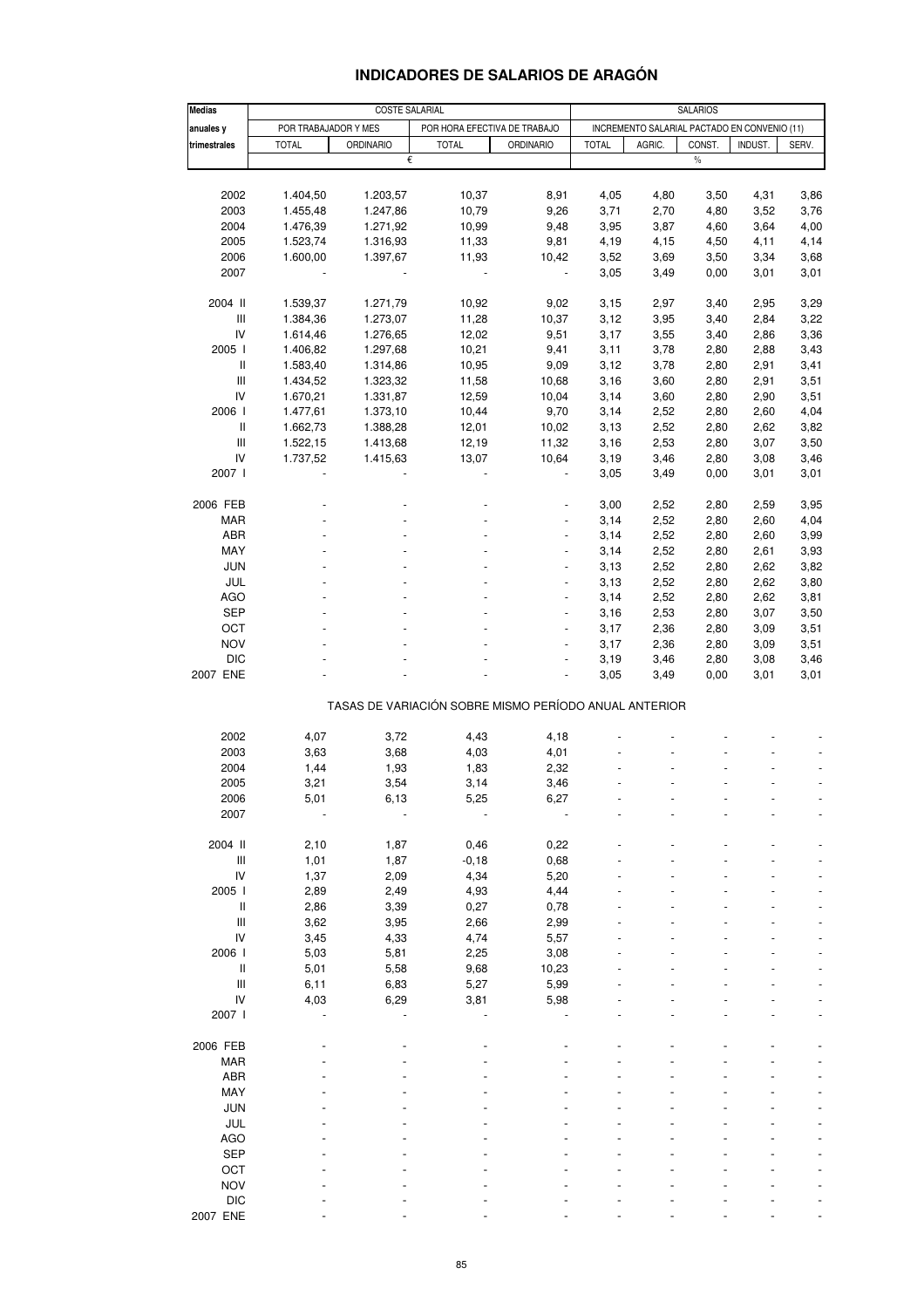| Medias                                |                 | CRÉDITOS Y DEPÓSITOS DEL SISTEMA BANCARIO |                                                       | HIPOTECAS INMOBILIARIAS |                |                           |
|---------------------------------------|-----------------|-------------------------------------------|-------------------------------------------------------|-------------------------|----------------|---------------------------|
| anuales y                             | <b>CRÉDITOS</b> |                                           | <b>DEPÓSITOS</b>                                      |                         |                | FINCAS RÚSTICAS Y URBANAS |
| trimestrales                          | S.PRIVADO       | S.PÚBLICO                                 | S.PRIVADO                                             | S.PÚBLICO               | <b>NÚMERO</b>  | <b>IMPORTE</b>            |
|                                       |                 |                                           | Millones de €                                         |                         | Unidades       | Miles de €                |
|                                       |                 |                                           |                                                       |                         |                |                           |
| 2001                                  | 14.501,97       | 1.146,53                                  | 16.169,04                                             | 387,15                  | 2.595          | 223.703                   |
| 2002                                  | 16.844,10       | 1.072,12                                  | 18.153,24                                             | 511,42                  | 2.782          | 268.483                   |
| 2003                                  | 19.728,21       | 1.152,53                                  | 19.971,61                                             | 527,78                  | 3.089          | 325.356                   |
| 2004                                  | 23.175,31       | 1.225,02                                  | 21.435,65                                             | 521,90                  | 3.296          | 412.626                   |
| 2005                                  | 29.053,94       | 1.297,41                                  | 21.530,98                                             | 588,84                  | 3.800          | 524.188                   |
| 2006                                  | 35.090,85       | 1.294,22                                  | 23.231,22                                             | 716,32                  | 3.920          | 671.862                   |
| 2004 l                                | 21.617,64       | 1.245,56                                  | 20.792,52                                             | 528,69                  | 3.336          | 409.149                   |
| Ш                                     | 22.802,43       | 1.231,80                                  | 21.200,12                                             | 454,10                  | 3.468          | 430.529                   |
| Ш                                     | 23.573,66       | 1.234,69                                  | 21.259,16                                             | 524,92                  | 3.158          | 398.989                   |
| IV                                    | 24.707,50       | 1.188,03                                  | 22.490,79                                             | 579,88                  | 3.221          | 411.837                   |
| 2005 l                                | 26.088,24       | 1.196,08                                  | 23.183,62                                             | 500,88                  | 3.761          | 496.847                   |
| Ш                                     | 28.450,81       | 1.257,55                                  | 20.525,97                                             | 539,91                  | 3.959          | 539.133                   |
| Ш                                     | 30.028,54       | 1.368,14                                  | 20.783,05                                             | 655,09                  | 3.551          | 480.802                   |
| IV                                    | 31.648,17       | 1.367,86                                  | 21.631,27                                             | 659,49                  | 3.929          | 579.971                   |
| 2006                                  | 33.244,60       | 1.287,51                                  | 22.302,83                                             | 657,91                  | 4.154          | 701.405                   |
| $\mathbf{I}$                          | 35.310,36       | 1.291,10                                  | 23.305,77                                             | 617,97                  | 4.072          | 642.784                   |
| Ш<br>IV                               | 36.717,58       | 1.304,06                                  | 24.085,05                                             | 873,08                  | 4.073<br>3.379 | 721.808<br>621.451        |
|                                       |                 |                                           |                                                       |                         |                |                           |
| 2006 ENE                              |                 |                                           |                                                       |                         | 4.283          | 676.626                   |
| FEB                                   |                 |                                           |                                                       |                         | 4.231          | 786.967                   |
| <b>MAR</b>                            |                 |                                           |                                                       |                         | 3.948          | 640.622                   |
| ABR                                   | ÷,              |                                           | ٠                                                     | ÷,                      | 3.685          | 498.212                   |
| MAY                                   |                 |                                           |                                                       |                         | 4.538          | 762.071                   |
| JUN                                   |                 |                                           |                                                       |                         | 3.994          | 668.068                   |
| JUL                                   | ÷,              |                                           | ۰                                                     | ÷,                      | 4.316          | 709.167                   |
| AGO                                   |                 |                                           |                                                       |                         | 4.235          | 775.867                   |
| SEP                                   |                 |                                           |                                                       |                         | 3.669          | 680.389                   |
| OCT<br><b>NOV</b>                     |                 |                                           |                                                       |                         | 3.718<br>3.583 | 742.461<br>614.413        |
| <b>DIC</b>                            |                 |                                           |                                                       |                         | 2.837          | 507.480                   |
|                                       |                 |                                           |                                                       |                         |                |                           |
|                                       |                 |                                           | TASAS DE VARIACIÓN SOBRE MISMO PERÍODO ANUAL ANTERIOR |                         |                |                           |
|                                       |                 |                                           |                                                       |                         |                |                           |
| 2001                                  | 13,75           | 1,49                                      | 11,05                                                 | $-16,57$                | 4,35           | 18,76                     |
| 2002<br>2003                          | 16,15<br>17,12  | $-6,49$<br>7,50                           | 12,27<br>10,02                                        | 32,10<br>3,20           | 7,20<br>11,02  | 20,02<br>21,18            |
| 2004                                  | 17,47           | 6,29                                      | 7,33                                                  | $-1,11$                 | 6,71           | 26,82                     |
| 2005                                  | 25,37           | 5,91                                      | 0,44                                                  | 12,83                   | 15,30          | 27,04                     |
| 2006                                  | 24,48           | 1,59                                      | 8,06                                                  | 26,72                   | 3,15           | 28,17                     |
|                                       |                 |                                           |                                                       |                         |                |                           |
| 2004 l                                | 16,68           | 13,40                                     | 7,41                                                  | 1,18                    | $-1, 13$       | 19,67                     |
| $\sf II$                              | 17,57           | 11,92                                     | 7,43                                                  | $-15,60$                | 11,35          | 34,00                     |
| $\begin{array}{c} \hline \end{array}$ | 17,14           | 8,67                                      | 6,69                                                  | 4,16                    | 2,72           | 15,78                     |
| IV                                    | 18,40           | $-6,82$                                   | 7,77                                                  | 6,08                    | 15,38          | 40,25                     |
| 2005 l<br>$\sf II$                    | 20,68           | $-3,97$                                   | 11,50                                                 | $-5,26$                 | 12,76          | 21,43                     |
| Ш                                     | 24,77<br>27,38  | 2,09<br>10,81                             | $-3,18$<br>$-2,24$                                    | 18,90<br>24,80          | 14,16<br>12,42 | 25,23<br>20,51            |
| IV                                    | 28,09           | 15,14                                     | $-3,82$                                               | 13,73                   | 21,99          | 40,83                     |
| 2006 l                                | 27,43           | 7,64                                      | $-3,80$                                               | 31,35                   | 10,44          | 41,17                     |
| Ш                                     | 24,11           | 2,67                                      | 13,54                                                 | 14,46                   | 2,85           | 19,23                     |
| Ш                                     | 22,28           | $-4,68$                                   | 15,89                                                 | 33,28                   | 14,72          | 50,13                     |
| IV                                    |                 |                                           |                                                       |                         | $-13,99$       | 7,15                      |
|                                       |                 |                                           |                                                       |                         |                |                           |
| 2006 ENE                              |                 |                                           |                                                       |                         | $-0,53$        | 23,38                     |
| FEB                                   |                 |                                           |                                                       |                         | 18,35          | 56,86                     |
| <b>MAR</b>                            |                 |                                           |                                                       |                         | 16,02          | 45,45                     |
| ABR<br>MAY                            |                 |                                           |                                                       |                         | 0,24<br>17,53  | 2,48<br>48,52             |
| <b>JUN</b>                            |                 |                                           |                                                       |                         | $-7,99$        | 8,08                      |
| JUL                                   |                 |                                           |                                                       |                         | 20,19          | 50,27                     |
| <b>AGO</b>                            |                 |                                           |                                                       |                         | 29,39          | 57,80                     |
| <b>SEP</b>                            |                 |                                           |                                                       |                         | $-3,14$        | 42,10                     |
| ОСТ                                   |                 |                                           |                                                       |                         | $-14, 15$      | 32,16                     |
| <b>NOV</b>                            |                 |                                           |                                                       |                         | $-11,55$       | $-4,49$                   |
| <b>DIC</b>                            |                 |                                           |                                                       |                         | $-16,68$       | $-5,11$                   |